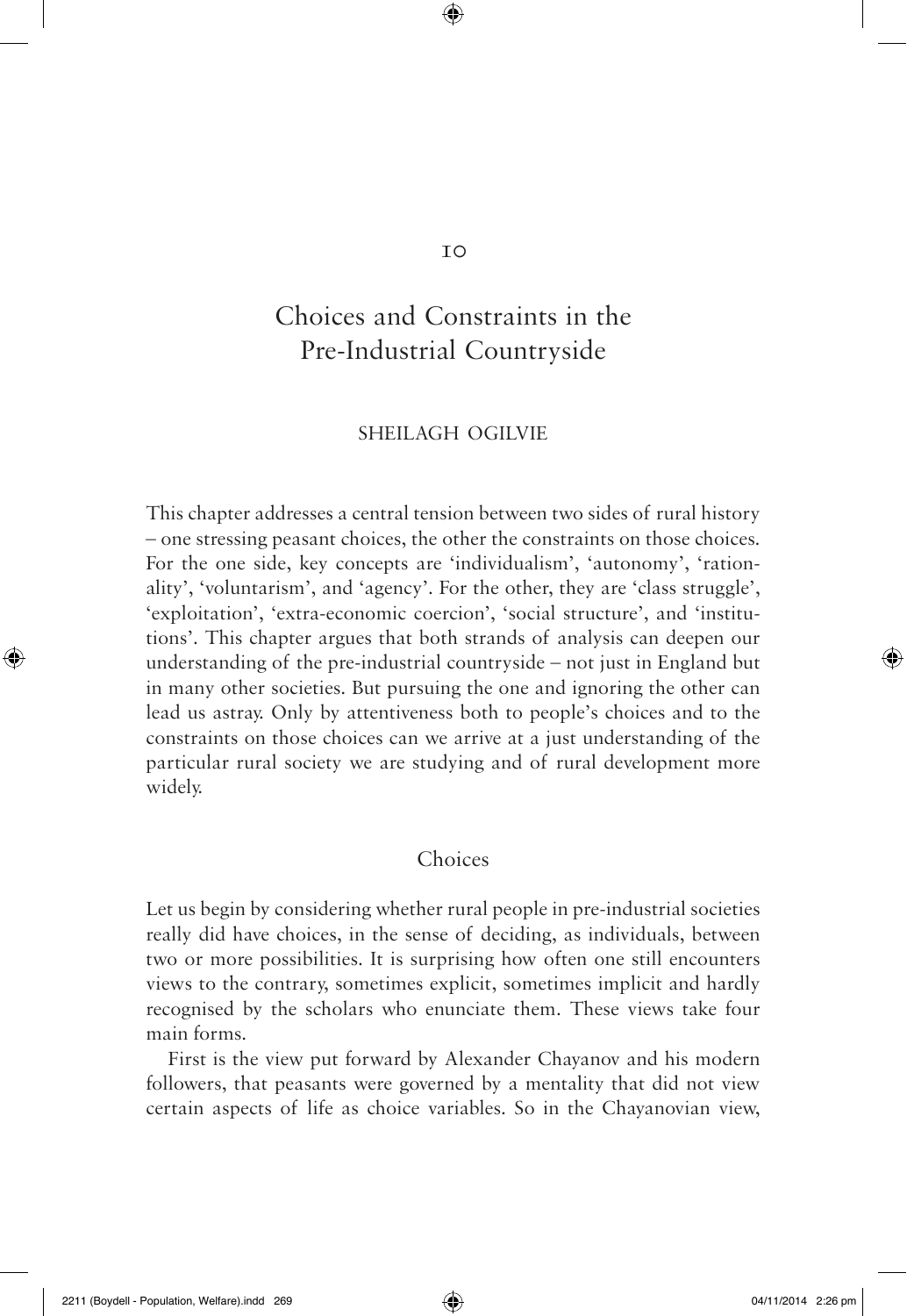peasants do not make individual choices about labour, capital, farm size, technology, market participation, or consumption style. Instead, their cultural norms cause them to engage in self-exploitation (i.e., to go on putting labour into the farm past the point at which an individual agent making rational choices would stop), avoid debt and credit (i.e., to accept the ups and downs of consumption and production and not try to smooth them by borrowing or lending), retain the family farm at all costs (i.e., not buy or sell land to adjust to changes in prices or technology), avoid markets (i.e., not choose between self-consumption or market sales), and consume only traditional goods (i.e., not choose new consumer objects even when they are available).

According to this view, a deeply rooted peasant mentality so strongly guided rural people's behaviour that they could not – or at least did not – make individual choices about labour, capital, land, technology, markets or consumption. These assumptions are still often applied to rural societies, both historical and modern.1 Werner Rösener, for instance, portrays medieval German peasants as avoiding markets, ignoring profits, pursuing limited aims, valuing land for its own sake (even when unprofitable), working for below-market wages, preferring leisure to income, seeking culturally defined consumption targets, and undertaking activities that were 'economically speaking, unprofitable'.2 Peter Kriedte, Hans Medick and Jürgen Schlumbohm describe early modern European peasants and rural artisans as not making individual choices about costs, profits, or accumulation, but rather being guided by a Chayanovian mentality of 'limited goals'.3 Many historians of Russia ascribe the country's centuries

↔

<sup>1</sup> See, for instance, E. R. Wolf, *Peasants* (Englewood Cliffs, NJ, 1966), pp. 12–17 and 37–50; T. Shanin, 'Introduction: peasantry as a concept', in *Peasants and peasant societies*, ed. T. Shanin (London, 1971), pp. 11–19; D. Thorner, 'Peasant economy as a category in history', in *Peasants and peasant societies*, ed. Shanin, pp. 202–18; F. Ellis, *Peasant economics: farm households and agrarian development* (Cambridge, 1988), pp. 5–6; P. C. Huang, *The peasant economy and social change in north China* (Stanford, CA, 1985), pp. 3–6. For a historiographical overview, see C. Dipper, 'Bauern als Gegenstand der Sozialgeschichte', in *Sozialgeschichte in Deutschland. Entwicklungen und Perspektiven im internationalen Zusammenhang, vol. 4: Soziale Gruppen in der Geschichte*, ed. W. Schieder and V. Sellin (Göttingen, 1987), pp. 9–33.

<sup>2</sup> W. Rösener, *Peasants in the middle ages* (Urbana and Chicago, 1992), pp. 122–5 and 142.

<sup>3</sup> P. Kriedte, H. Medick and J. Schlumbohm, *Industrialization before industrialization: rural industry in the genesis of capitalism* (Cambridge, 1981), pp. 41, 43–6, 52–3, 99–100, 106–8 and 114–15.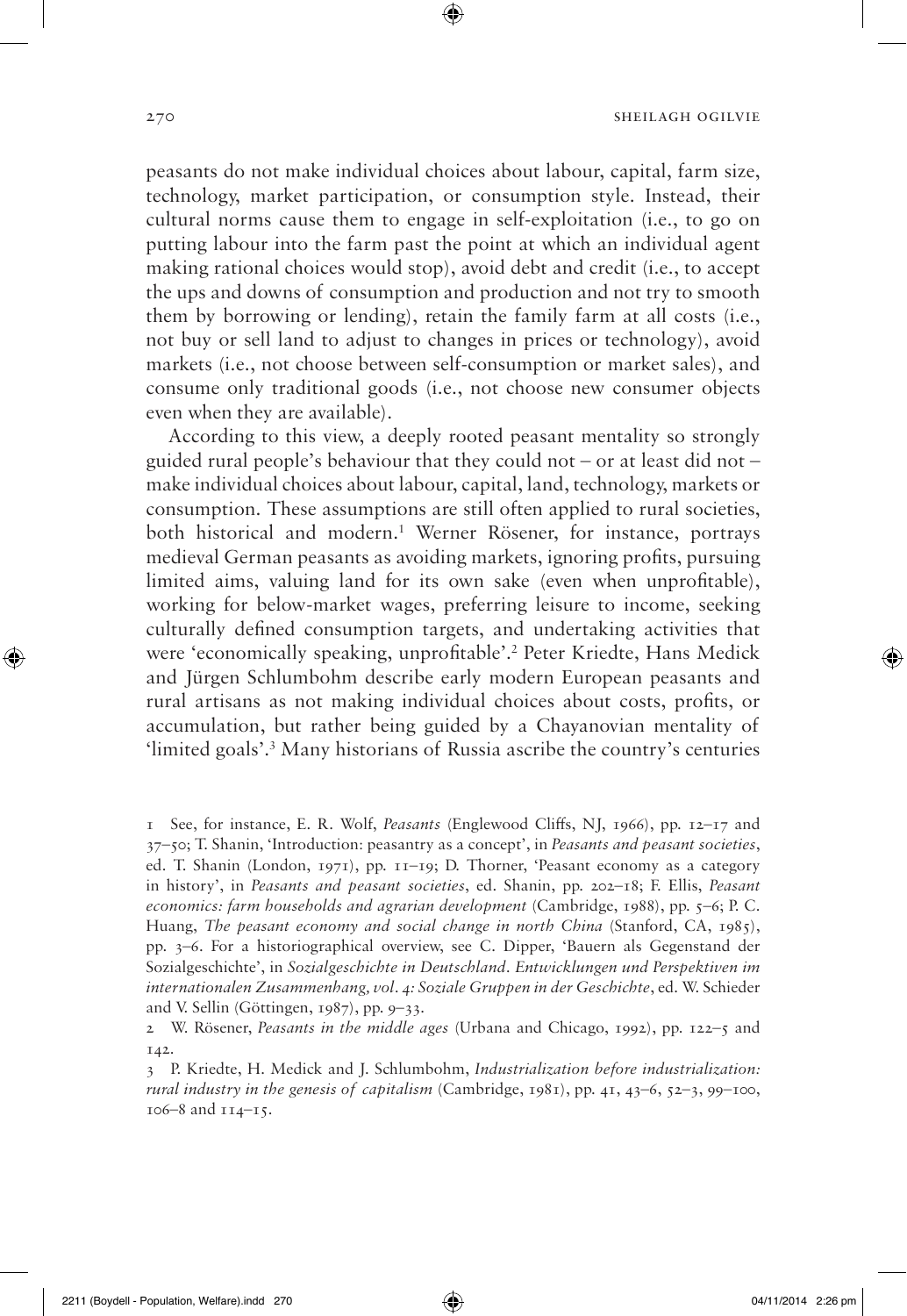The second variant of this view recognises the existence of choicemaking behaviour by rural individuals in *some* pre-modern societies but regards these as exceptional enclaves within the prevailing regime of peasant culture. That is, rural people were willing and able to make individual choices in some parts of Europe but not in others. Alan Macfarlane, for instance, argues that medieval and early modern England had a uniquely 'individualistic' culture that led its rural people to regard as choice variables many things – land transactions, labour market participation, credit, market participation, marriage – which peasants on the European continent regarded as beyond the realm of choice.<sup>5</sup> David Landes extends this view to the eighteenth century, arguing that England had a culture which regarded most aspects of life as subject to individual, rational decision-making; this, he argues, led to England's economic primacy compared with other parts of Europe where such individual choice was culturally unacceptable.6 Tine De Moor and Jan Luiten van Zanden pursue the same argument, but include the Low Countries, arguing that together with England it formed a distinctive North Sea region, characterised by a culture in which individuals made their own choices about marriage, women's work, inheritance, and marital property rights; in other parts of Europe, and places such as China, they contend, individual choice in such matters was culturally inadmissible.7 Many scholars who observe peasants making individual choices ascribe it to cultural influences

of economic stagnation, its divergence from western Europe, and the difficulties of its twentieth-century history, to a distinctive peasant culture.4 According to all these scholars, rural people did not make individual choices but followed the dictates of peasant mentalities.

◈

<sup>4</sup> O. Figes, *Peasant Russia, civil war: the Volga countryside in revolution (1917–1921)* (Oxford, 1989), pp. 8–13; B. Mironov, 'The Russian peasant commune: after the reforms of the 1860s', in *The world of the Russian peasant: post-Emancipation culture and society*, ed. B. Eklof and S. Frank (Boston and London, 1990), pp. 7–44; B. Mironov, 'When and why was the Russian peasantry emancipated?', in *Serfdom and slavery: studies in legal bondage*, ed. M. L. Bush (Harlow, 1996), pp. 323–47 (p. 333); J. Pallot, *Land reform in Russia, 1906–1917: peasant responses to Stolypin's project of rural transformation* (Oxford, 1999), pp. 15–17 and 242–9; O. Figes, *Natasha's dance: a cultural history of Russia* (London, 2002), p. 258.

<sup>5</sup> A. Macfarlane, *The origins of English individualism. The family, property and social transition* (Oxford, 1978).

<sup>6</sup> D. S. Landes, *The wealth and poverty of nations: why some are so rich and some so poor* (London, 1999), *passim*.

<sup>7</sup> T. De Moor and J. L. van Zanden, 'Girl power: the European marriage pattern and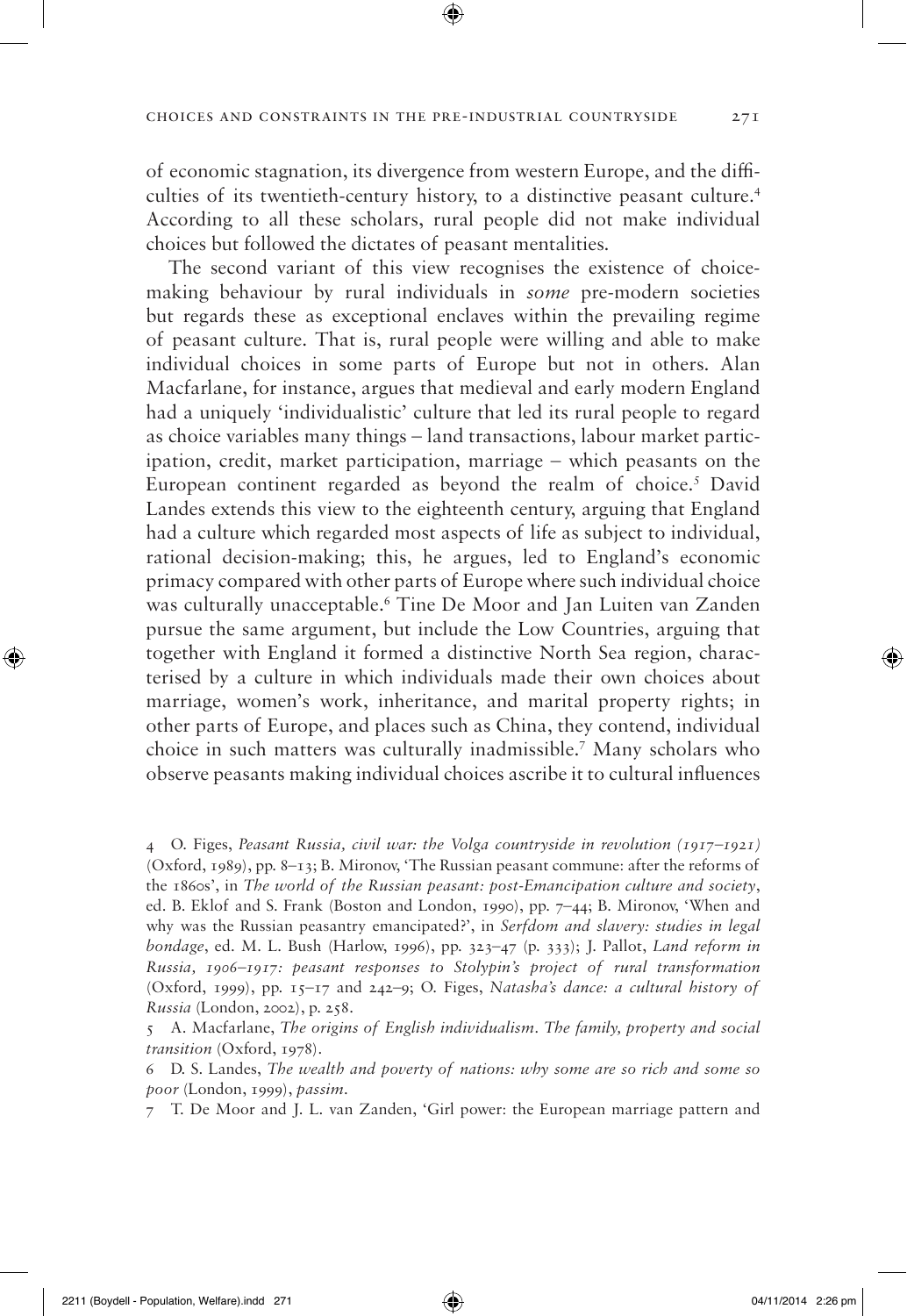from England or western Europe. In 1809, when the Wupper Valley in the Ruhr became one of the first German regions to set up cotton factories, a traveller described it as 'an England in miniature'.8 More recently, Renate Blickle has argued that early modern Bavarian peasants shifted from a subsistence-oriented 'principle of needs' to individual, profit-maximizing choices only because of English 'liberal ideas, especially liberal conceptions of property'.9 Winfried Schulze suggests that the individual choicemaking economic behaviour observed among early modern peasants in Germany *east* of the Elbe resulted from the 'individualistic legal system' in their western German culture of origin, and could not have been found among Polish or Hungarian peasants at the same period.10 All these scholars see peasant choice-making before c.1750 as restricted to certain cultures, particularly those of western Europe.

A third version of this idea ascribes the putative absence of peasant choice to serfdom, under which landlords are supposed to have suppressed all individual agency among serfs.11 When Lieslott Enders pointed out widespread evidence of individual choices made by serfs in the Uckermark of Brandenburg, for instance, other scholars dismissed it on the grounds that the Uckermark had an atypical and fragmented form of serfdom compared with 'true' serf societies such as Schleswig-Holstein where 'probably this individualised form of behaviour did not exist'.12 Others

labour markets in the North Sea region in the late medieval and early modern period', *Economic History Review* 63 (2010), 1–33 (pp. 6–9 and 11–12).

8 Quoted according to J. Engelbrecht, *Das Herzogtum Bern im Zeitalter der Französischen Revolution. Modernisierungsprozesse zwischen bayerischem und französischem Modell* (Paderborn, 1996), p. 10.

9 R. Blickle, 'From subsistence to property: traces of a fundamental change in early modern Bavaria', *Central European History* 25 (1992), 377–85; R. Blickle, 'Hausnotdurft. Ein Fundamentalrecht in der altständischen Ordnung Bayerns', in *Grund- und Freiheitsrechte von der ständischen zur spätbürgerlichen Gesellschaft*, ed. G. Birtsch (Göttingen, 1987), pp. 42–62.

10 As quoted in H. Kaak, 'Diskussionsbericht', in *Gutsherrschaft als soziales Modell. Vergleichende Betrachtungen zur Funktionsweise frühneuzeitlicher Agrargesellschaften*, ed. J. Peters (Munich, 1995), 439–502 (pp. 458–9).

11 This view of serfdom is described and criticised for medieval England in J. Hatcher, 'English serfdom and villeinage: towards a reassessment', *Past and Present* 90 (1981), 3–39 (pp. 3–8); for early modern Bohemia in S. Ogilvie, 'Communities and the "second serfdom" in early modern Bohemia', *Past and Present* 187 (2005), 69–119 (pp. 72–3); and for both Bohemia and Russia in T. K. Dennison and S. Ogilvie, 'Serfdom and social capital in Bohemia and Russia', *Economic History Review* 60 (2007), 513–44.

12 As quoted in Kaak, 'Diskussionsbericht', p. 457.

◈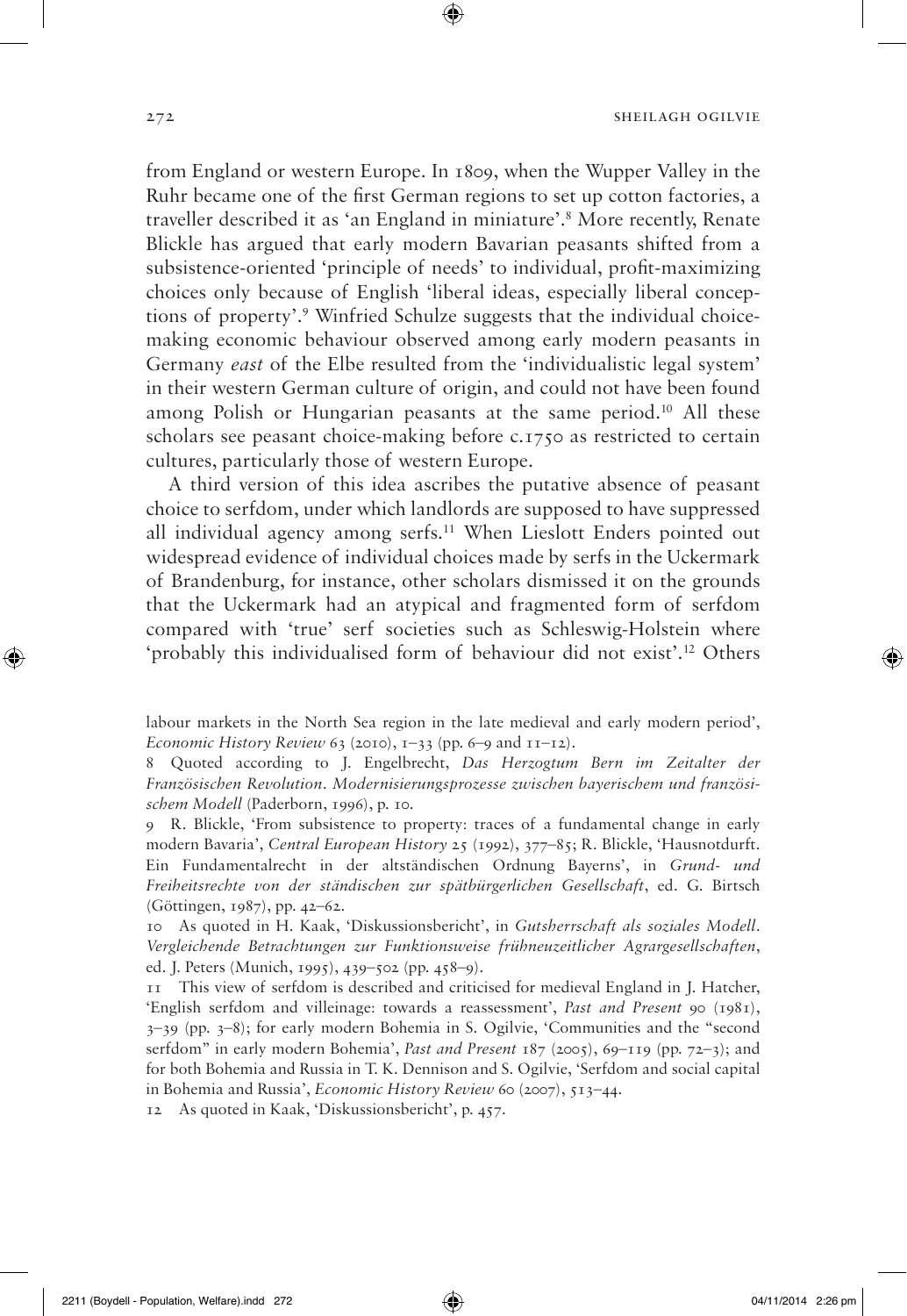argued that Uckermark peasants manifested individual economic choices only because of their proximity to Berlin, and that German serfs uninfluenced by such large urban centres pursued the limited aims of the traditional 'family economy', avoided markets, and did not make individual choices oriented around costs and profits before 1750 at the earliest.13 True serfdom, it is assumed, stifled all peasant choice.

The fourth variant of this approach contends that peasants were too poor to make choices: they merely responded to necessity. If we observe peasants borrowing money, for instance, it is because they were forced to do so by the threat of starvation, not because they wanted to smooth their production and consumption choices over time.14 If we see peasants participating in market transactions, it was because they were being forced to pay feudal dues in cash, not because they were choosing between market and non-market options.15 If we detect peasants working more hours, it is because they were compelled to do so by rising food prices and falling real wages, not because they were making individual choices about allocating time between labour and other activities.16 If we observe peasants introducing innovations to increase the productivity of their farms, it was because they were being forced to pay higher taxes, not because they were making choices among alternative techniques.<sup>17</sup>

These four images of the choiceless peasant are widely held. But they sit uneasily with findings from microstudies. In medieval and early modern England, it has been recognised for decades that peasants engaged in individual choices in many major aspects of life.18 By now, the debate is

13 Kaak, 'Diskussionsbericht', pp. 442–3.

15 Wolf, *Peasants*, pp. 12–17, 37–50; Shanin, 'Introduction'; Thorner, 'Peasant economy', pp. 62–7; Ellis, *Peasant economics*, pp. 5–6; Huang, *Peasant economy*, pp. 3–6.

16 J. L. van Zanden, 'Wages and the standard of living in Europe, 1500–1800', *European Review of Economic History* 3 (1999), 175–97 (p. 192).

17 J. Bieleman, 'Rural change in the Dutch province of Drenthe in the seventeenth and eighteenth centuries', *Agricultural History Review* 33 (1985), 105–17 (pp. 114–15).

18 R. H. Hilton, *Bond men made free: medieval peasant movements and the English Rising of 1381* (London, 1973), p. 41; R. M. Smith, 'English peasant life-cycles and socioeconomic networks: a quantitative geographical case study' (unpublished Ph.D. thesis, University of Cambridge, 1974); B. M. S. Campbell, 'Population pressure, inheritance and the land market in a fourteenth-century peasant community', in *Land, kinship and life-cycle*, ed. R. M. Smith (Cambridge, 1984), pp. 87–134 (p. 91); Macfarlane, *Origins*; J. Whittle, 'Individualism and the family–land bond: a reassessment of land transfer

<sup>14</sup> For a survey of these ideas about early modern rural credit, see S. Ogilvie, M. Küpker and J. Maegraith, 'Household debt in early modern Germany: evidence from personal inventories', *Journal of Economic History* 72 (2012), 134–67, esp. pp. 134–5.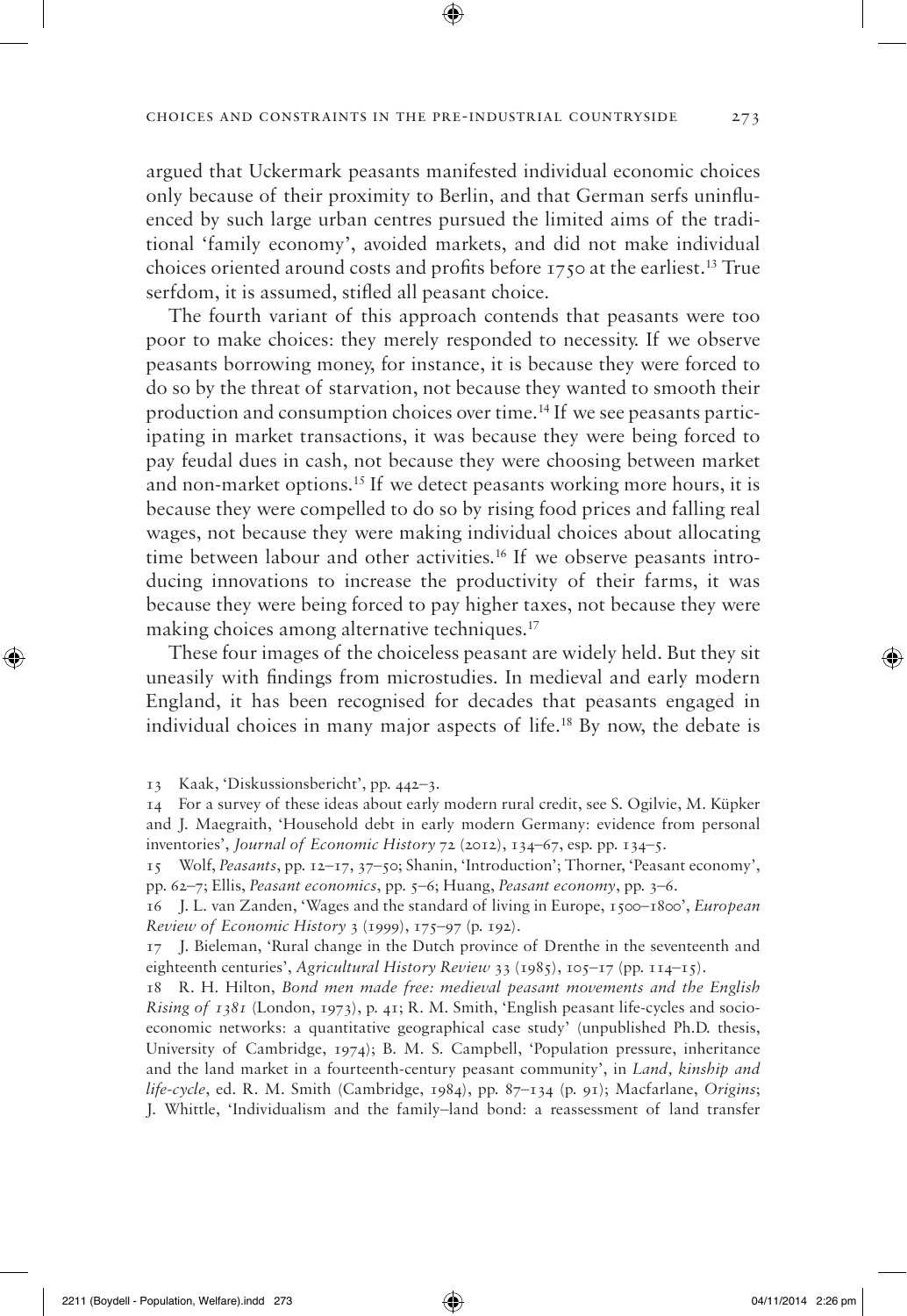not so much about *whether* peasants took individual choices, but about the restrictions on these choices in different periods (e.g., before and after the decline of serfdom) and different regions (e.g. East Anglia compared to the midlands).19 Historians of the Low Countries, too, have pointed out that a great deal of individual peasant choice-making can be observed in the late medieval and early modern Dutch countryside.20 In Holland, small farmers as far back as the thirteenth century can be observed making individual choices about using land, transferring its ownership, and flexibly participating in market transactions.<sup>21</sup> Even in less advanced Dutch regions, such as the eastern province of Drenthe, recent studies have found that as early as the fifteenth century, peasants were making individual choices in response to prices and market opportunities. $22$ 

It might be argued that societies outside the North Sea region had a more typical 'peasant' culture which did not accommodate such individual choices on everyday economic matters.23 But microstudies of many other parts of Europe have also observed peasants making similarly individual choices. In Italy as early as the eighth century, ordinary rural people were buying and selling land individually, a development that accelerated in the

patterns among the English peasantry', *Past and Present* 160 (1998), 25–63 (pp. 27–8); C. Dyer, 'The ineffectiveness of lordship in England, 1200–1400', in *Rodney Hilton's middle ages: an exploration of historical themes*, ed. C. Dyer, P. Coss and C. Wickham (Oxford, 2007), pp. 69–86 (pp. 70, 75 and 85); B. M. S. Campbell, 'The agrarian problem in the early fourteenth century', *Past and Present* 188 (2005), 3–70 (p. 8).

19 Whittle, 'Individualism', pp. 49ff.

20 J. de Vries, *The Dutch rural economy in the golden age, 1500–1700* (New Haven, CT, 1974); J. de Vries, 'Peasant demand patterns and economic development: Friesland 1550–1750', in *European peasants and their markets*, ed. W. N. Parker and E. L. Jones (Princeton, NJ, 1975), pp. 205–38; B. J. P. van Bavel, 'The organization and rise of land and lease markets in northwestern Europe and Italy, c.1000–1800', *Continuity and Change* 23 (2008), 13–53 (p. 37–8); B. J. P. van Bavel and J. L. van Zanden, 'The jump-start of the Holland economy during the late-medieval crisis, c.1350–c.1500', *Economic History Review* 57 (2004), 503–32 (p. 509).

21 Van Bavel, 'Organization', 20–1.

22 J. Bieleman, *Boeren op het Drentse zand 1600–1910: een nieuwe visie op de 'oude' landbouw* (Utrecht, 1987); J. Bieleman, 'Boeren en Rekenmeesters', *Tijdschrift voor geschiedenis* (1988), 201–21; J. Bieleman, 'De verscheidenheid van de landbouw op de Nederlanse zandgronden tijdens "de lange zestiende eeuw"', *Beijdragen en Mededelingen betreffende de geschiedenis der Nederlanden* 105 (1990), 537–52.

23 As argued for England, for instance, in Macfarlane, *Origins*; A. Macfarlane, 'The myth of the peasantry: family and economy in a northern parish', in *Land, kinship and life-cycle*, ed. Smith, pp. 333–49; A. Macfarlane, *The culture of capitalism* (Oxford, 1987), esp. pp. 191–222; and for the North Sea area in De Moor and van Zanden, 'Girl power'.

↔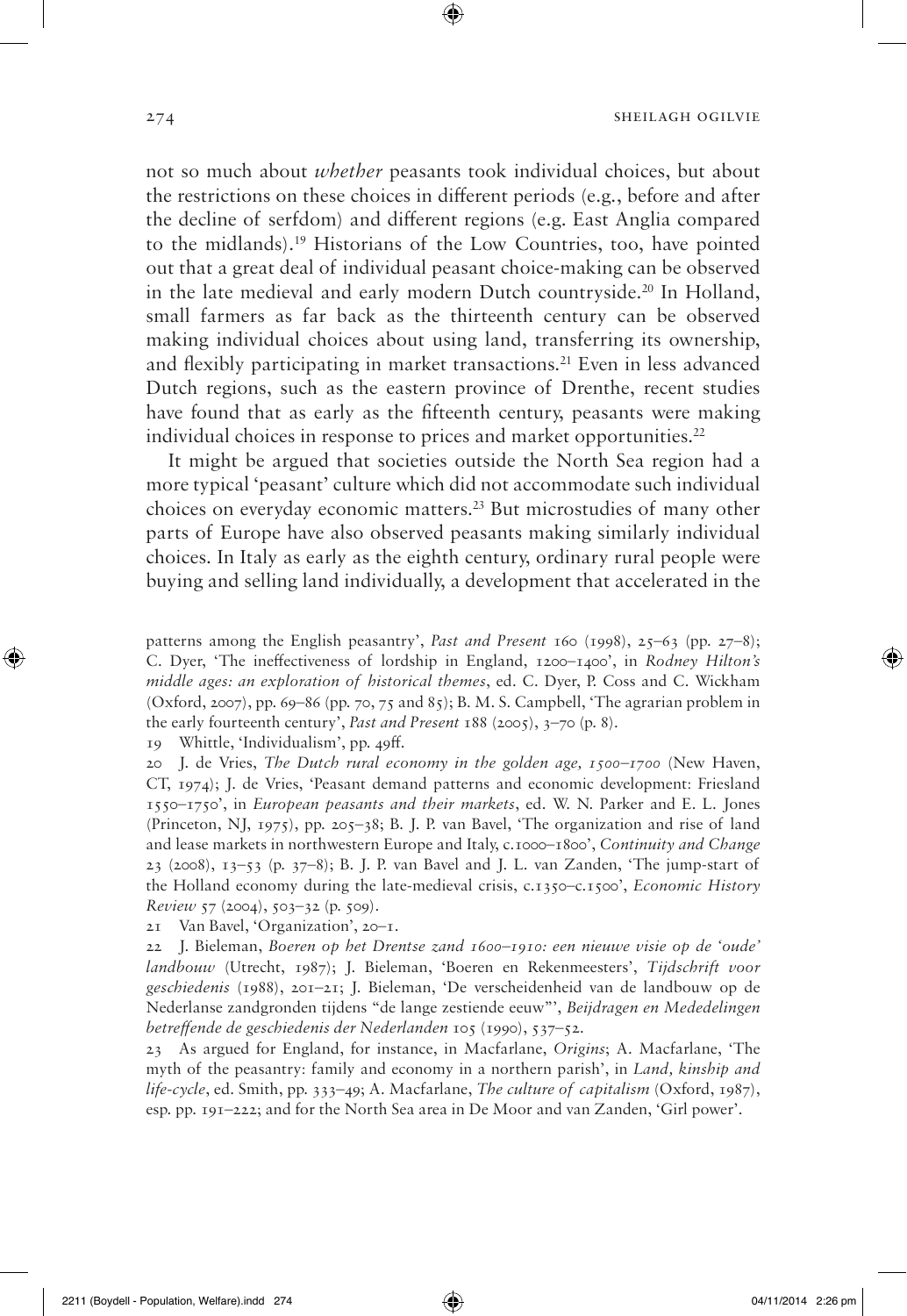eleventh century and has led historians to characterise farming in these regions as 'highly individualistic'.24 In the German region of Paderborn, fourteenth-century peasants made individual choices in agricultural matters, leasing land and buildings for short periods to adapt to fluctuations in agricultural markets and labour supply, and buying and selling landholdings with no sign of attachment to the family farm.<sup>25</sup> In Upper Austria, too, poor peasants manifested individual economic calculation and maximizing behaviour throughout the early modern period.<sup>26</sup> In early modern southern France, rural proto-industrial producers have been observed making individualistic, entrepreneurial, and profit-maximizing choices.27 In the south-west German village of Neckarhausen, David Sabean describes rural people making individual decisions in ways far removed from the Chayanovian concept of the peasant 'family economy'.28 My own studies of the Württemberg Black Forest found widespread evidence of individual choices in demographic matters as well as markets in land, labour, credit, and output.29 In northern Switzerland, Schnyder-Burghartz describes early modern peasants making individual choices in land and credit markets.<sup>30</sup>

This still leaves open the possibility that peasants made individual

24 For a number of examples, see L. Feller, 'Quelques problèmes liés à l'étude du marché de la terre durant le Moyen Âge', in *Il mercato della terra: secc. XIII–XVIII: atti della trentacinquesima settimana di studi, 5–9 maggio 2003*, ed. S. Cavaciocchi (Florence, 2004), pp. 21–47; C. Wickham, *Land and power: studies in Italian and European social history, 400–1200* (London, 1994); C. Wickham, *The mountains and the city: the Tuscan Apennines in the early middle ages* (Oxford, 1988), pp. 242–5; van Bavel, 'Organization', pp. 26–7 (quotation).

25 B. H. Lienen, 'Aspekte des Wandels bäuerlicher Betriebe zwischen dem 14. und dem 17. Jahrhundert an Beispielen aus Tudorf (Kreis Paderborn)', *Westfälische Forschungen* 41 (1991), 288–315.

26 H. Rebel, *Peasant classes: the bureaucratization of property and family relations under early Habsburg absolutism, 1511–1636* (Princeton, 1983), pp. 118–19.

27 J. K. J. Thomson, 'Variations in industrial structure in pre-industrial Languedoc', in *Manufacture in town and country before the factory*, ed. M. Berg, P. Hudson and M. Sonenscher (Cambridge, 1983), pp. 61–91 (pp. 66–7).

28 D. W. Sabean, *Property, production and family in Neckarhausen, 1700–1870* (Cambridge, 1990), pp. 94–7.

29 S. Ogilvie, *State corporatism and proto-industry: the Württemberg Black Forest, 1580–1797* (Cambridge, 1997), esp. pp. 7–11, 181–6, 225–30, 301–7 and 455–63.

30 A. Schnyder-Burghartz, *Alltag und Lebensformen auf der Basler Landschaft um 1700: vorindustrielle, ländliche Kultur und Gesellschaft aus mikrohistorischer Perspektive. Bretzwil und das das obere Waldenburger Amt von 1690 bis 1750* (Liestal, 1992), pp. 203–9.

⊕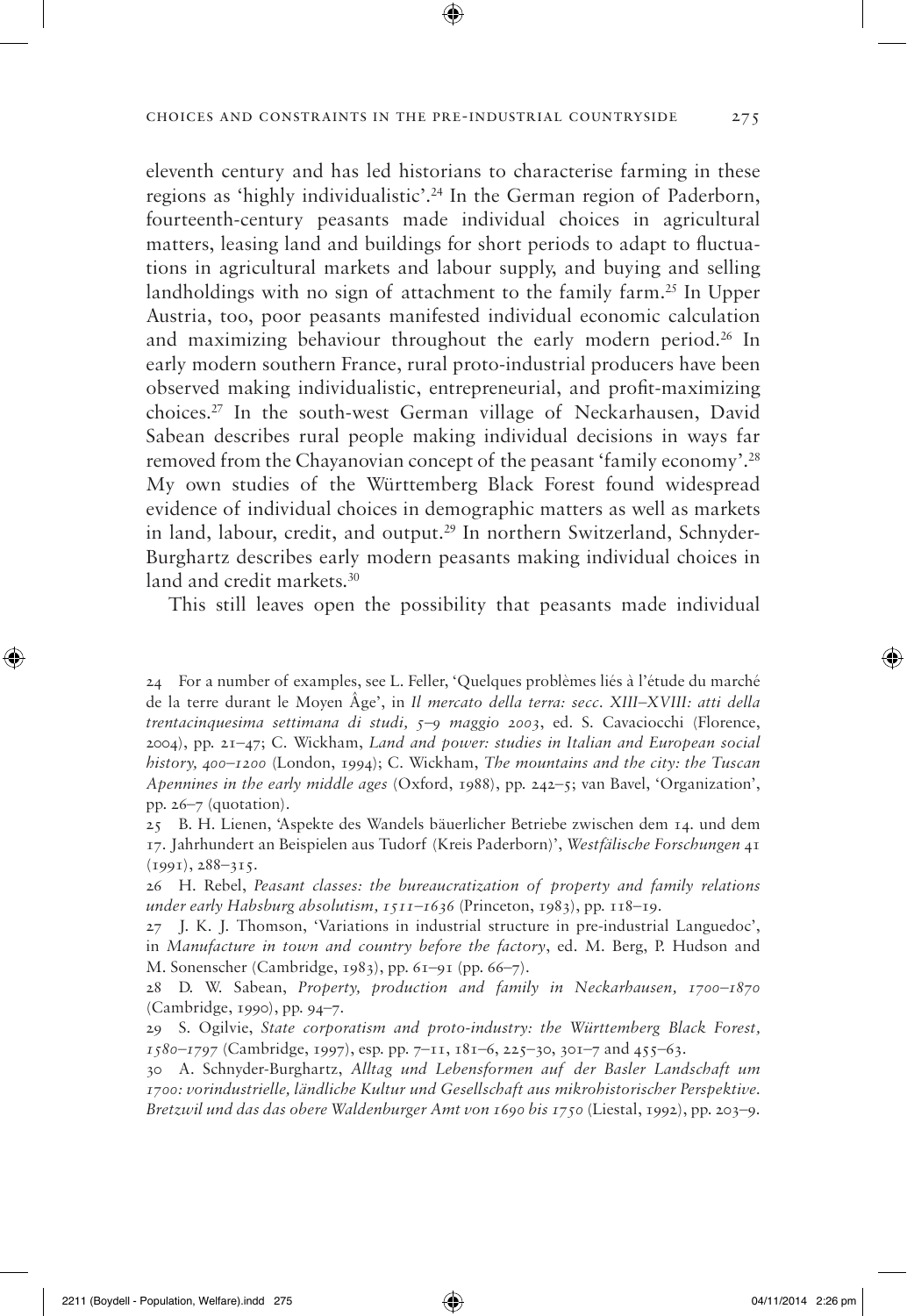choices in commercialised European regions but not in zones subject to strong manorialism. This would rule out peasant choice both during medieval serfdom in western Europe and during the early modern 'second serfdom' further east. Doubt is cast on this view, however, by empirical observations of individual decision-making by enserfed peasants in medieval England,<sup>31</sup> thirteenth-century Silesia,<sup>32</sup> fourteenth- and fifteenthcentury Bohemia and Moravia,<sup>33</sup> seventeenth-century northern Bohemia,<sup>34</sup> eighteenth-century Brandenburg,<sup>35</sup> and nineteenth-century Russia.<sup>36</sup>

Perhaps, though, individual choices were possible for elites but not for lower strata who were too poor to do anything other than what they were forced to do? Deeper research on marginal groups in the pre-modern countryside have dispelled this assumption as well. The individuals choosing to buy and sell land in ninth-century Italy included peasants and even slaves.37 In medieval England, not just men but also women made individual choices about marriage, work, and property.38 In rural Upper Austria, the

31 Whittle, 'Individualism', pp. 47–9.

32 J. J. Menzel, *Die schlesischen Lokationsurkunden des 13. Jahrhunderts. Studien zum Urkundenwesen, zur Siedlungs-, Rechts- und Wirtschaftsgeschichte einer ostdeutschen Landschaft im Mittelalter* (Würzburg, 1977), p. 458; quoted in M. Cerman, 'Social structure and land markets in late medieval central and east-central Europe', *Continuity and Change* 23 (2008), 55–100 (p. 62).

33 F. Graus, *Dějiny venkovského lidu v Čechách v době předhusitské, vol. 2: Dějiny venkovského lidu od poloviny 13. stol. do roku 1419* (Prague, 1957), p. 230; as quoted in Cerman, 'Social structure', p. 62.

34 S. Ogilvie, 'The economic world of the Bohemian serf: economic concepts, preferences and constraints on the estate of Friedland, 1583–1692', *Economic History Review* 54 (2001), 430–53.

35 L. Enders, *Die Uckermark: Geschichte einer kurmärkischen Landschaft vom 12. bis zum 18. Jahrhundert* (Berlin, 1992), p. 148; L. Enders, 'Das bäuerliche Besitzrecht in der Mark Brandenburg, untersucht am Beispiel der Prignitz vom 13. bis 18. Jahrhundert', in *Gutsherrschaftsgesellschaften im europäischen Vergleich*, ed. J. Peters (Berlin, 1997), pp. 399–427 (p. 404); L. Enders, *Die Prignitz: Geschichte einer kurmärkischen Landschaft vom 12. bis zum 18. Jahrhundert* (Berlin, 2000), pp. 191–2; H. Harnisch, 'Bäuerliche Ökonomie und Mentalität unter den Bedingungen der ostelbischen Gutsherrschaft in den letzten Jahrzehnten vor Beginn der Agrarreformen', *Jahrbuch für Wirtschaftsgeschichte* 1989 (1989), 87–108, esp. pp. 88–9, 92, 99 and 106–8; J. Peters, 'Eigensinn und Widerstand im Alltag. Abwehrverhalten ostelbischer Bauern unter Refeudalisierungsdruck', *Jahrbuch für Wirtschaftsgeschichte* 1991 (1991), 85–103 (pp. 90, 92–3, 95–6 and 100–2).

36 T. Dennison, *The institutional framework of Russian serfdom* (Cambridge, 2011).

37 Feller, 'Quelques problèmes'; van Bavel, 'Organization', p. 26.

38 P. J. P. Goldberg, *Women, work, and life-cycle in a medieval economy: women in York and Yorkshire, c.1300–1520* (Oxford, 1992).

↔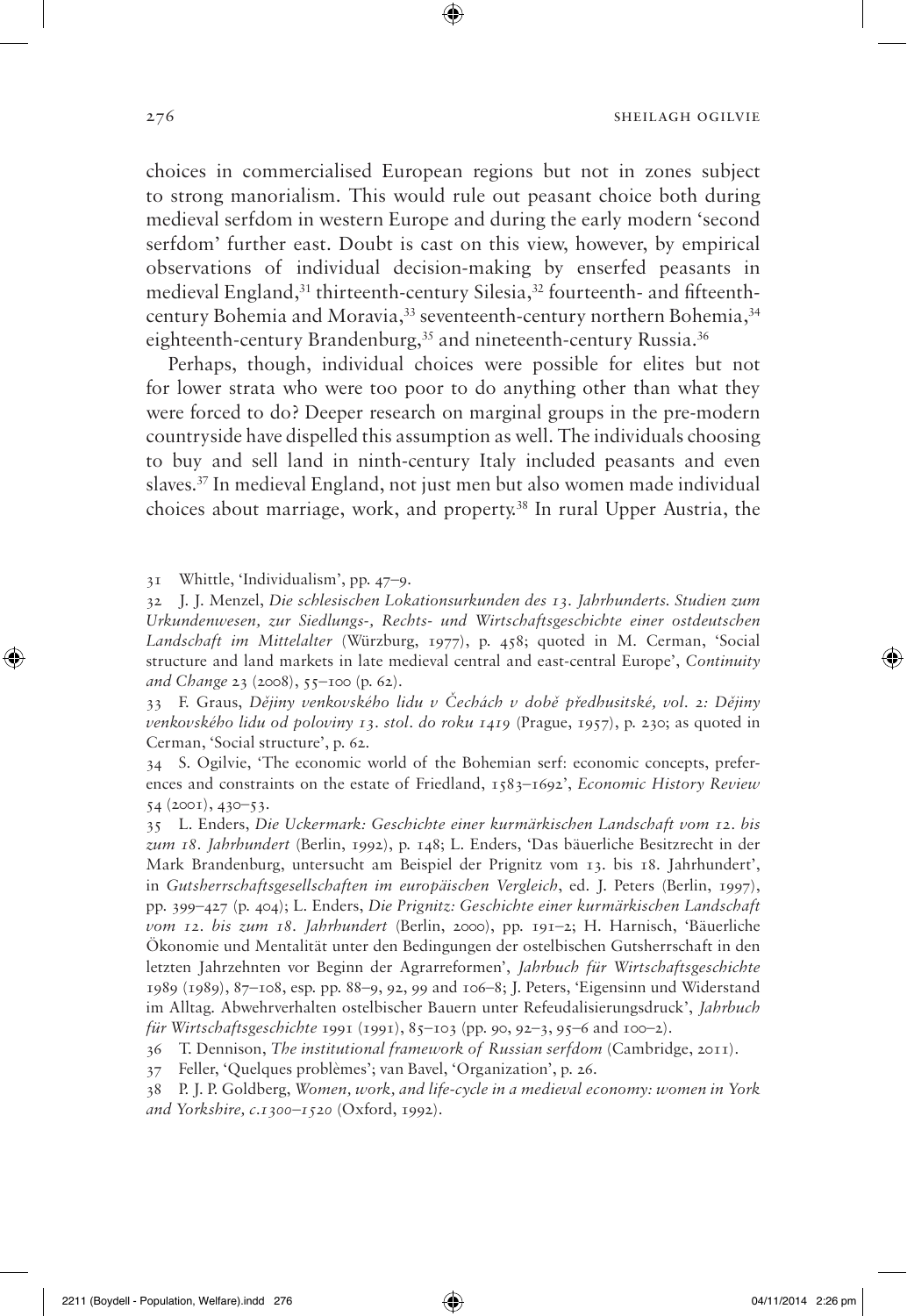poorest groups showed careful individual economic calculation, while it was the better off who supported the 'notions and practices of moral economy'.39 In early modern Brandenburg, all strata manifested individual choice in economic and social matters.40 Court records and land transfer registers in early modern Bohemia show the poorest serfs – women, labourers, the landless, those at the edge of starvation – making individual choices about time allocation, property, and consumption.<sup>41</sup>

These empirical findings suggest that individual choice was ubiquitous among rural people in pre-industrial Europe. Choice was not restricted to non-peasants, western Europeans, freemen, or the well off, but extended deep into peasant society, to southern and eastern Europeans, to enserfed rural people, and to women, the poor, and the marginal. In every pre-modern society that has been studied, it is quite clear that people in the countryside made choices.

But can we leave it at this? Is it enough to have discovered peasant agency, and can we now just focus on how peasants decided to exercise it? The recognition that peasants made choices about many aspects of life has led some studies to veer to the opposite extreme and assume that the constraints on peasant choices did not actually matter – that rural people just got around any obstacles.

Both theory and empirical findings cast doubt on this optimistic assumption. Just as it would be laughable to claim that 'peasant agency' was strong enough to remain unaffected by the natural environment, so too we should question the idea that it was unconstrained by the human environment – by the institutional rules and customs governing behaviour in rural societies.42 As we shall see, rural societies were full of social

39 Rebel, *Peasant classes*, pp. 118–19.

41 Ogilvie, 'Economic world', here esp. pp. 437–9 and 444–6; J. Grulich, 'Besitztransfer und regionale Mobilität der untertänigen Bevölkerung (Südböhmen, vom 16. bis 18. Jahrhundert)', in *Untertanen, Herrschaft und Staat in Böhmen und im 'Alten Reich'. Sozialgeschichtliche Studien zur Frühen Neuzeit*, ed. M. Cerman and R. Luft (Munich, 2005), pp. 127–51; D. Štefanová, *Erbschaftspraxis und Handlungsspielräume der Untertanen in einer gutsherrschaftlichen Gesellschaft. Die Herrschaft Frýdlant in Nordböhmen, 1558–1750* (Munich, 1999); H. Zeitlhofer, *Besitzwechsel und sozialer Wandel. Lebensläufe und sozioökonomische Entwicklungen in südlichen Böhmerwald, 1640–1840* (Vienna, 2014). 42 The well-known characterisation of institutions as 'the rules of the game in a society or, more formally … the humanly devised constraints that shape human interaction' was

↔

<sup>40</sup> L. Enders, 'Individuum und Gesellschaft. Bäuerliche Aktionsräume in der frühneuzeitlichen Mark Brandenburg', in *Gutsherrschaft als soziales Modell*, ed. Peters, pp. 155–78, esp. pp. 159–62, 170 and 176.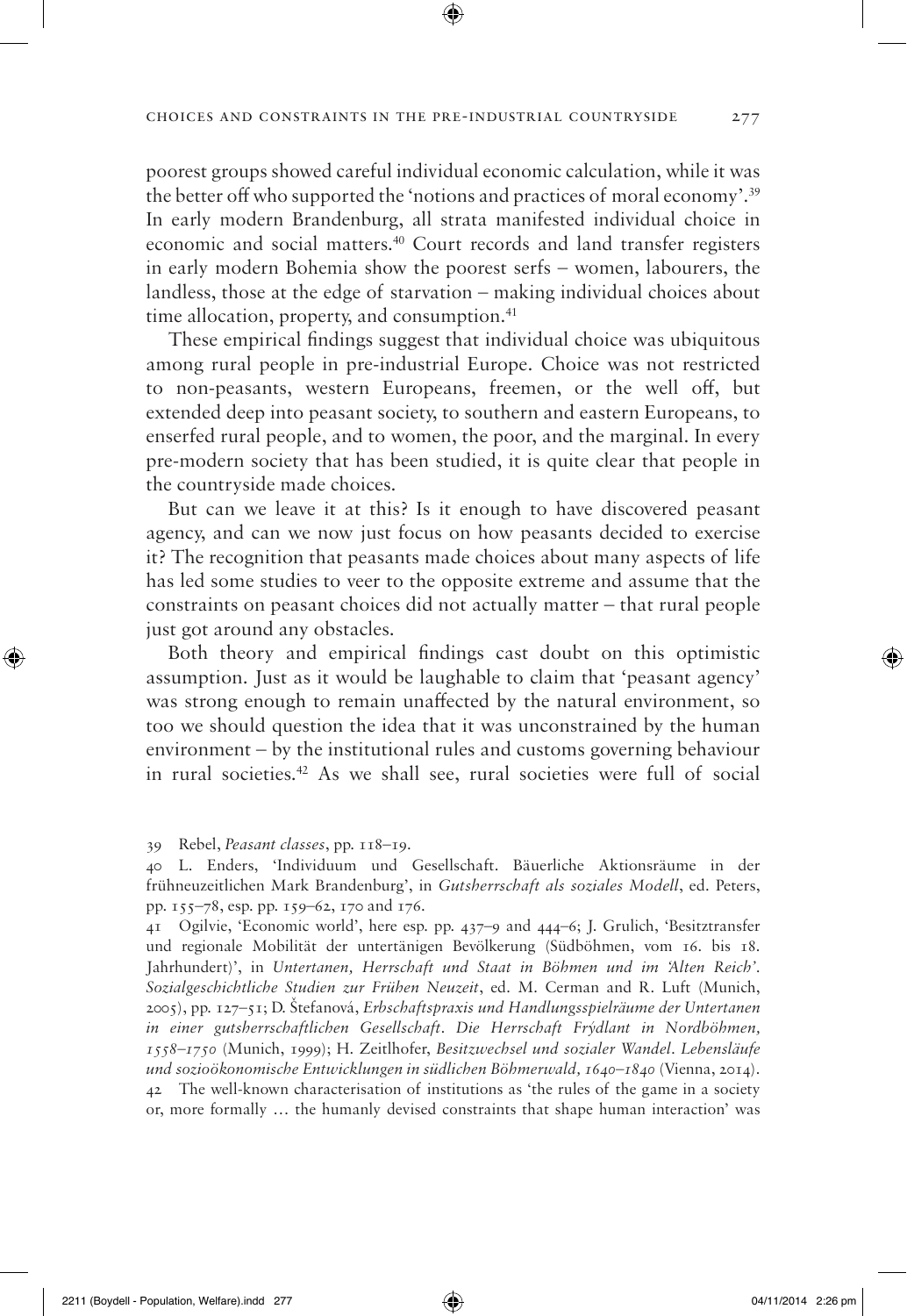and institutional constraints on peasant choice. So pervasive were these constraints, in fact, that this chapter has the space to focus on just three of them: manorial systems, peasant communities, and legal regimes.

## Manorial constraints

Let us start with manorial institutions. The traditional view of the manorial system – whether medieval serfdom in western Europe or the early modern 'second serfdom' in eastern Europe – was that it imposed such severe restrictions that rural people were unable to make their own choices. According to this 'manorial dominance' view, under serfdom landlords used their institutional powers to prevent migration, dictate marriage, control landholding, and restrict most other choices a peasant might make. But recent decades have given rise to a revisionist view, according to which manorial institutions did not constrain peasant choices because people simply got around the constraints. Landlords did not have the quality or quantity of local-level personnel necessary to monitor individual behaviour or impose effective sanctions, it is claimed, so rural people easily circumvented manorial controls – they migrated, married, structured their households, hired and offered labour, borrowed and loaned money, bequeathed their farms, and bought and sold land, regardless of any manorial restrictions that might formally prevail.43 The

43 For representative arguments to this effect, see E. Melton, 'Gutsherrschaft in East Elbian Germany and Livonia, 1500–1800: a critique of the model', *Central European History* 21 (1988), 315–49, here esp. pp. 315–16, 320–2, 333 and 340–1; J. Bushnell, 'Did serf owners control serf marriage? Orlov serfs and their neighbors, 1773–1861', *Slavic Review* 52 (1993), 419–45; J. Kochanowicz, 'The peasant family as an economic unit in the Polish feudal economy of the eighteenth century', in *Family forms in historic Europe*, ed. R. Wall, J. Robin and P. Laslett (Cambridge, 1983), pp. 153–66, esp. pp. 163–4; D. Štefanová, 'Herrschaft und Untertanen. Ein Beitrag zur Existenz der rechtlichen Dorfautonomie in der Herrschaft Frýdlant in Nordböhmen (1650–1700)', in *Gutsherrschaftsgesellschaften*, ed. Peters, pp. 199–210 (pp. 205–9); A. Plakans and C. Wetherell, 'The kinship domain in an east European peasant community: Pinkenhof, 1833–1850', *American Historical Review* 93 (1988), 359–86; L. Enders, 'Die Landgemeinde in Brandenburg. Grundzüge ihrer Funktion und Wirkungsweise vom 13. bis zum 18. Jahrhundert', *Blätter für deutsche Landesgeschichte* 129 (1993), 195–256 (p. 197); R. C. Hoffmann, *Land, liberties, and* 

◈

first made by D. C. North, *Institutions, institutional change and economic performance* (Cambridge, 1990), p. 3. For a discussion of alternative approaches to the rise and survival of economic institutions in European history, see S. Ogilvie, '"Whatever is, is right"? Economic institutions in pre-industrial Europe', *Economic History Review* 60 (2007), 649–84.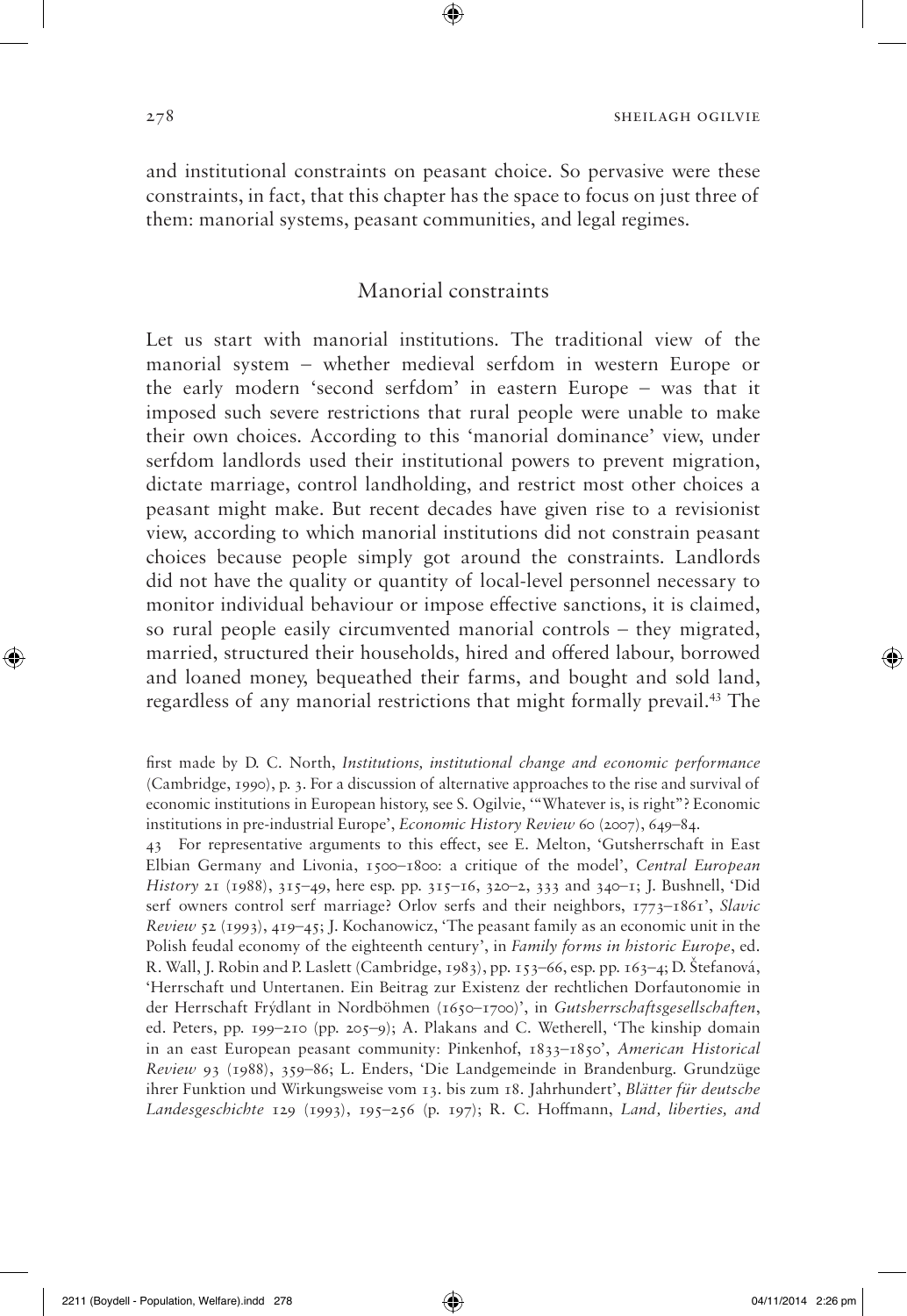finding that under strong manorialism peasants were able to make *some* individual choices in which the manor did not intervene has thus led many scholars to conclude that there were *no* peasant decisions in which the manor was able or willing to intervene, and thus that manorial restrictions did not really matter. Peasant agency meant that serfdom was perfectly compatible with economic growth and rural development.<sup>44</sup>

But does this logically follow? The fact that people can be observed making choices does *not* in fact imply that the restrictions on those choices have no effect. People make choices subject to the constraints they face: their own budgets, the prices of goods, the available technology, the natural environment, and the rules and customs of their society – which, in many medieval and early modern societies, included the manorial system. If people make a choice that violates socially defined rules, they face the risk of being penalised, i.e. of incurring costs. This risk does not have to be 100 per cent in order to have a non-zero expected value. Thus, for instance, if in seventeenth-century Bohemia selling one's landholding without obtaining manorial consent carried a ten-*Schock* fine, even if there was only a 50 per cent chance of being caught, the expected cost of illegally selling that landholding was five *Schock* – which in some cases would exceed the expected benefit of violating manorial restrictions. On the margin, some farmers would refrain from illegally selling their holdings, even while others would go ahead. The same theoretical reasoning applied to migrating without manorial permission, refusing to marry when ordered by the manorial officials, setting up as a protoindustrial linen-weaver without paying manorial loom-dues, or buying beer from a private brewer rather than from the manorial brewery. All carried penalties of fines, imprisonment, or burdens on one's family; and for all, as manorial court records from at least some regions and time periods show, there was some risk of detection. As a result, the expected

*lordship in a late medieval countryside: agrarian structures and change in the Duchy of Wroclaw* (Philadelphia, 1989), pp. 358–62; W. W. Hagen, *Ordinary Prussians. Brandenburg Junkers and villagers 1500–1840* (Cambridge, 2002); M. Cerman, *Villagers and lords in eastern Europe, 1300–1800* (Basingstoke and New York, 2012).

44 As argued, for instance, by Hagen, *Ordinary Prussians*, pp. 597–601; Cerman, *Villagers*, pp. 6–9, 95–123; M. Cerman, 'Seigniorial systems in east-central and eastern Europe, 1300–1800: regional realities', in *Schiavitu e servaggio nell'economia europea. Secc. XI–XVIII/Slavery and serfdom in the European economy from the 11th to the 18th Centuries. XLV settimana di studi della Fondazione istituto internazionale di storia economica F. Datini, Prato 14–18 April 2013*, ed. S. Cavaciocchi (Florence, 2014), pp. 187–214.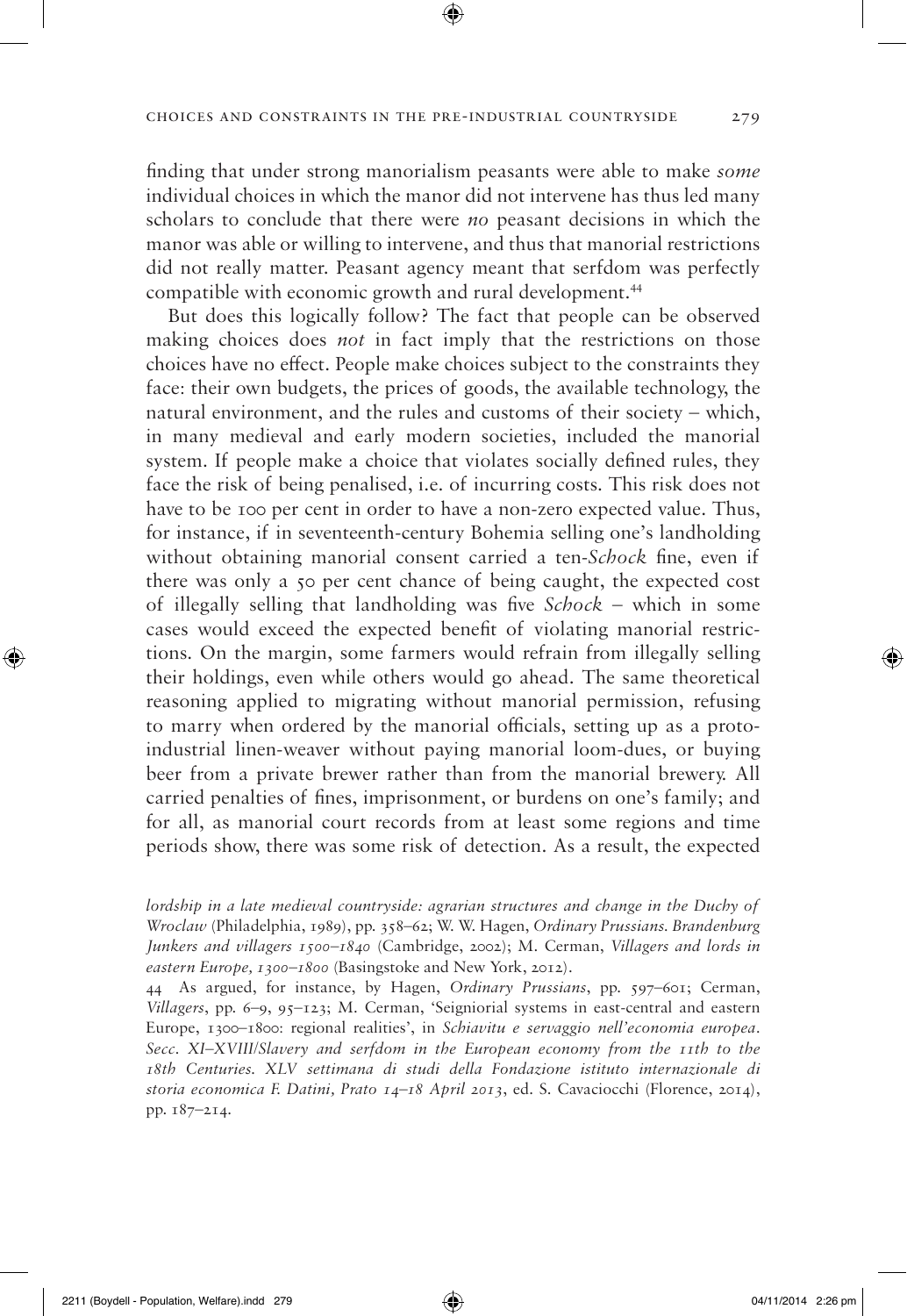cost of taking that action was non-zero, and there would therefore be some marginal migraters, marriers, linen-weavers, and beer-drinkers who would refrain from making that choice (which they would otherwise have made), even while others would go ahead. Only if the penalty or the detection risk for violating manorial restrictions were zero would no-one's choices be affected. The fact that some people can be observed making choices does not logically imply, therefore, that the institutional rules governing those choices had no effect.

⊕

Empirical studies, too, reveal few manorial systems in which landlords imposed absolutely no constraints on peasant choices. This is not to deny that peasants engaged in many individual actions without manorial interference. In most European rural societies, many marriages, land transfers, and even acts of migration occurred with little sign of manorial intervention. But just because we do not observe landlords intervening in *all* marriages or land transfers does not mean they lacked the power or interest to intervene in *any*. Quite the contrary. Even where manorial intervention took place, there are two reasons we should not expect to observe it being exercised very frequently. First, regulation was costly in terms of time and personnel, and landlords were only interested in forms of intervention that yielded benefits for themselves; this reduced the frequency of intervention. Second, awareness of manorial disapproval and the desire to avoid attracting it deterred many peasants from even trying to take certain actions. The very existence of manorial power to intervene in peasants' economic and demographic decisions meant that it did not actually have to be exercised very frequently.45

If manorial institutions truly exercised no significant effect on peasant choices, one would expect there to have been important arenas of decision-making that were off-limits to manorial intervention. Migration, marriage, and landholding are three of the most important choices rural people could make and are frequently adduced as spheres of peasant autonomy. But each of them illustrates the importance of manorial constraints on peasant choice.

The ability to migrate is often portrayed as a touchstone of peasant freedom.46 Most studies show that under strong manorialism, peasants did indeed desire to migrate in order to work, trade, marry, get access to

◈

♠

<sup>45</sup> For further reflections, see S. Ogilvie, 'Serfdom and the institutional system in early modern Germany', in *Schiavitu e servaggio*, ed. Cavaciocchi, pp. 33–58 (pp. 34–47).

<sup>46</sup> Hatcher, 'English serfdom', pp. 29–30.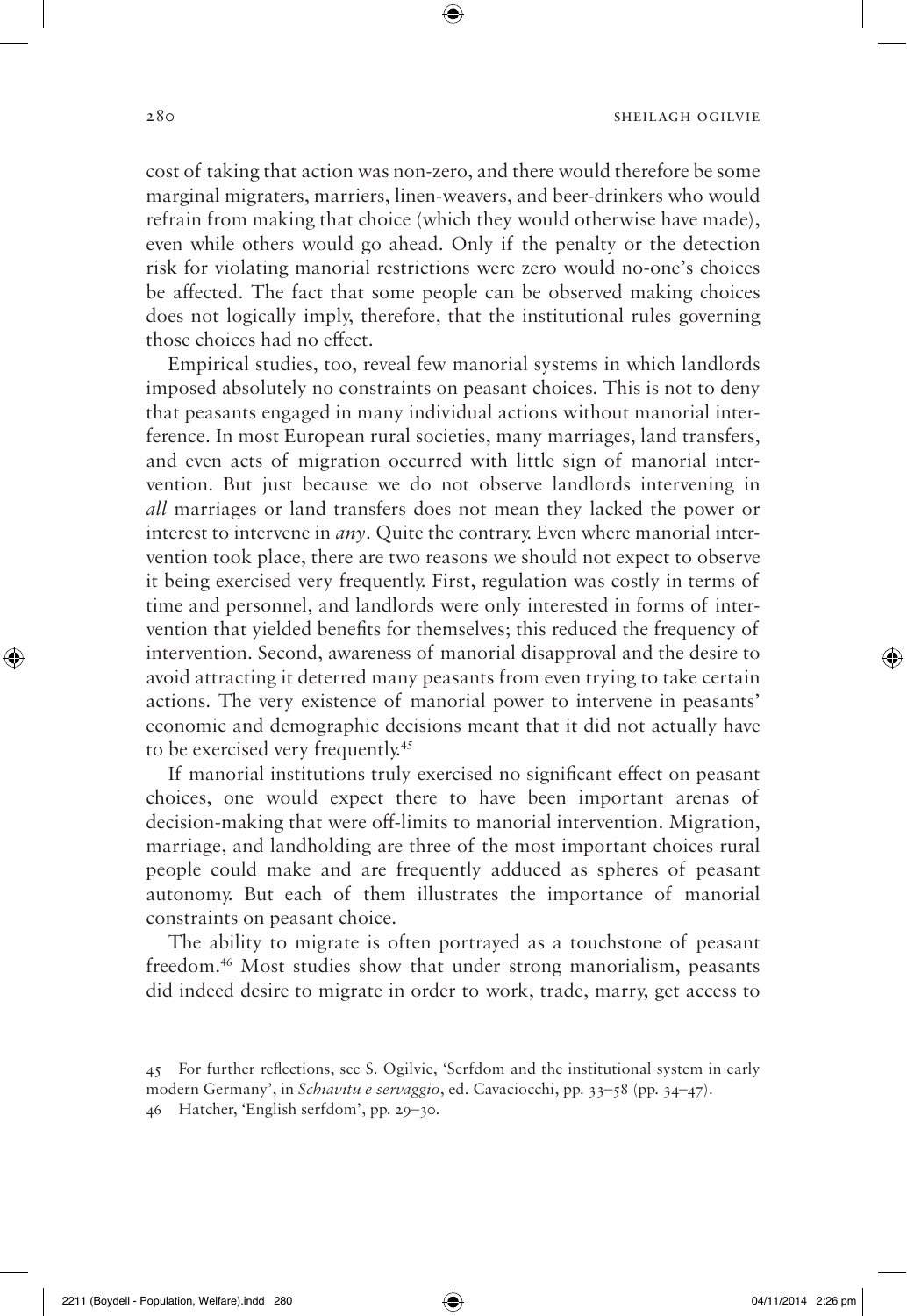#### CHOICES AND CONSTRAINTS IN THE PRE-INDUSTRIAL COUNTRYSIDE 281

land, learn a craft, visit kin, practise their religion, and for many other reasons. But although enserfed peasants were not always prevented from migrating by their landlords, they did have to take manorial constraints into account. In many serf societies, permanent emigration required an emancipation certificate from one's landlord showing 'that one was released in goodwill'.47 Lacking this, not only was the serf legally obliged to stay on the estate of his landlord, but if he migrated illicitly other landlords were legally obliged to send him back.<sup>48</sup> Illegal emigration was sufficiently costly that serfs were willing to pay substantial fees for migration permits.49 Even temporary migration, for instance by a labourer who could not get employment on his native estate or a journeyman who wanted to travel for work, required manorial permission, payment of fees, providing pledges, or finding a replacement tenant or demesne worker.50 Those who migrated without permission were often penalised – by fining, whipping, gaoling, forced service, or retribution against family members.<sup>51</sup> Even *threatening* to emigrate could attract penalties such as being pilloried or bonded with pledges.52 Manorial courts also penalised other serfs who issued illegal emigrants with inheritance shares, made them gifts, provided them with information, or gave them shelter.<sup>53</sup> Landlords cooperated with

47 Státní Oblastní Archiv Litomĕřice, Pobočka Dĕčín, Fond Rodinný archiv Clam-Gallasů, Historická sbírka, Kart. č. 315, Schriftstück 11, Jahrdings Artickeln 1636, fol. 4v, #27: 'dz er guttlich erlaßen worden'.

48 On eleventh- and twelfth-century England, see Hatcher, 'English serfdom', p. 30; on sixteenth- and seventeenth-century Bohemia, see Ogilvie, 'Communities and the "second serfdom"', p. 94.

49 Ogilvie, 'Communities and the "second serfdom"', p. 94.

50 On medieval England, see Whittle, 'Individualism', p. 46; C. Dyer, *Lords and peasants in a changing society: the estates of the Bishopric of Worcester, 680–1540* (Cambridge, 1980), pp. 105–6; Hatcher, 'English serfdom', pp. 10–14. On early modern Bohemia, see Ogilvie, 'Communities and the "second serfdom"', p. 94. On early modern Germany, see Ogilvie, 'Serfdom', p. 39; Cerman, *Villagers*, pp. 22–7. On early modern Denmark and Schleswig-Holstein, see C. P. Rasmussen,'Forms of serfdom and bondage in the Danish Monarchy', in *Schiavitu e servaggio*, ed. Cavaciocchi, pp. 281–90 (pp. 285–8).

51 On early modern Bohemia, see Ogilvie, 'Communities and the "second serfdom"', p. 95. On early modern Germany, see J. Peters, 'Die Herrschaft Plattenburg-Wilsnack im Dreißigjährigen Krieg – eine märkische Gemeinschaft des Durchkommens', in *Brandenburgische Landesgeschichte und Archivwissenschaft: Festschrift für Lieselott Enders zum 70. Geburtstag*, ed. F. Beck and K. Neitmann (Weimar, 1997), pp. 157–70 (p. 160). On early modern Denmark and Schleswig-Holstein, see Rasmussen, 'Forms', pp. 286–8.

52 Ogilvie, 'Communities and the "second serfdom"', p. 95.

53 Ogilvie, 'Communities and the "second serfdom"', pp. 95–6.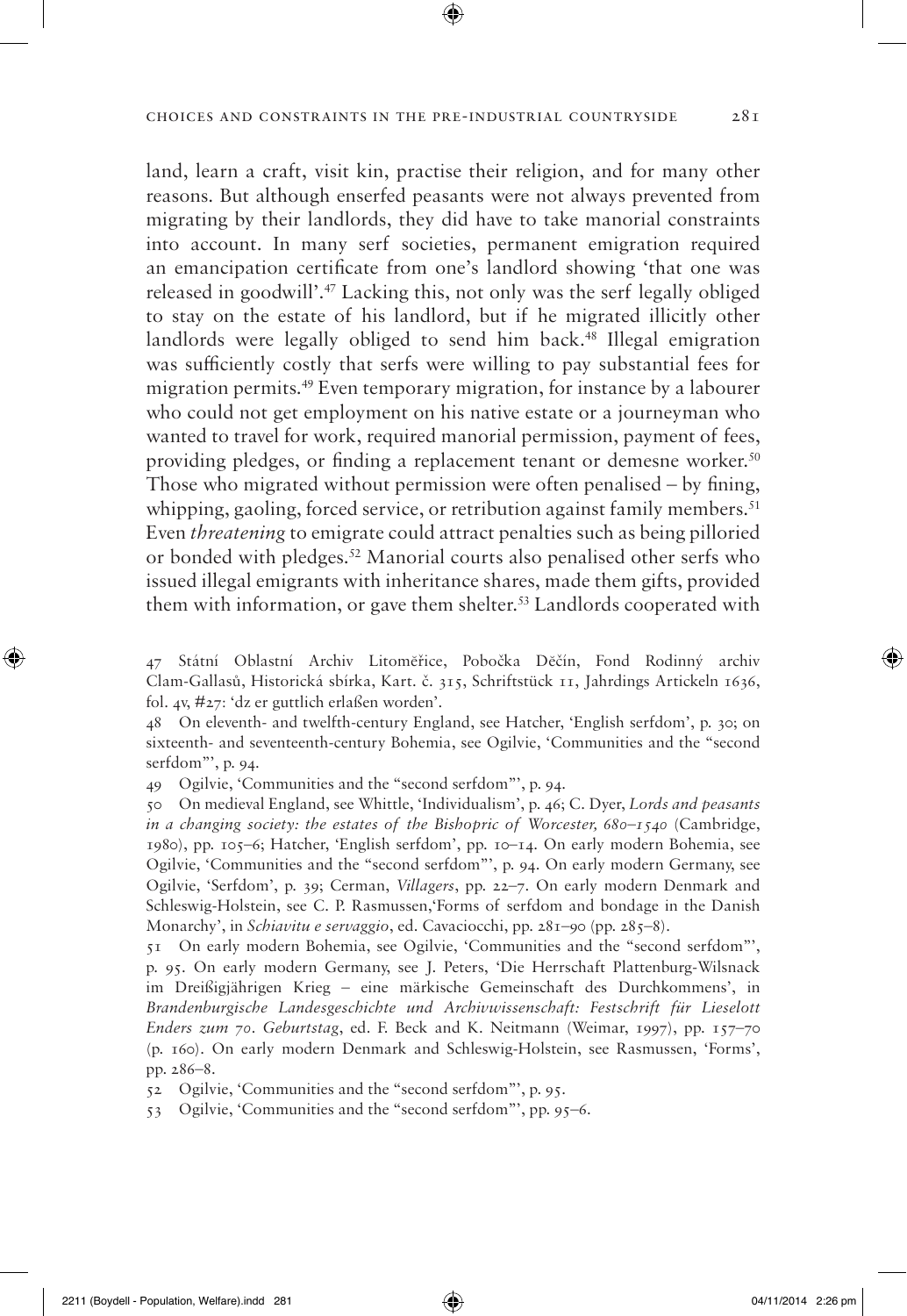one another and the princely state in penalizing illegally migrating serfs.54 On larger estates under the same landlord, movement *within* the estate from one village to another was in principle unconstrained, but in practice the manorial authorities could also forbid this when it threatened manorial interests, for instance by leaving a farm vacant in a thinly settled village, thereby threatening communal capacities to deliver manorial dues.<sup>55</sup>

Conversely, migration decisions were sometimes *compelled* by the manorial authorities. In early modern Bohemia, for instance, landlords can be observed ejecting an offending farmer from his or her holding or from the entire estate, banishing an illegitimately pregnant woman, or moving a man to a completely different estate so that he could not continue consummating a marriage he had entered into, counter to manorial prohibition.<sup>56</sup> In eighteenth-century Poland, landlords sometimes forcibly moved a family to another farm to serve manorial interests.<sup>57</sup>

This does not mean that all enserfed peasants who wanted to migrate (or *not* to migrate) were deprived by their landlords of any choice in the matter. But it did mean that before making migration choices, peasants had to take into account whether they would be allowed to move, how much they would have to pay for permission, what the penalty would be if they migrated without a permit, and what was the risk of being caught migrating illegally. As Jane Whittle points out, not every medieval English villein who migrated paid the manorial fine for a permit, 'but this does not

55 Ogilvie, 'Communities and the "second serfdom"', p. 96.

56 Ogilvie, 'Communities and the "second serfdom"', p. 96.

57 A. Plakans, 'Peasant families east and west: a comment on Lutz K. Berkner's "Rural family organization in Europe: a problem in comparative history"', *Peasant Studies Newsletter* 2 (1973), 11–16; A. Plakans, 'Peasant farmsteads and households in the Baltic Littoral, 1797', *Comparative Studies in Society and History* 17 (1975), 2–35; A. Plakans, 'Seigneurial authority and peasant family life: the Baltic area in the eighteenth century', *Journal of Interdisciplinary History* 5 (1975), 629–54; W. Kula, 'La seigneurie et la famille paysanne dans la Pologne du XVIIIe siècle', *Annales. Histoire, Sciences Sociales* 27 (1972), 949–58; P. Czap, 'Marriage and the peasant joint family in Russia', in *The family in imperial Russia: new lines of historical research*, ed. D. L. Ransel (Urbana, IL, 1978), pp. 103–23; G. L. Freeze, 'The disintegration of traditional communities: the parish in eighteenth-century Russia', *Journal of Modern History* 48 (1976), 32–60 (p. 46).

↔

<sup>54</sup> On medieval England, see Hatcher, 'English serfdom', pp. 30–1; on early modern Bohemia, see Ogilvie, 'Communities and the "second serfdom"', p. 96; on early modern Poland, see P. Guzowski, 'The role of enforced labour in the economic development of church and royal estates in 15th and 16th-century Poland', in *Schiavitu e servaggio*, ed. Cavaciocchi, pp. 215–34 (p. 217); on early modern Denmark and Schleswig-Holstein, see Rasmussen, 'Forms', pp. 286–8.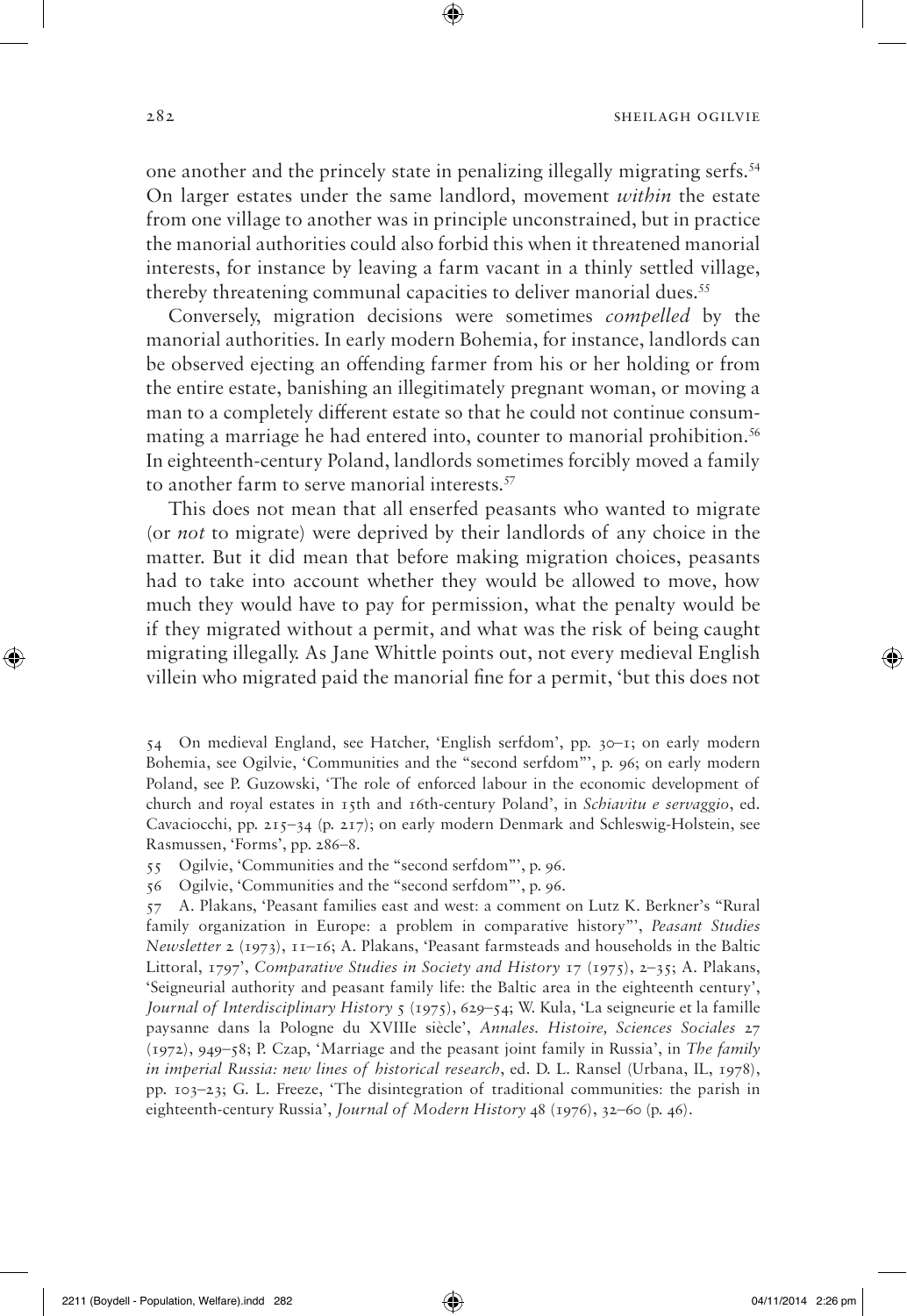undermine the point that they were liable to be charged because of their father's tenure and status'.58 As soon as the decision to migrate was made more costly, even in monetary terms, this constrained every serf's choice set and deterred the marginal migrater.

The same applies to marriage choices. Many studies of societies under strong manorialism find that landlords did not interfere in many peasant marriages, and that marriage choices were influenced by many other factors, including individual preferences, family strategies, economic trends, and community pressures. But the fact that other factors influenced marriage choices and that the landlord did not frequently intervene does not mean that serfs' marriage choices were completely unconstrained by the manor. In many societies under strong manorialism, anyone wishing to marry outside the estate was expected to apply for permission, and was punished if he or she failed to do so.<sup>59</sup> In early modern Bohemia, for instance, marriage controls could be quite far-reaching.<sup>60</sup> Even when bride and groom were from the same village, they were expected to obtain landlord permission and pay a fee before getting betrothed. Subjection of either party to a different landlord was a major concern, since it created incentives to abscond and uncertainty about the servile status of offspring. A male serf's marriage to an outside woman was often only permitted on condition that the couple settle on the local estate. Even a female serf's marriage to an outside male usually required a substantial fee, promise of future reciprocity from the other landlord, or relinquishment of property, debts, and inheritance entitlements. Orphanhood of one or both partners was also a manorial concern since landlords were entitled to several years of forced service from orphaned youths before marriage, plus special marriage fines.<sup>61</sup> A widow's remarriage was conditional on her finding a 'capable holder' for her existing farm – or proving that her prospective husband satisfied that test. Whether the couple would be able to earn a livelihood could be another reason for landlords to refuse permission, to ensure that landholdings were occupied by those who would reliably

61 Several years of forced service on the demesne were required even of non-orphaned adolescent serfs in many early modern German societies under demesne lordship; see Ogilvie, 'Serfdom', pp. 36, 57.

<sup>58</sup> Whittle, 'Individualism', p. 46.

<sup>59</sup> On early modern Bohemia, see Ogilvie, 'Communities and the "second serfdom"'; Dennison and Ogilvie, 'Serfdom and social capital'. On early modern Denmark and Schleswig-Holstein, see Rasmussen, 'Forms', p. 287.

<sup>60</sup> On what follows, see Ogilvie, 'Communities and the "second serfdom"', pp. 98–101.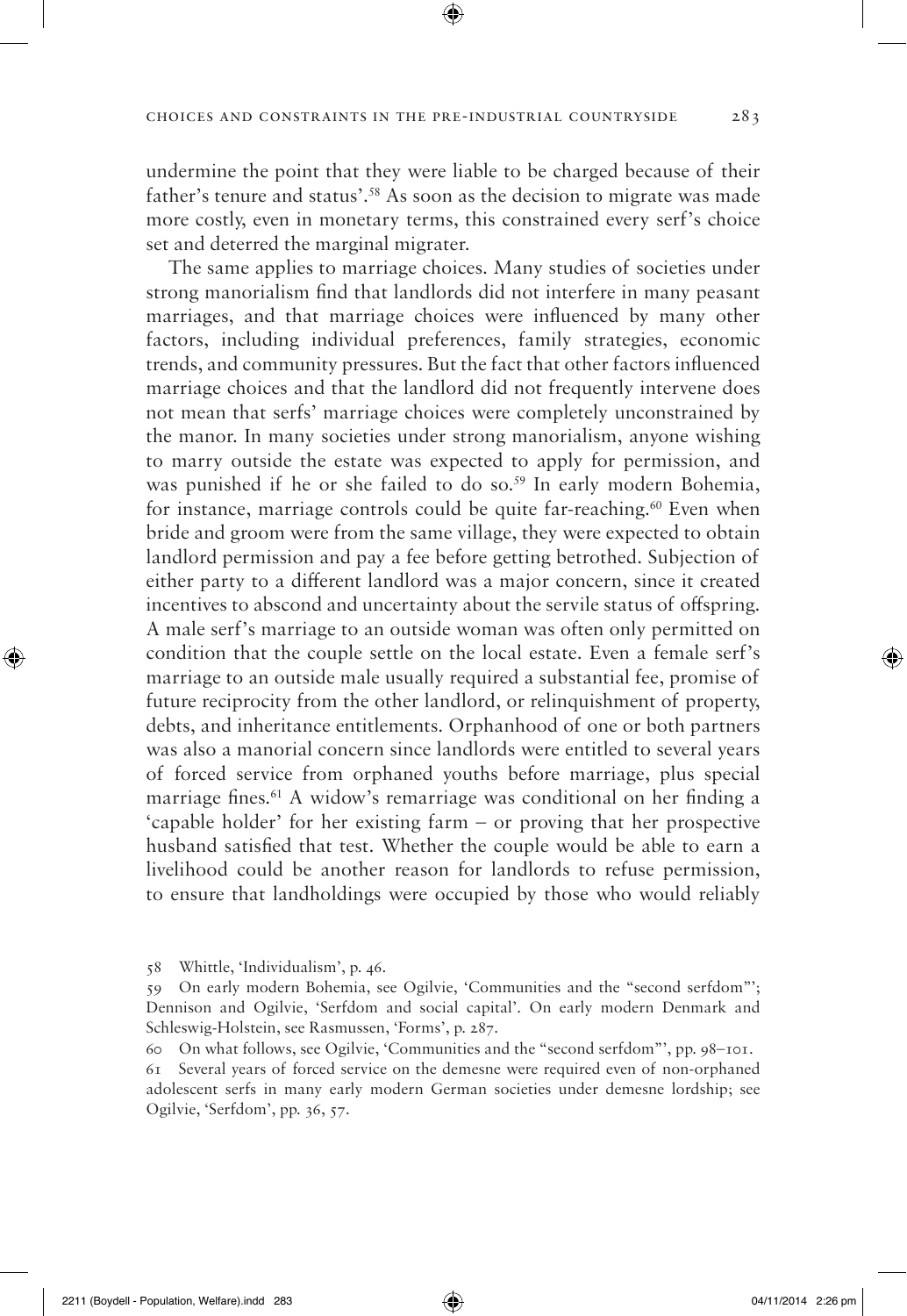render manorial burdens. Denial of manorial permits led to betrothals being dissolved, illegitimate pregnancies not being legitimised, and serfs eloping. Those who married without manorial consent were fined, gaoled, or even forcibly separated. It is hard to believe that even infrequent cases of this sort did not deter peasants from attempting to undertake marriages likely to attract manorial opposition.

⊕

Conversely, landlords also ordered serfs – particularly widows, but also orphaned daughters of deceased tenants – to marry, in order to ensure that each holding was occupied by a married couple that could reliably provide rents, taxes and labour dues.62 There are examples of English manors in the thirteenth and fourteenth centuries in which the landlord put pressure on his tenants to marry and fined those who refused.63 Even those who view medieval English serfdom as having been milder than traditionally portrayed describe marriage constraints on female villein heirs and widows as being imposed quite frequently.64 At least in some parts of medieval England, 'it is clear that lords and members of certain village communities preferred to oust widows or force them into remarriage'.65 In early modern Bohemia, likewise, landlords regarded female household heads as poor risks and put pressure on them to remarry or vacate their farms, often collaborating with village communities or male relatives in order to exert this pressure. In consequence, Bohemian female headship was low by western European standards and declined significantly between the sixteenth and the eighteenth century, as the 'second serfdom' intensified.<sup>66</sup>

Manorial systems in which landlords merely charged fees for marriage permits probably constrained peasant choices less than those in which landlords prohibited certain marriages and enforced others.<sup>67</sup> But even when landlords only occasionally forced serf women to marry against their will, or only demanded a licence fee, this increased the costs to the individual of making his or her own marriage choices. The marriage

65 Schofield, *Peasant and community*, p. 109.

- 66 S. Ogilvie and J. Edwards, 'Women and the "second serfdom": evidence from early modern Bohemia', *Journal of Economic History* 60 (2000), 961–94.
- 67 As argued in Hatcher, 'English serfdom', p. 10.

◈

<sup>62</sup> On the existence of such rights in pre-Black Death England, see Hatcher, 'English serfdom', p. 13. On early modern Bohemia, see Ogilvie, 'Communities and the "second serfdom"', pp. 101–2.

<sup>63</sup> P. R. Schofield, *Peasant and community in medieval England 1200–1500* (Basingstoke and London, 2003), p. 108.

<sup>64</sup> Hatcher, 'English serfdom', p. 13. See also Schofield, *Peasant and community*, pp. 108–9.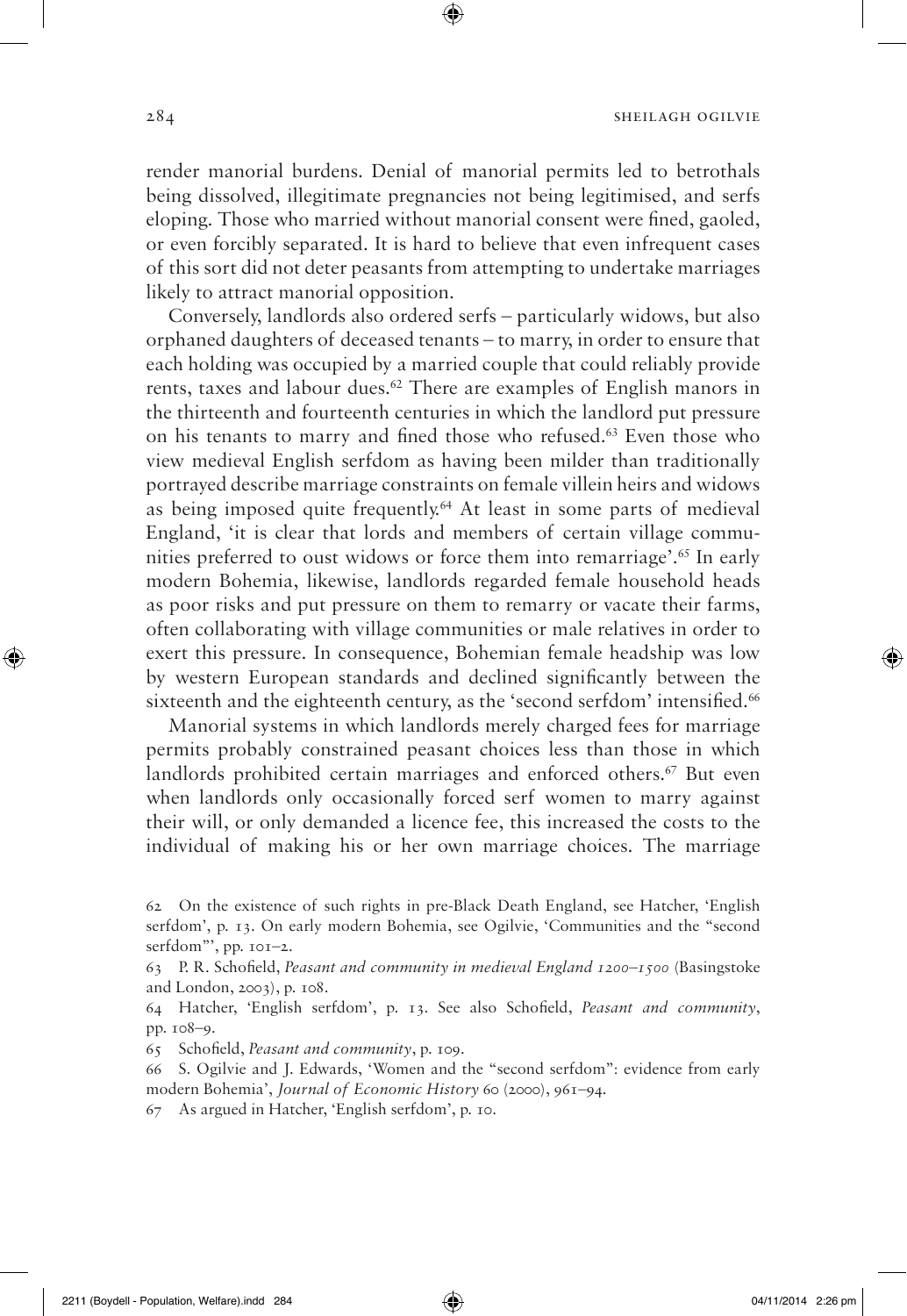⊕

fines demanded by some medieval English landlords are acknowledged as constraining peasant choices: 'these sums were a burden, and peasants had to adjust their budgets to afford them, and in bad years they would cause real hardship'.68 Likewise, manorial regimes in which landlords were unsystematic in requiring marriage permits were less restrictive than those in which all marriages were subject to manorial consent. But as Jane Whittle points out, even though not every medieval English villein's daughter who married paid the merchet, this does not take away from the fact that they were liable to do so, and thus that the constraint mattered.<sup>69</sup> Similarly, although John Hatcher warns us not to overestimate the burdens of serfdom in England before 1350 by focusing solely on the letter of the law, he is concerned not to deny 'that the weight of monetary exactions could in itself constitute a grave restriction of freedom'.70

Similar findings emerge for manorial regulation of land transactions. Most studies show serfs choosing to buy, sell, and bequeath real property – so much so that it is sometimes claimed that although landlords enjoyed the legal right of consent they seldom enforced it.71 A major empirical bulwark of this view is the fact that manorial registers rarely record cases in which a farm transfer was prohibited by the landlord. However, one would not expect to observe frequent evidence of manorial intervention in such documentary sources, since recording a transfer in the register was unlikely to take place before manorial approval had been granted. Problematic transfers were blocked at an earlier stage or even deterred altogether by the awareness, on the part of individuals, communal officials, and manorial administrators, that certain types of transfer were inadmissible.72

This is borne out by findings from a number of serf societies showing that where a particular land transaction threatened the landlord's interests, the manorial administration was both able and willing to intervene. Under strong manorialism, a peasant had to obtain permission from the landlord before selling (or even bequeathing) his land, and this restriction can be observed being implemented in societies as diverse as pre-1350

72 Ogilvie, 'Communities and the "second serfdom"', pp. 103–4.

◈

<sup>68</sup> Dyer, 'Ineffectiveness', p. 74 (quotation); see also Schofield, *Peasant and community*, p. 110.

<sup>69</sup> Whittle, 'Individualism', p. 46.

<sup>70</sup> Hatcher, 'English serfdom', p. 14.

<sup>71</sup> See, for instance, Melton, 'Gutsherrschaft', pp. 340–1; Cerman, *Villagers*; Štefanová, 'Herrschaft', pp. 205–8.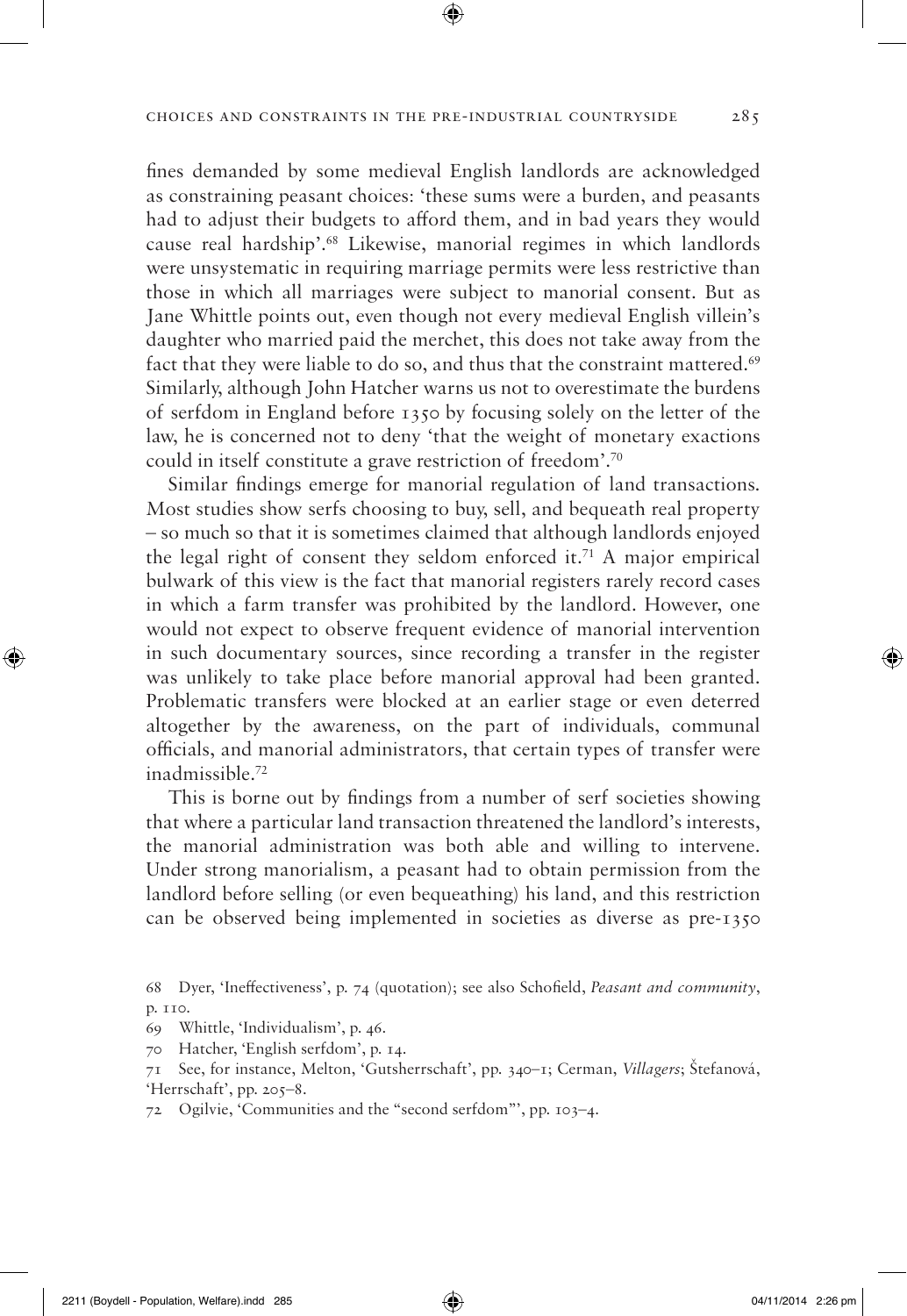England, late medieval Flanders, early modern Bohemia, and early modern Brandenburg.73 In early modern Bohemia and Germany under the 'second serfdom', manorial consent could be refused if the buyer was subject to a different landlord or was not regarded as a 'capable holder' who would reliably render manorial dues.74 In parts of late medieval England and Flanders, in sixteenth-century Austria, and in seventeenth- and eighteenthcentury Bohemia, landlords placed obstacles in the way of any sale that threatened the impartibility of standard holdings, which they regarded as a guarantee that labour services and other manorial dues would continue to be rendered reliably.75 Even where manorial authorities usually granted permission for land transfers, they collected fees from both seller and buyer.76 According to Christopher Dyer, in medieval England such entry fines were low compared with the purchase prices for the land, but still constituted 'the largest sums that were paid into most manorial courts', would have sent many incoming tenants to moneylenders to obtain funds, and 'must sometimes have discouraged them from buying a piece of land'.77

Manorial restrictions such as these affected not just peasants' choices about how to allocate land, as a key economic input, but also credit access, inheritance strategies, social stratification, wage labour, servanthood, family-land bonds, and even – according to some accounts – kinship and household structure.78 Even manorial rules that were violated affected

75 On this behaviour by some late-medieval English landlords who continued to rely on labour services from their tenants, see Schofield, *Peasant and community*, pp. 65–9. On late medieval Flanders, see van Bavel, 'Organization', p. 18. On early modern Bohemia, see Ogilvie, 'Communities and the "second serfdom"', pp. 105–6. On early modern Austria, see Cerman, 'Social structure', p. 66.

76 Van Bavel, 'Organization', pp. 17–18 and 22–3.

77 Dyer, 'Ineffectiveness', pp. 80–1.

78 On medieval England, see Whittle, 'Individualism', pp. 51–3; Z. Razi, *Life, marriage and death in a medieval parish: economy, society and demography in Halesowen* 

◈

<sup>73</sup> On pre-Black Death England, see Hatcher, 'English serfdom', p. 9. On fourteenth-century England, see Campbell, 'Population pressure', pp. 107–8; Whittle, 'Individualism', p. 48. On medieval Flanders, see van Bavel, 'Organization', pp. 17–18. On early modern Bohemia, see Ogilvie, 'Communities and the "second serfdom"', pp. 105–6. On early modern Brandenburg, see H. Harnisch, 'Klassenkämpfe der Bauern in der Mark Brandenburg zwischen frühbürgerlicher Revolution und Dreißigjährigem Krieg', *Jahrbuch für Regionalgeschichte* 5 (1975), 142–72 (pp. 146–7); Harnisch, 'Bäuerliche Ökonomie', pp. 95 and 97–9.

<sup>74</sup> On early modern Bohemia, see Ogilvie, 'Communities and the "second serfdom"', pp. 105–6. On early modern Germany, see Ogilvie, 'Serfdom', p. 42; Harnisch, 'Bäuerliche Ökonomie', pp. 95 and 97–9. On eastern-central Europe as a whole, see Cerman, 'Social structure', pp. 61 and 66.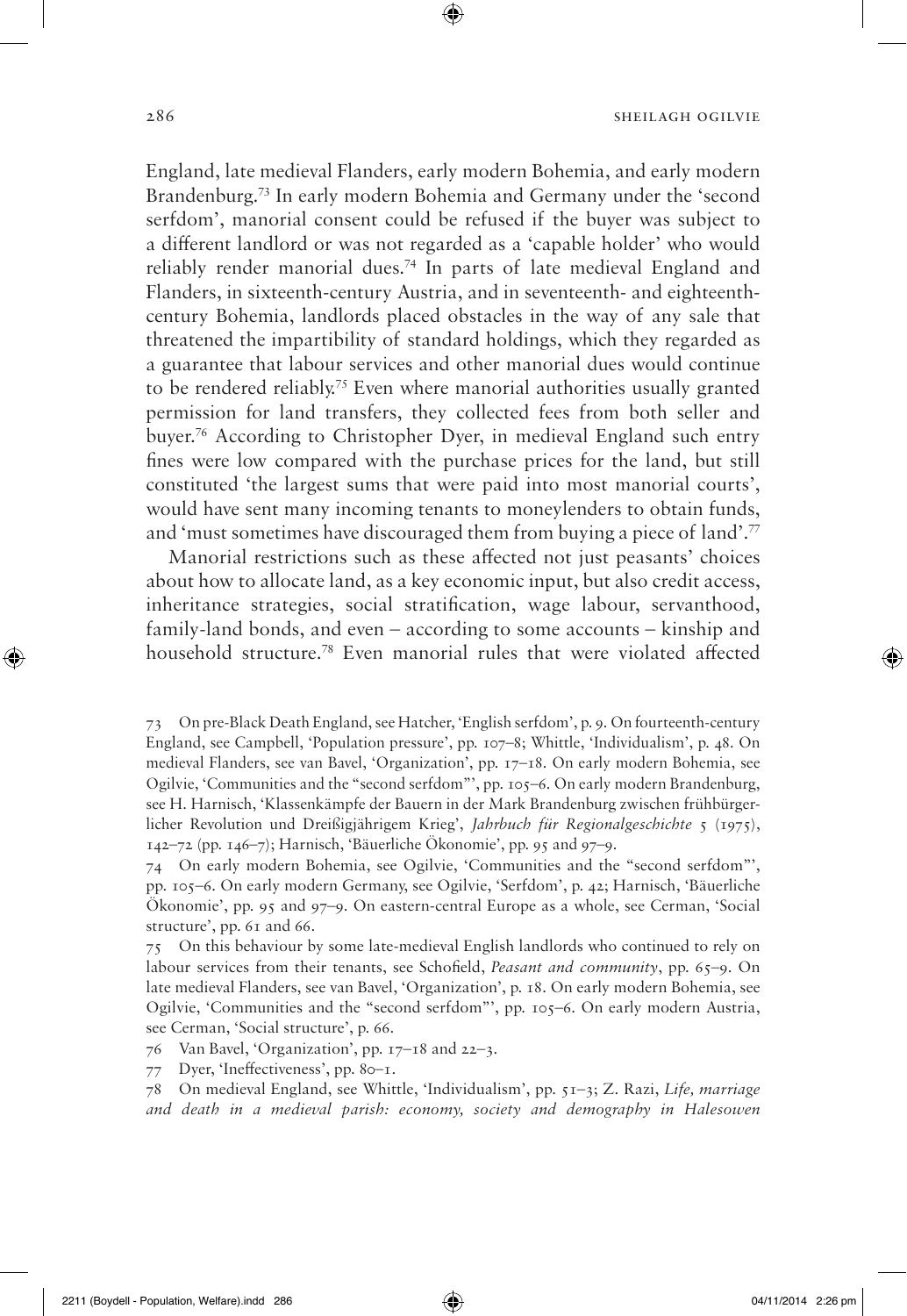peasant choices by shifting land transfers into the informal sector where risks were high, contract enforcement poor, and exploitation rife.79 As Bruce Campbell emphasises for medieval England, the manorial system created rigidities and rent-seeking throughout the whole rural sector, circumscribed peasant choices in factor and product markets, and exercised harmful knock-on consequences for growth and development in the wider economy.<sup>80</sup>

Perhaps the most vivid illustration of the impact of manorial restrictions on peasants' choices is that people voted with their feet. In 1142, for instance, the earl of Lincoln offered thirty-eight *rustici* the choice between taking servile land and leaving his domain: thirty-one of them chose to depart, landless but lordless.81 Five centuries later, in mid-seventeenthcentury Bohemia, the lord of Friedland suffered a continual haemorrhage of serfs who chose to leave behind property and family to set up as labourers over the border in Saxony rather than retain their landholdings which, although inheritable, subjected their holders to hereditary servility and an array of manorial burdens and restrictions.82 The Worcestershire tenant who drowned himself in the Severn in 1293 rather than be forced by the earl of Gloucester's bailiffs to accept servile land evidently ascribed a very high expected cost to the constraints of serfdom.83 Likewise, the landless north-Bohemian serf, Christof Herbig, who in 1651 resisted manorial pressure to take on a farm and instead chose to live as 'only a lodger, and earn a living from all sorts of dealing, even though he could take on a servile holding' bears witness to the fact that, at least for some

80 Campbell, 'Agrarian problem', pp. 8 and 50.

81 Hatcher, 'English serfdom', p. 31.

*<sup>1270–1400</sup>* (Cambridge, 1980), pp. 94–8; Campbell, 'Agrarian problem', p. 49; Z. Razi, 'The myth of the immutable English family', *Past and Present* 140 (1993), 3–44 (pp. 16–18); J. A. Raftis, *Peasant economic development within the English manorial system* (Stroud, 1996), pp. 28–33. On early modern Bohemia, see A. Klein, 'The institutions of the "second serfdom" and economic efficiency: review of the existing evidence for Bohemia', in *Schiavitu e servaggio*, ed. Cavaciocchi, pp. 59–82. On early modern Germany, see Ogilvie, 'Serfdom', pp. 42–3, 57; Harnisch, 'Bäuerliche Ökonomie', p. 107.

<sup>79</sup> On how manorial regulation of land markets created illicit subletting in medieval England, see Campbell, 'Agrarian problem', pp. 48–9 with n. 134. On the costs, risks, and development problems created by forcing rural people to operate in the informal sector, see Ogilvie, 'Whatever is, is right', pp. 671–4 and 681.

<sup>82</sup> Ogilvie, 'Communities and the "second serfdom"'.

<sup>83</sup> For this case, see R. H. Hilton, 'Peasant movements in England before 1381', *Economic History Review* 2 (1949), 117–36 (p. 135).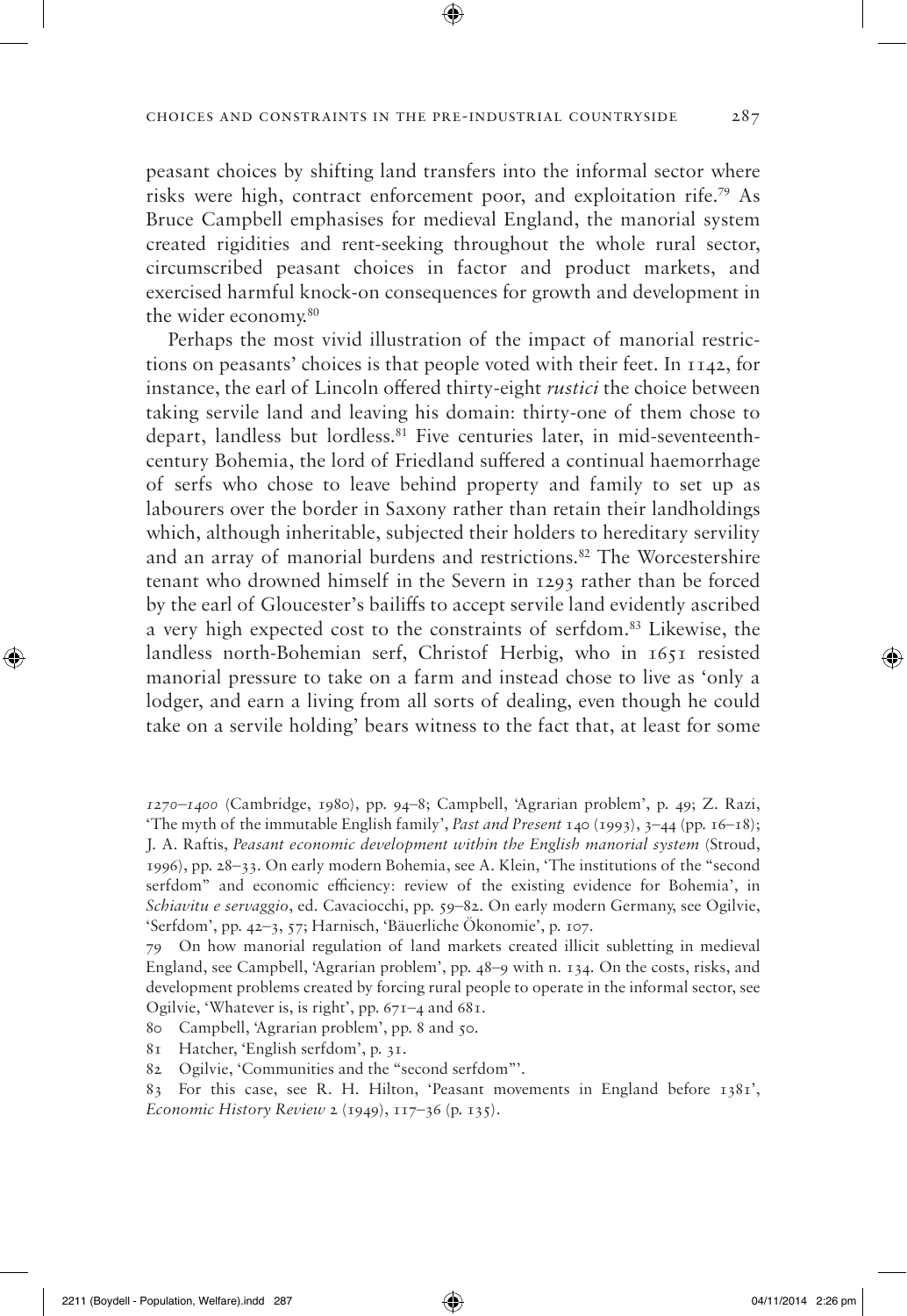members of early modern Bohemian society, the constraints of hereditary servility mattered.<sup>84</sup> These two individuals may have been unusual, given that many other men in thirteenth-century England and seventeenthcentury Bohemia did accept serf holdings and the numerous constraints that went with them, and most of these men did not choose suicide or life as a houseless lodger instead. However, this merely meant that for many members of these rural societies accepting servile land was the best of the available alternatives, not that the constraints of serfdom did not matter.<sup>85</sup>

Even in societies that were not subject to serfdom, manorial restrictions were capable of constraining peasant choices. In early modern Hohenlohe and Hessen-Kassel, for instance, there were lively markets in pure peasant land but very inactive markets in land subject to manorial law where landlord consent was needed for all transfers and farms could not be divided.86 Even when manorial regulations were not fully complied with, they exerted an observable effect on peasant choices by compelling people who wanted to do things the manor prohibited to operate illegally in the informal sector. In the German county of Ravensberg, according to Stefan Brakensiek, manorial restrictions on peasant borrowing and land transactions stifled credit and land markets and 'promoted the adoption of illegal forms of arrangements among neighbours with respect to land use as well as unsecured and usurious methods of borrowing'.87

Individual choices by peasants thus do not imply, either in theory or in practice, that manorial constraints on those choices were irrelevant.88

84 For further detail on this case, see S. Ogilvie and M. Cerman, 'The Bohemian census of 1651 and the position of inmates', *Histoire Sociale/Social History* 28 (1995), 333–46  $(pp. 344-5).$ 

85 See Hatcher, 'English serfdom', p. 26.

86 On Hohenlohe, see E. Schremmer, *Die Bauernbefreiung in Hohenlohe* (Stuttgart, 1963), pp. 14–25; T. Robisheaux, *Rural society and the search for order in early modern Germany* (Cambridge, 1989), pp. 79–83. On Hessen-Kassel, see E. Sakai, *Der kurhessische Bauer im 19. Jahrhundert und die Grundlastenablösung* (Melsungen, 1967); F. Lütge, *Geschichte der deutschen Agrarverfassung vom frühen Mittelalter bis zum 19. Jahrhundert* (Stuttgart, 1967), pp. 198–9; T. Fox, 'Land tenure, feudalism, and the state in eighteenthcentury Hesse', in *Themes in rural history of the western world*, ed. R. Herr (Ames, IA, 1993), pp. 99–139 (pp. 100–14).

87 S. Brakensiek, 'Farms and land – a commodity? Land markets, family strategies and manorial control in Germany', in *Landholding and land transfer in the North Sea area (late middle ages–19th century)*, ed. B. J. P. van Bavel and P. Hoppenbrouwers (Turnhout, 2004), pp. 218–34 (p. 228).

88 As emphasised for medieval England in Dyer, 'Ineffectiveness', pp. 85–6, and C. Briggs, 'English serfdom, c.1200–c.1350: towards an institutionalist analysis', in *Schiavitu e* 

◈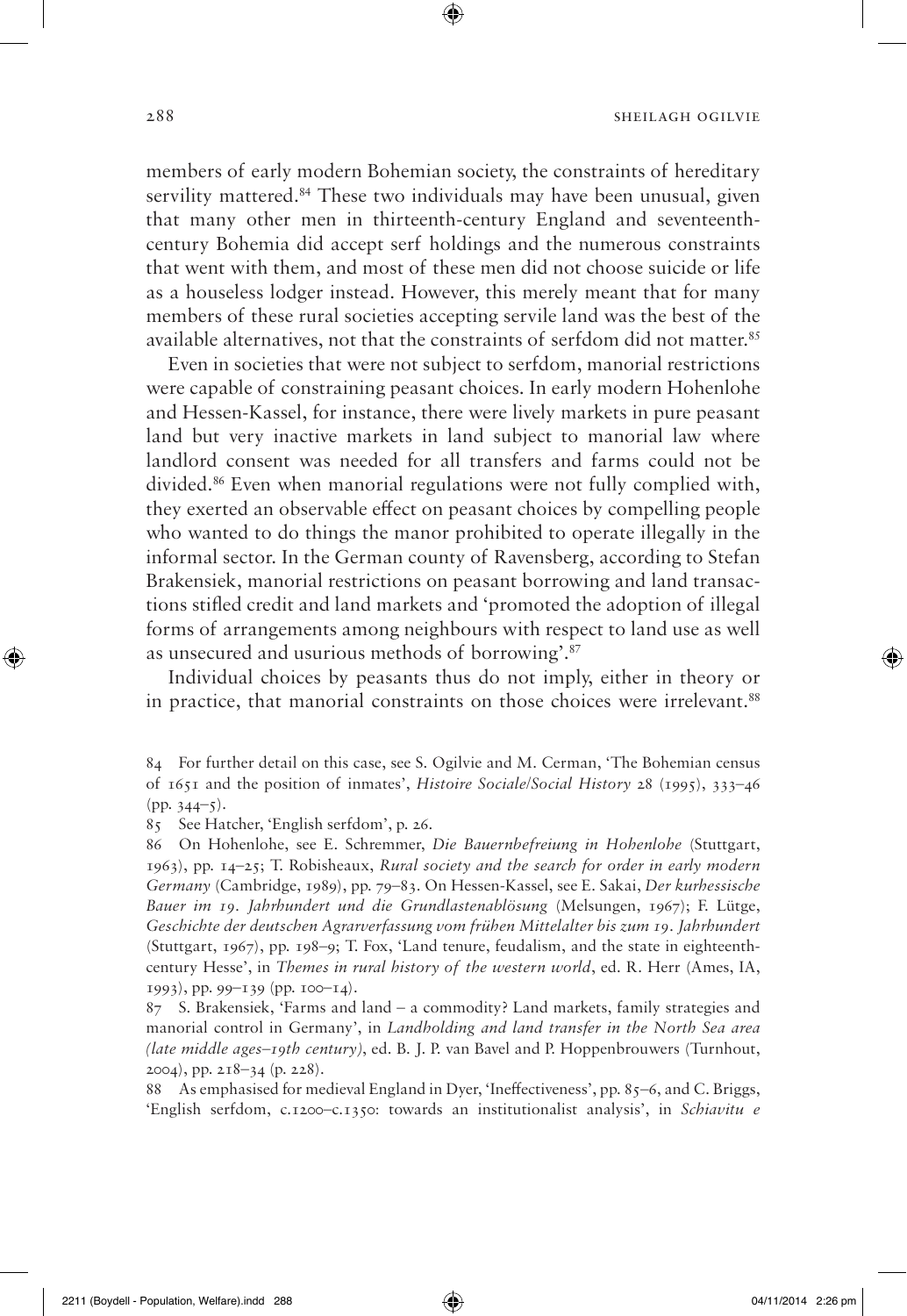To differing degrees in different societies, peasants could make individual choices in which the manorial authorities did not intervene; but this does not mean that the manor *could* not intervene in those choices if it perceived its interests to be threatened. Peasants could also sometimes circumvent manorial regulations; but this does not mean that the existence of those regulations did not constrain peasants' choices. Unless the penalty for violation or the probability of detection was nil, there was a non-zero expected cost associated with making that choice, deterring the marginal person from doing so. Even when a peasant did successfully make a choice that was prohibited by the manorial authorities, the actions he or she took to avoid detection and punishment themselves consumed resources, imposed costs, and circumscribed the individual's other choices. Most manorial systems, moreover, imposed some constraints – especially those concerning payment of manorial burdens – that peasants could circumvent only with very considerable costs. To understand the impact of manorial institutions on rural societies, we have to recognise both that serfs made choices and that manorial restrictions constrained those choices – albeit in different ways in different times and places.

## Community constraints

A second component of the institutional constraints on peasant choice was the village community. Here, too, the discovery of peasant agency has sometimes been taken to imply that such agency was totally unconstrained – even by community institutions. One widely held version of this view is that the rural community was merely a geographical entity and not an institution with rules or customs that affected individual choices, as suggested by Alan Macfarlane in his portrayal of medieval and early modern 'English individualism'.<sup>89</sup> A second widespread variant is to regard the rural community not so much as a *constraint* on peasant choice as an *expression* of it. A whole 'communal autonomy' school of thought has grown up around the assumption that the village community was an institution primarily directed at enabling peasants to implement their *own*

*servaggio*, ed. Cavaciocchi, pp. 13–32; for early modern Bohemia in Klein, 'Institutions'; for early modern Russia in Dennison, *Institutional framework*; and for early modern Germany in Ogilvie, 'Serfdom'.

89 Macfarlane, *Origins*.

2211 (Boydell - Population, Welfare).indd 289 04/11/2014 2:26 pm

⊕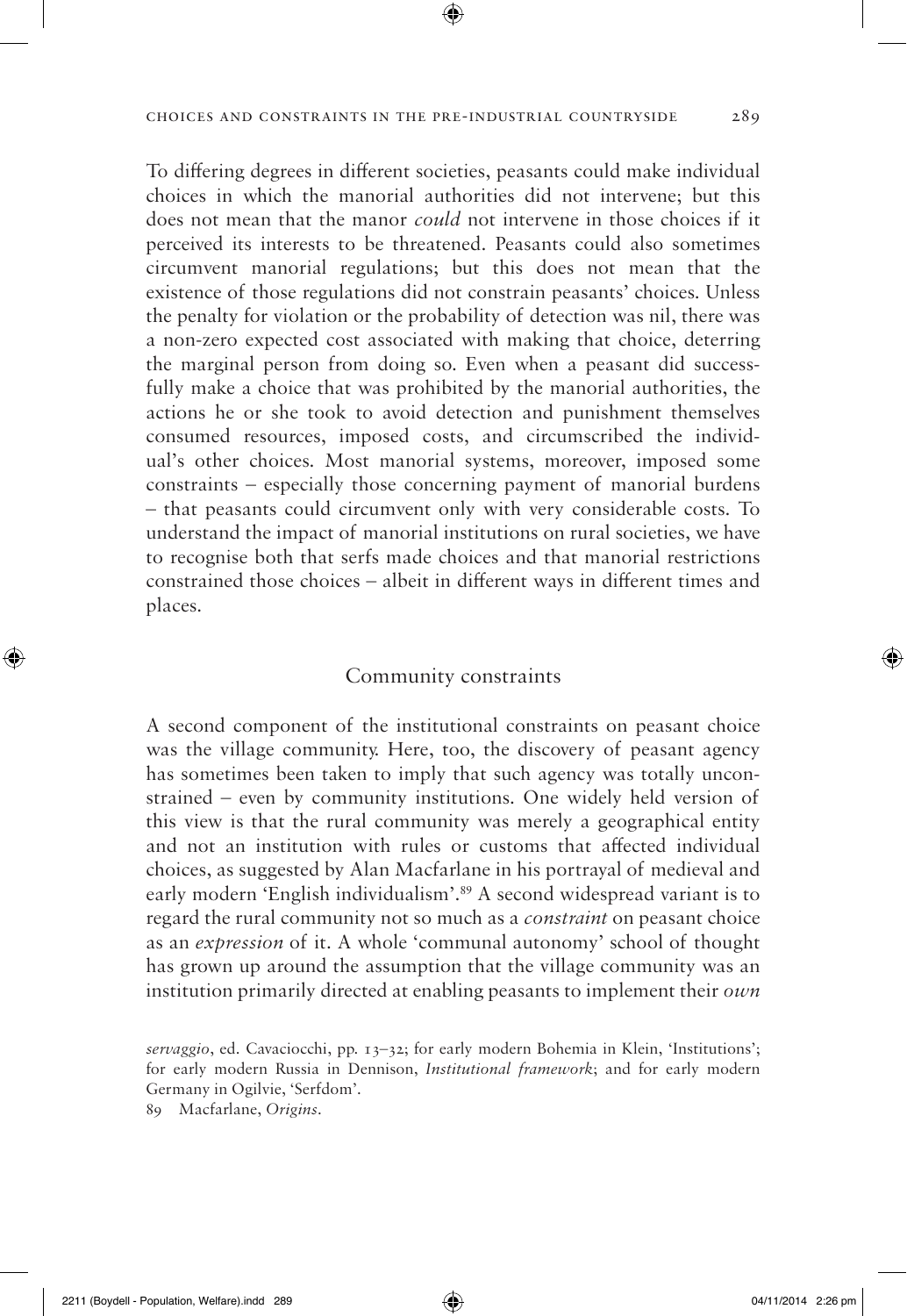choices against outside threats from landlords, princes, priests, or the natural environment.90 While differing from the 'English individualism' school in other ways, the 'communal autonomy' school shares the view that community institutions did not constrain peasant choice.

But what do the facts show? Village communities varied widely. At one end of the spectrum, village communities in medieval and early modern England typically did not strictly regulate factor markets, output markets, settlement decisions, or demographic choices and thus left many peasant choices relatively unconstrained.91 Membership in medieval England communities was 'fluid and insecure';92 property tenure and access to common resources came from individual land ownership, not community membership.93 In much of the western and central Netherlands, too, villages privatised and parcelled out common lands in the thirteenth and fourteenth centuries, removing a major source of communal regulation of individual choice.94 Almost no early modern Dutch villages defined membership via communal 'citizenship' rights, and the few who tried had their claims rejected by the state.<sup>95</sup> In Tuscany and the Po Valley, the period after the Black Death saw the dissolution of many communal lands and rights, taking with them the associated restrictions on individual decision-making

90 G. C. Homans, *English villagers of the thirteenth century* (New York, 1941); J. A. Raftis, *Tenure and mobility. Studies in the social history of the medieval English village* (Toronto, 1964); P. Blickle, 'Kommunalismus, Parlamentarismus, Republikanismus', *Historische Zeitschrift* 242 (1986), 529–56; P. Blickle, 'Kommunalismus: Begriffsbildung in heuristischer Absicht', in *Landgemeinde und Stadtgemeinde in Mitteleuropa. Ein struktureller Vergleich*, ed. P. Blickle (Munich, 1991), pp. 5–38; P. Blickle, 'Einführung. Mit den Gemeinden Staat machen', in *Gemeinde und Staat im Alten Europa*, ed. P. Blickle (Munich, 1998), pp. 1–20; P. Blickle, *Von der Leibeigenschaft zu den Menschenrechten. Eine Geschichte der Freiheit in Deutschland* (Munich, 2003); Hatcher, 'English serfdom', pp. 23 and 33-4; Dyer, 'Ineffectiveness', pp. 79 and 85–6; R. M. Netting, *Balancing on an Alp: ecological change and continuity in a Swiss mountain community* (Cambridge, 1981); J. L. van Zanden, 'Chaloner Memorial Lecture: the paradox of the Marks. The exploitation of commons in the eastern Netherlands, 1250–1850', *Agricultural History Review* 47 (1999), 125–44 (pp. 129–30).

91 Schofield, *Peasant and community*, p. 5; R. M. Smith, 'The English peasantry 1250–1650', in *The peasantries of Europe from the fourteenth to the eighteenth centuries*, ed. T. Scott (London and New York, 1998), pp. 339–71 (p. 340).

92 Schofield, *Peasant and community*, p. 3.

93 Smith, 'English peasantry', p. 340.

94 Van Zanden, 'Chaloner Memorial Lecture', p. 128; van Bavel, 'Organization', p. 20.

95 J. L. van Zanden and M. Prak, 'Towards an economic interpretation of citizenship: the Dutch Republic between medieval communes and modern nation-states', *European Review of Economic History* 10 (2006), 111–145 (p. 122).

◈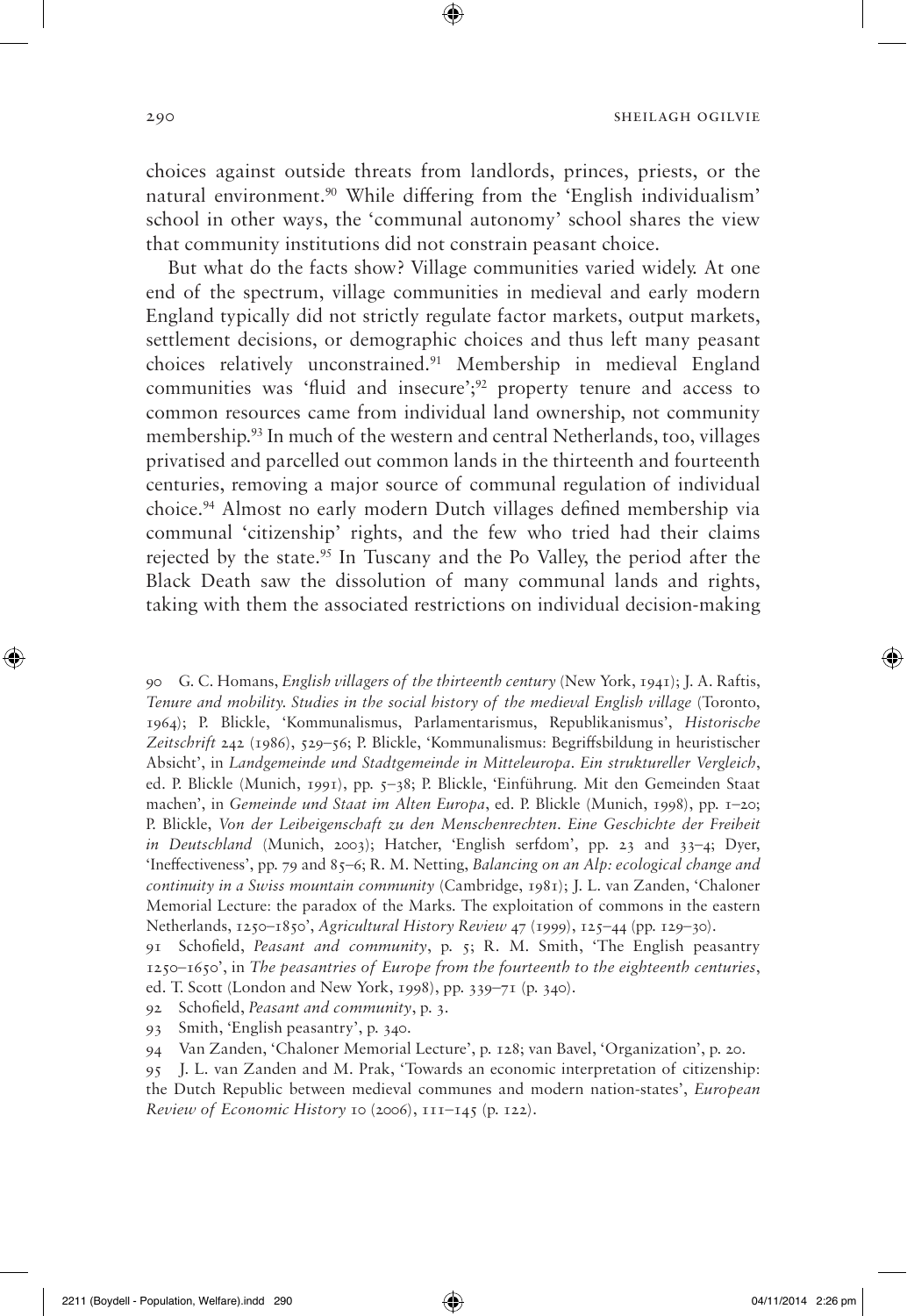with regard to land use.<sup>96</sup> Not just in England, therefore, were there peasant villages that hardly constrained individual choices.

However, this minimalist type of peasant community was not universal. Even in England and the Low Countries, community institutions did constrain individual choices in some times and places. In the period before the Black Death, some English female villeins were pressed to marry because village communities 'were anxious to ensure that family holdings were efficiently run and able to meet their obligations'.<sup>97</sup> In fifteenthcentury Dutch Drenthe, most villages were entitled to prohibit private land sales to non-locals and some compelled residents to sell food preferentially to locals over outsiders.<sup>98</sup> In early modern Drenthe, open-field villages prohibited enclosing arable land, mandated common grazing on stubble, and prevented farmers from controlling weeds by ploughing and harrowing immediately after harvest, resulting in low rye yield ratios of 1:3.99 Only in the later eighteenth century were communal constraints on individual agricultural choices weakened, enabling yield ratios to rise to 1:5 or 1:6.100 The Belgian provinces of Luxembourg and Namur retained communal property rights well into the eighteenth century, contributing to their low cereal productivity relative to East and West Flanders.101

Elsewhere, communities constrained peasant choices even more. In many early modern German societies, for instance, almost all the rights of adult life depended on formal community 'citizenship'. Villages strictly controlled admission of new citizens and 'sojourners', and imposed barriers to entry including admission fees, documentary requirements, freedom from serfdom, confessional affiliation, legitimate birth, number of offspring, wealth, property ownership, occupation, and reputation. These communal constraints were enforced: in 1740, one Württemberg

96 P. J. Jones, 'From manor to mezzadria: a Tuscan case-study in the medieval origins of modern agrarian society', in *Florentine Studies*, ed. N. Rubinstein (London, 1968), pp. 193–241 (pp. 206–14); S. R. Epstein, 'The peasantries of Italy, 1350–1750', in *The peasantries of Europe*, ed. Scott, pp. 75–110 (pp. 88–9); van Bavel, 'Organization', p. 27.

97 Hatcher, 'English serfdom', p. 13 (quotation); Schofield, *Peasant and community*, p. 109.

98 Van Zanden, 'Chaloner Memorial Lecture', pp. 131–2; van Bavel, 'Organization', p. 17. 99 Bieleman, 'Rural change', p. 111; van Zanden, 'Chaloner Memorial Lecture', p. 126.

100 Bieleman, 'Rural change', pp. 111 and 114; B. H. Slicher van Bath, *Een Samenleving onder spanning. Geschiedenis van het platteland in Overijssel* (Assen, 1957), p. 580; van Zanden, 'Chaloner Memorial Lecture', p. 136.

101 G. Dejongh, 'New estimates of land productivity in Belgium, 1750–1850', *Agricultural History Review* 47 (1999), 7–28 (p. 18).

◈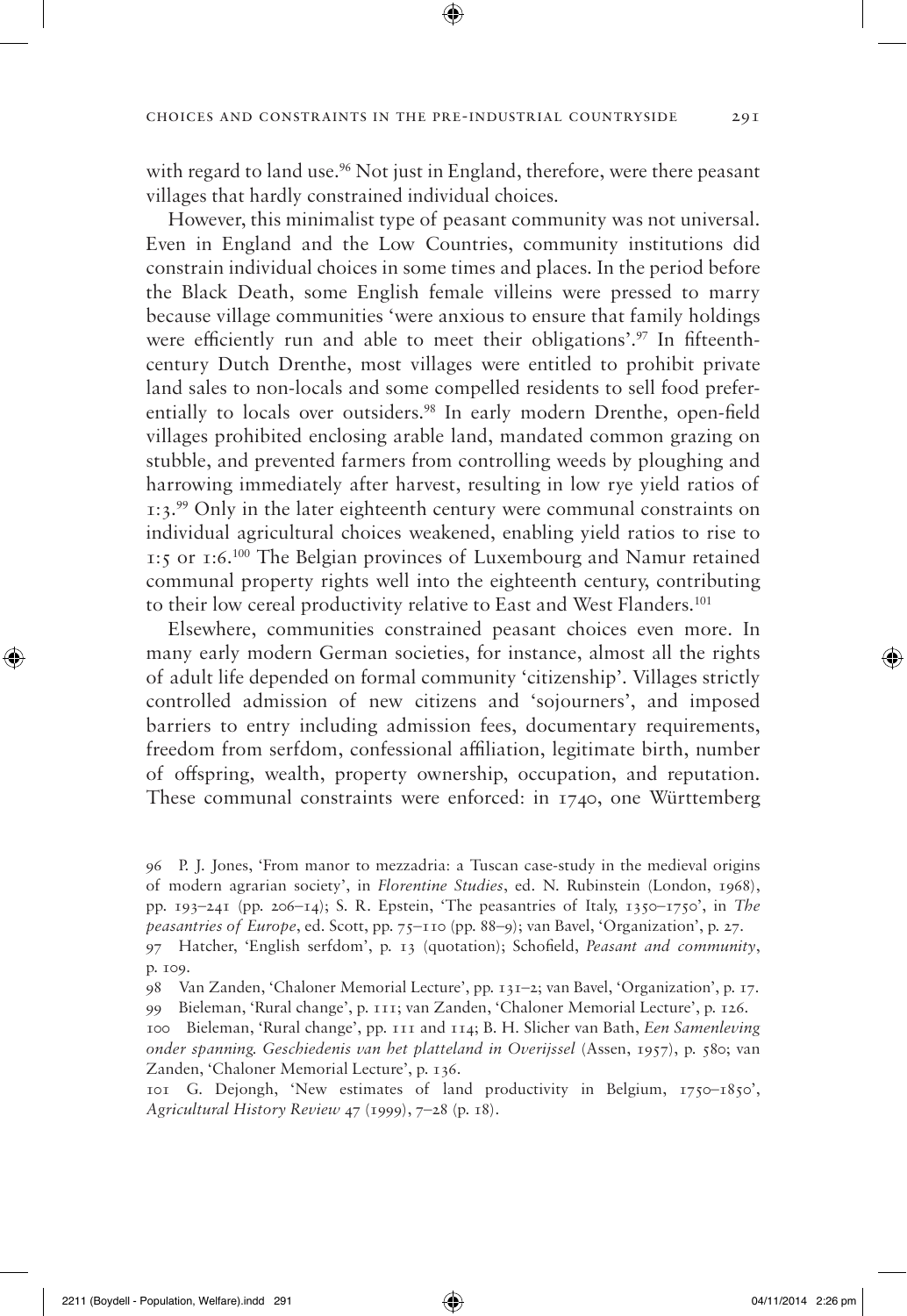community refused a widow even temporary 'sojourner' rights because 'the village is over-filled';102 in 1765, another refused citizenship to a woman who wanted to marry one of its members 'because the community is already filled up with too many people, and poor ones'; $^{103}$  and in 1785, a third refused admission to a man desiring to marry the daughter of a local citizen 'because he has the worst possible reputation and has revealed himself to be a poor householder'.<sup>104</sup> In Württemberg and many other central European societies, rural communities also constrained the choices of their existing members, including marriage, household structure, work, leisure, inheritance, land sales, borrowing, and consumption. Of course, even the strongest communities did not perfectly enforce their rules. But microstudies find that many central European villages carefully monitored and successfully controlled many of their members' choices. Yet the same microstudies richly document the existence of individual choice in these communities.105 Peasant choice and communal constraints existed side by side, and rural societies cannot be understood by focusing on the one while ignoring the other.

⊕

Nor do the facts support the view that 'communal autonomy' invariably enhanced the realm of choice for rural individuals. It could certainly be argued that managing challenging ecosystems and organizing political resistance were ways in which community institutions facilitated peasant choices. Yet it must also be recognised that the choices which communities facilitated differed fundamentally from those discussed at the beginning

104 Hauptstaatsarchiv Stuttgart, A573 Bü 6948, petition of 17 May 1785.

105 For examples, see A. Holzem, 'Religiöse Prägungen des Konsumverhaltens in frühneuzeitlichen Dorfgesellschaften: das Beispiel des Fürstbistums Münster', in *Der lange Weg in den Überfluss. Anfänge und Entwicklung der Konsumgesellschaft seit der Vormoderne*, ed. M. Prinz (Paderborn, 2003), pp. 79–103; R. Prass, *Reformprogramm und bäuerliche Interessen. Die Auflösung der traditionellen Gemeindeökonomie im südlichen Niedersachsen, 1750–1883* (Göttingen, 1997); C. Ulbrich, *Shulamit und Margarete: Macht, Geschlecht und Religion in einer ländlichen Gesellschaft des 18. Jahrhunderts* (Vienna, Cologne and Weimar, 1999); O. Volckart, 'Die Dorfgemeinde als Kartell: Kooperationsprobleme und ihre Lösungen im Mittelalter und in der Frühen Neuzeit', *Jahrbuch für Wirtschaftsgeschichte* 2004 (2004), 189–202; Ogilvie, *State corporatism*, chap. 3; Sabean, *Property*; Robisheaux, *Rural society*; P. Bierbrauer, 'Die ländliche Gemeinde im oberdeutsch-schweizerischen Raum', in *Landgemeinde und Stadtgemeinde in Mitteleuropa*, ed. Blickle, pp. 169–90; and many of the essays in A. Holenstein and S. Ullmann (eds), *Nachbarn, Gemeindegenossen und die anderen. Minderheiten und Sondergruppen im Südwesten des Reiches während der Frühen Neuzeit* (Epfendorf, 2004).

◈

<sup>102</sup> Hauptstaatsarchiv Stuttgart, A573 Bü 7133, petition of 7 May 1740, fol. 1r.

<sup>103</sup> Hauptstaatsarchiv Stuttgart, A573 Bü 43, 13 Sep. 1765, fol. 60r.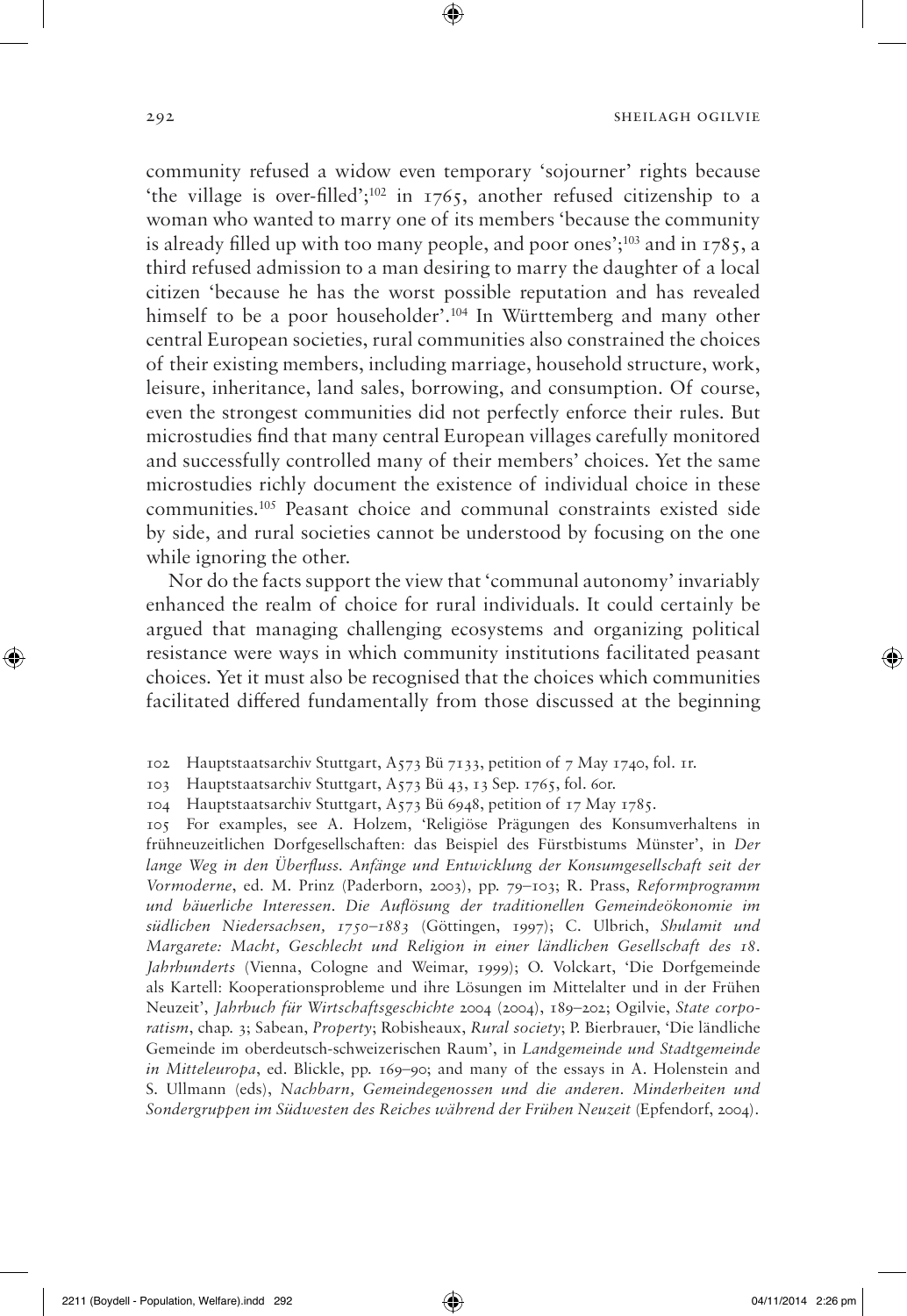of this chapter. For one thing, these were the choices not of individuals but of groups – either the whole village or, more often, the village oligarchy. Furthermore, even where community institutions did facilitate the choices of the whole village to manage resources or organise resistance, they usually had to constrain the choices of individuals.

To manage common resources, communities typically imposed ceilings on grazing, limited wood-collection, forbade commercial as opposed to domestic use of resources, and refused resource access – or even settlement rights – to particular individuals and groups.<sup>106</sup> Nor did communities always do this in an egalitarian spirit, in which they distributed common costs and common benefits equally to all inhabitants. More usually, communities regulated common resources in the interests of a powerful oligarchy at the expense of less powerful inhabitants such as cottagers, female household-heads, or new settlers.<sup>107</sup> So we cannot view communities as merely enabling peasants to express their choices: typically, they expressed some peasants' choices more than others.108

Likewise, even though villages did organise resistance against landlords, the state, or the church, this does not justify a rosy view that this expressed the choices of all villagers. Greater powers for communities did not necessarily mean greater choices for all their members. Peasant communes were not egalitarian and harmonious spheres within which each villager had an equal chance of securing a fair hearing from well-meaning neighbours. Rather, villages were highly stratified and riven by conflict.109 Community officials were recruited disproportionately from the top stratum of well-off farmers.<sup>110</sup> This oligarchy ran the commune in its own interests,

110 On medieval England, see Smith, 'Families', pp. 159 and 173–5; Campbell, 'Agrarian

<sup>106</sup> On these constraints in the eastern provinces of the Netherlands in the medieval and early modern period, see van Zanden, 'Chaloner Memorial Lecture', pp. 130–1 and 134–5. 107 On the differing access rights of full peasants and cottagers in the eastern provinces of the Netherlands in the medieval and early modern periods, see van Zanden, 'Chaloner Memorial Lecture', pp. 130–1 and 135; Bieleman, *Boeren*.

<sup>108</sup> This point is made for medieval English communities by R. M. Smith, 'Families and their land in an area of partible inheritance: Redgrave, Suffolk 1260–1320', in *Land, kinship and life-cycle*, ed. Smith, pp. 135–95 (p. 174).

<sup>109</sup> On stratification inside village communities in medieval England, see Campbell, 'Agrarian problem', pp. 54–6 and 62. On the eastern Dutch provinces of Drenthe, Overijssel, and Gelderland in the medieval and early modern periods, see van Zanden, 'Chaloner Memorial Lecture', p. 129. On early modern Bohemia, see Ogilvie, 'Communities and the "second serfdom"', p. 113. On eighteenth- and nineteenth-century Russia, see Dennison and Ogilvie, 'Serfdom and social capital', pp. 526–7.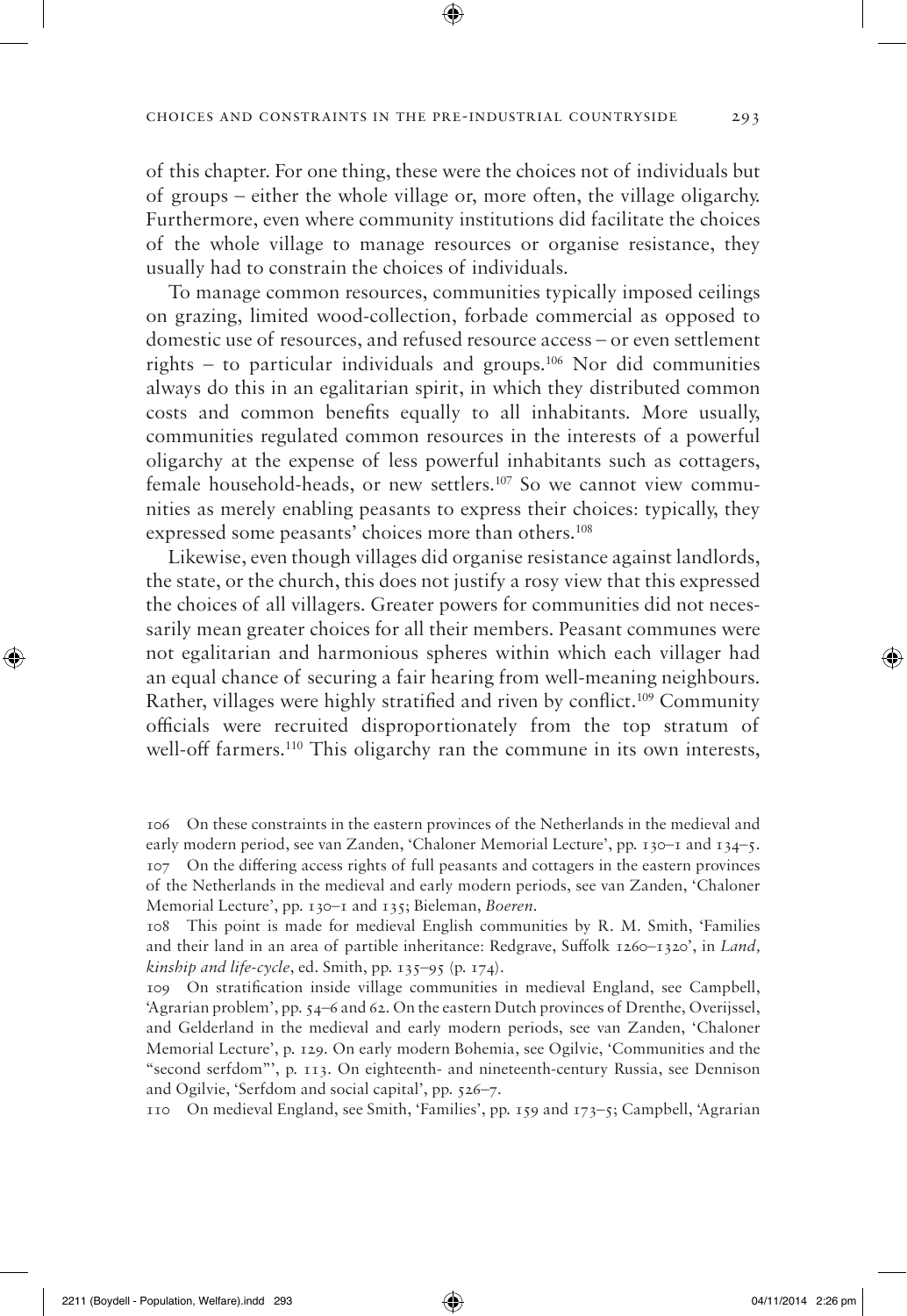and its members and their relatives undoubtedly often benefited from powerful community institutions. But many communities implemented the choices of their most powerful members by limiting those of the least powerful – big farmers over labourers, men over women, middle-aged over young, married over unmarried, insiders over migrants.111 For weaker villagers, manorial and princely courts, however biased their judgements, could provide a welcome alternative to village courts whose judgements favoured the village oligarchy and their cronies.112 As such findings illustrate, the autonomy of strong rural communities must be analysed critically. It did not always – or even typically – express the choices of women, youths, landless labourers, land-poor strata, or non-members of the village oligarchy. It cannot be automatically equated with the choices or well-being of all members of the village, let alone all members of rural society more widely.

Empirical microstudies of a range of European societies, therefore, suggest that community institutions can be regarded neither as uniformly facilitating peasant choices nor as being irrelevant to them. Although peasants made many individual choices in which their communities did not intervene, this did not mean that peasant communities *could* not intervene, especially when the interests of powerful community members were at stake. To differing degrees in different societies, rural people circumvented community controls, but in doing so they faced costs and risks that deterred the marginal individual from violating those restrictions, and they consumed resources in evasive action. Even where communities enabled rural people to express or defend their choices against external challenges, they often did so only for a subset of village members. Communal institutions meant different things to different villagers, and control over village offices and a voice in communal decision-making was

112 Smith, 'Families', pp. 175–7.

◈

problem', p. 46. On early modern Bohemia, see Ogilvie, 'Communities and the "second serfdom"', pp. 97 and 113. On eighteenth- and nineteenth-century Russia, see Dennison and Ogilvie, 'Serfdom and social capital', pp. 527–8.

<sup>111</sup> Ogilvie, 'Communities and the "second serfdom"', p. 113; Dennison and Ogilvie, 'Serfdom and social capital'. On the implications of social stratification for East-Elbian communes, see Melton, 'Gutsherrschaft', pp. 345–7; K. Blaschke, 'Dorfgemeinde und Stadtgemeinde in Sachsen zwischen 1300 und 1800', in *Landgemeinde und Stadtgemeinde in Mitteleuropa*, ed. Blickle, pp. 119–44 (pp. 134–6 and 141); and T. Rudert, 'Gutsherrschaft und ländliche Gemeinde. Beobachtungen zum Zusammenhang von gemeindlicher Autonomie und Agrarverfassung in der Oberlausitz im 18. Jahrhundert', in *Gutsherrschaft als soziales Modell*, ed. Peters, pp. 197–218 (pp. 197, 200–3 and 212).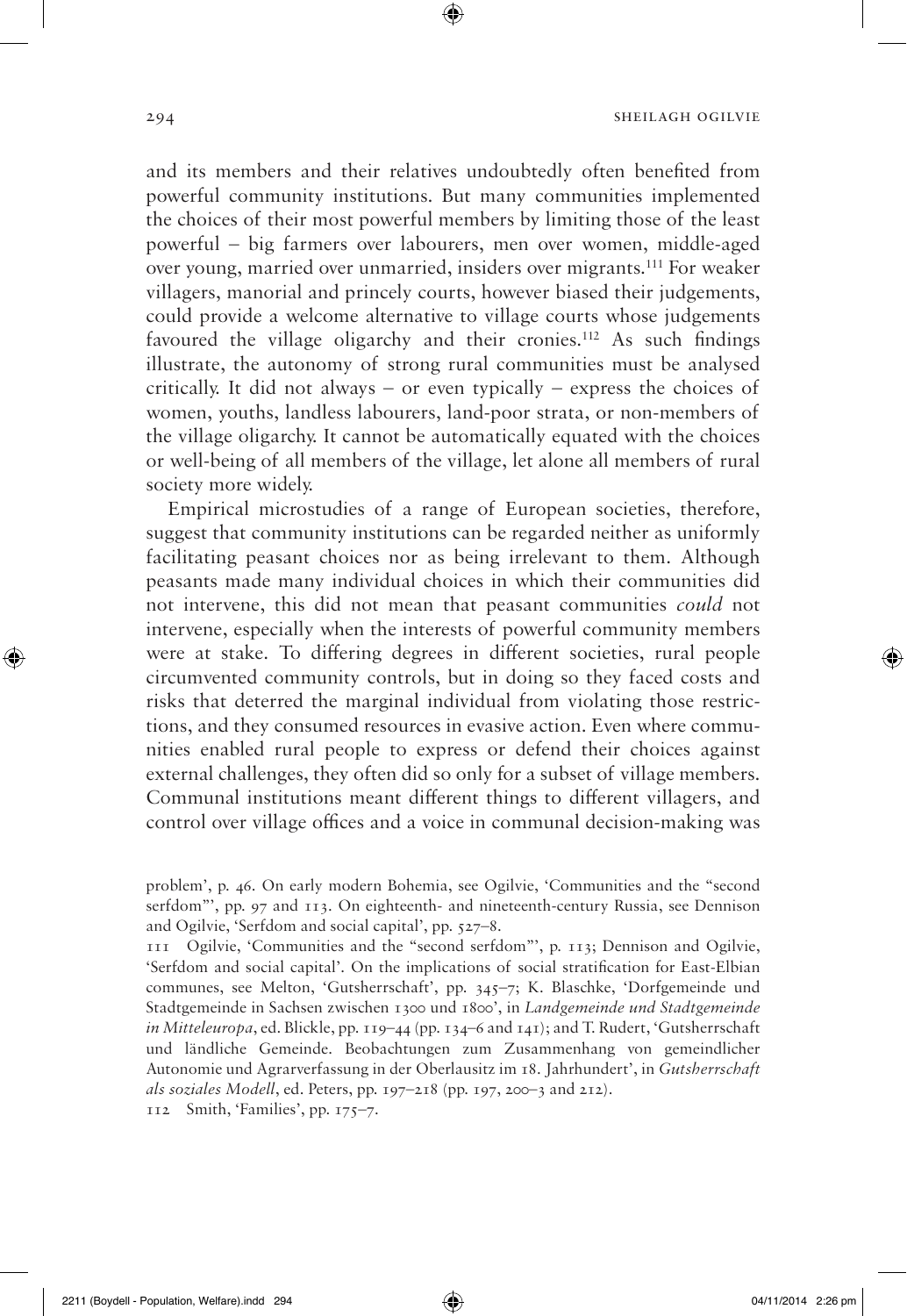not enjoyed by all. We must therefore recognise both that peasants made choices, and that these choices could be blocked, rendered more risky, or channelled in alternative directions by the institutional practices of the communities in which they lived. Neither dismissing the community as irrelevant nor viewing it uncritically as a vehicle of peasant choice does justice to its complex influences. Only by analysing its empirical operation in the local context can we understand precisely how the peasant community affected peasant choice.

## Legal constraints

The discovery of peasant agency has also sometimes been taken to imply that legal systems did not constrain peasant choices. This view takes two main forms. In its first form, the claim is that legal institutions were irrelevant to peasant action in *all* pre-modern societies, without distinction. Thus, Gregory Clark argues that the effectiveness with which property rights and contract enforcement were guaranteed did not change in England between 1300 and 1800, even while agricultural growth and factory industrialisation occurred; in his view, this demonstrates that legal institutions were irrelevant to medieval and early modern economic growth.113 In a different manifestation of this view, Jürgen Schlumbohm argues that rural societies were unaffected by legal institutions because the pre-modern legal system consisted primarily of 'laws that were not enforced'. Instead, Schlumbohm argues, we should adopt Michel Foucault's view that medieval and early modern legal systems served a purely symbolic purpose – the assertion of sovereignty by a 'theatre state'.114

The second form this argument takes is different: it holds that legal institutions were irrelevant to peasant choices in *some* European societies, but significantly constrained them in others. Alan Macfarlane, for instance, regards the English legal system as a non-obstructive and facilitative instrument for rural individuals to implement their decisions, in contrast to the more restrictive legal systems prevalent in continental European

◈

<sup>113</sup> G. Clark, *A farewell to alms: a brief economic history of the world* (Princeton, NJ, 2007), pp. 147, 173 and 212–23.

<sup>114</sup> J. Schlumbohm, 'Gesetze, die nicht durchgesetzt werden – ein Strukturmerkmal des frühneuzeitlichen Staates?', *Geschichte und Gesellschaft* 23 (1997), 647–63 (pp. 649–50 and 660–1); referring to M. Foucault, *Surveiller et punir: naissance de la prison* (Paris, 1975).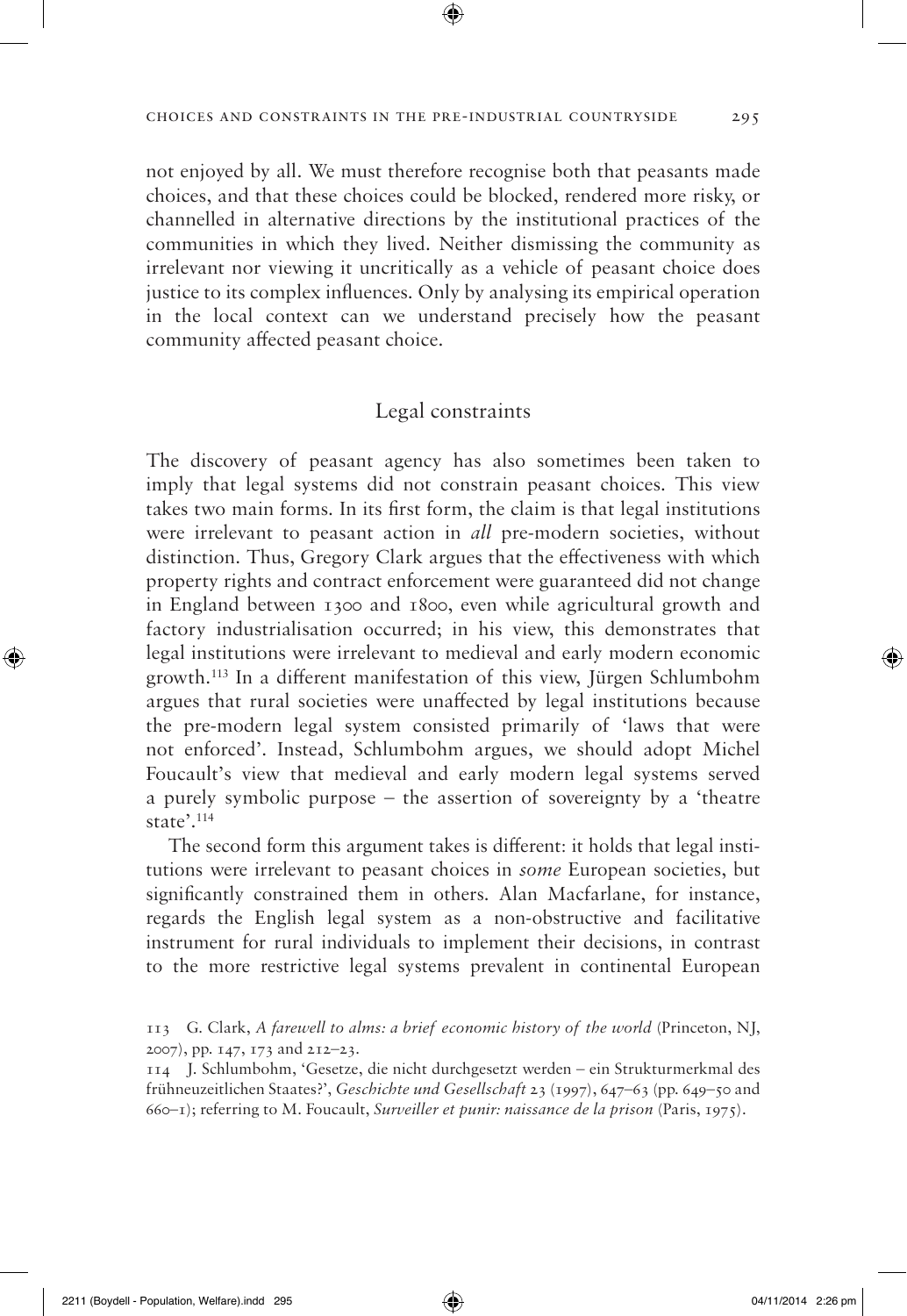societies, where legal restrictions did constrain peasant choices.<sup>115</sup> Bas van Bavel makes similar claims for the medieval Low Countries, where he sees the legal system providing greater protection for peasant choices even than in England.116 Similar ideas have been taken up by economists who explain differential economic development over the past eight centuries in terms of 'legal origins', according to which the 'common law' of the English-speaking world facilitated individual choices, whereas the 'civil law' tradition of continental Europe and its colonies significantly constrained them.<sup>117</sup>

⊕

The empirical findings, however, support a more differentiated view concerning both sets of claims – that legal systems did not constrain peasant choice anywhere, and that they constrained it only in certain societies. Even in England, the legal system was not fully facilitative of peasant choices. In some regions of medieval England, the public legal system did provide reasonably good property rights and contract enforcement to rural people, who were not restricted to their own landlords' manorial courts but could use courts operated by other lords, the church, and the crown.118 These findings cast doubt on van Bavel's claim that legal protection of peasant property rights was weaker in England than the Low Countries because of 'the stronger power of lords and the weaker position of public authorities'.119 However, counter to Clark's portrayal, the medieval English legal system did constrain the economic choices of rural people. To give just one example among many, customary law on some English manors permitted joint tenure and out-of-court land transfers from the fourteenth century onwards; on other manors these practices, which facilitated individual peasant choices, became legally permissible only in the fifteenth or sixteenth centuries.120 Further changes,

116 Van Bavel, 'Organization', esp. p. 20.

119 Van Bavel, 'Organization', p. 20.

120 Whittle, 'Individualism', p. 34; L. Bonfield and L. R. Poos, 'The development of the

◈

<sup>115</sup> Macfarlane, *Origins*; A. Macfarlane, 'The origins of English individualism: some surprises', *Theory and Society* 6 (1978), 255–77 (pp. 257–8, 261–2, 265 and 273); Macfarlane, 'Myth'; Macfarlane, *Culture*, esp. pp. 191–222.

<sup>117</sup> E. L. Glaeser and A. Shleifer, 'Legal origins', *Quarterly Journal of Economics* 117 (2002), 1193–1230; R. La Porta, F. Lopez de Silanes and A. Shleifer, 'The economic consequences of legal origins', *Journal of Economic Literature* 46 (2008), 285–332, esp. pp. 305–6 and 312.

<sup>118</sup> As emphasised for instance in Campbell, 'Agrarian problem', pp. 6–7; C. Briggs, 'Manor court procedures, debt litigation levels, and rural credit provision in England, c.1290–c.1380', *Law and History Review* 24 (2006), 519–58; Dyer, 'Ineffectiveness', pp. 75 and 78.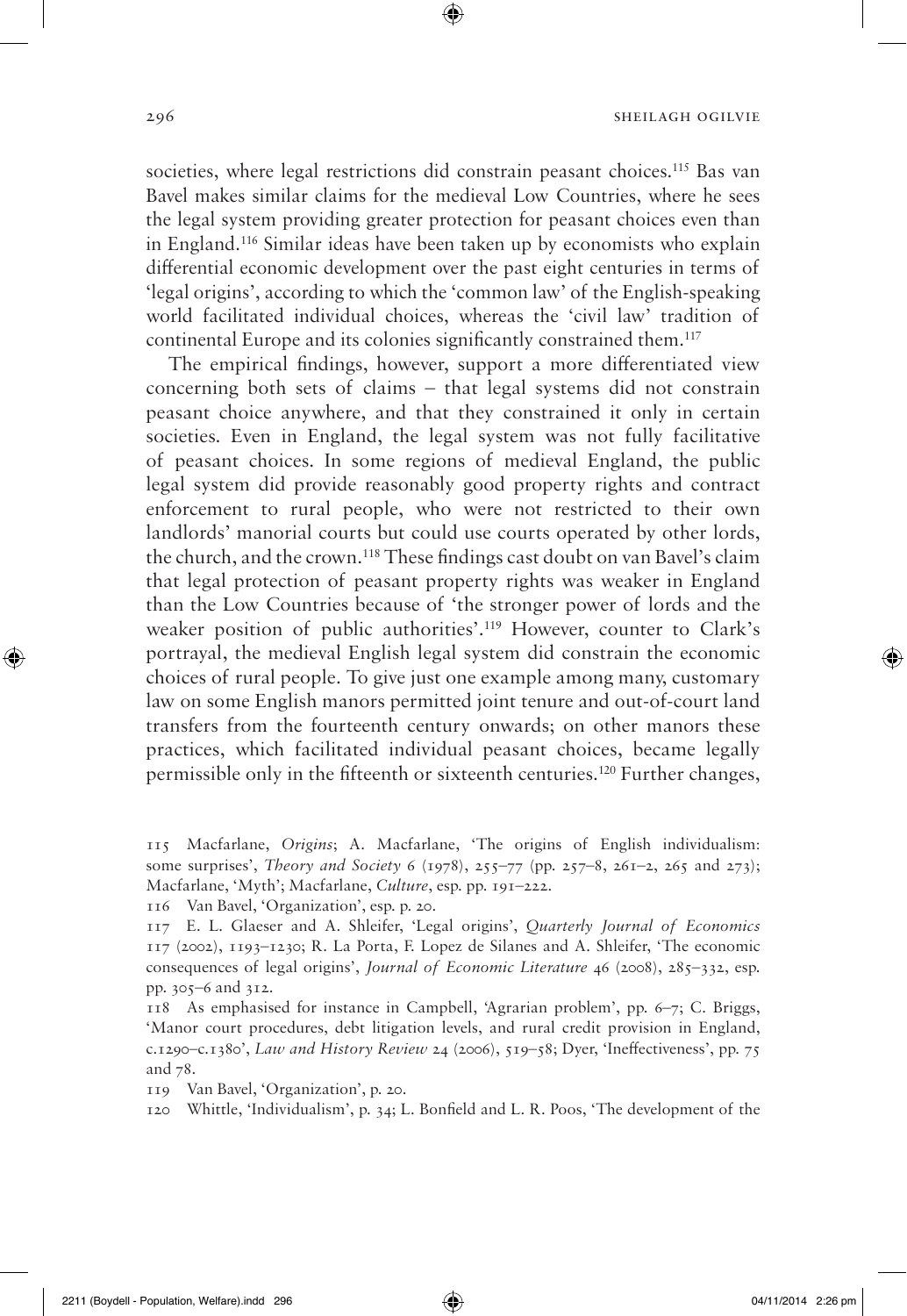for instance to legal forms of leasing, only occurred during the sixteenth or seventeenth century.121

For the Low Countries, too, the legal system was not altogether facilitative of peasant choices. For one thing, there was considerable regional variation, with much weaker legal protection for peasant property rights in inland provinces such as Drenthe than in western provinces such as Holland.122 Furthermore, between the fifteenth and seventeenth centuries, the Dutch state introduced compulsory registration of land transactions in public law-courts, prohibiting use of private charters as in England or notarial recording as in France.123 Public legal registration contributed to market transparency, according to van Bavel; but it also limited peasants' choices by exposing rural people more fully to state regulations and fiscal exactions. The Dutch legal system thus facilitated some peasant choices and constrained others, in different times and places.

Outside England and the Low Countries, differential availability of 'facilitative' components of the legal system – those that enabled individuals to guarantee their property rights and enforce their contracts – certainly affected peasant choices. Where the countryside was subject to a city-state, as in many parts of northern Italy, such legal facilitation was rationed by urban courts. In the countryside around fourteenth-century Florence and Siena, for instance, peasant choices were increasingly constrained by urban courts which extended their jurisdiction over the countryside, decided legal cases in favour of urban elites, and reduced security of peasant property rights.124 Where the countryside was subject to a territorial state, the princely legal system constrained peasants' choices. The principality of Hohenlohe, for instance, became a rare island of impartible property rights in otherwise predominantly partible south-west Germany in the 1560s because its rulers incorporated impartibility into the national

deathbed transfer in medieval English manor courts', *Cambridge Law Journal* 47 (1988), 403–27.

121 M. Overton, *Agricultural revolution in England: the transformation of the agrarian economy 1500–1850* (Cambridge, 1996); R. C. Allen, 'Tracking the agricultural revolution in England', *Economic History Review* 52 (1999), 209–35; van Bavel, 'Organization', pp. 31–3; P. J. Bowden, 'Agricultural prices, farm profits, and rents', in *The agrarian history of England and Wales, IV: 1500–1640*, ed. J. Thirsk (Cambridge, 1967), pp. 593–695 (pp.  $685-6$ ).

122 Van Bavel, 'Organization', p. 23.

123 Van Bavel, 'Organization', pp. 23–4.

124 D. J. Osheim, 'Countrymen and the law in late-medieval Tuscany', *Speculum* 64 (1989), 317–37.

◈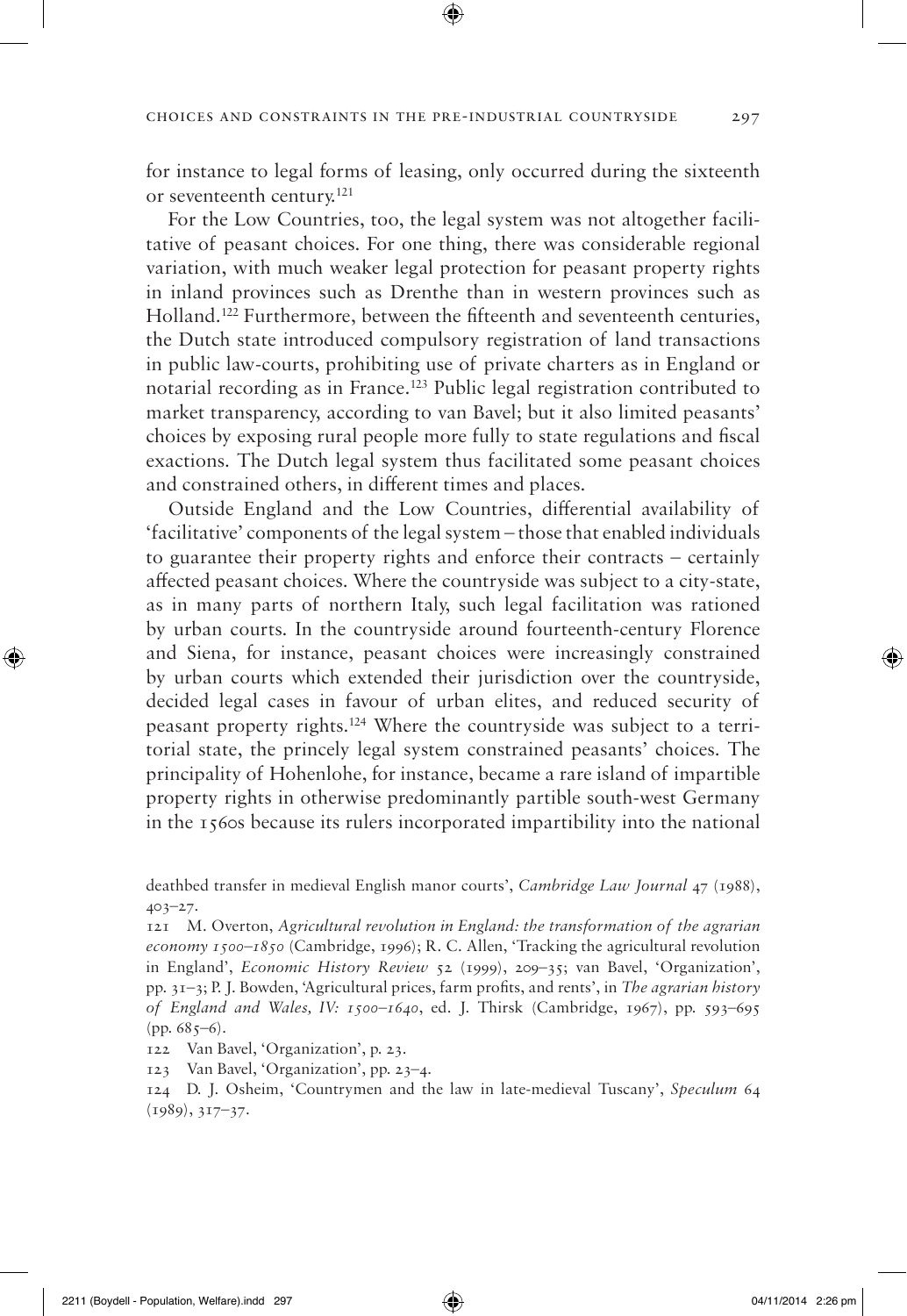law-code for fiscal reasons, thereby restricting peasants' choices to divide farms among heirs, sell individual fields to manage economic shocks, or alienate them to finance micro-investments.125 Similar examples of how even the 'facilitative' aspects of legal systems circumscribed peasants' choices can be replicated for most European rural societies.

⊕

What about Schlumbohm's idea that the *prescriptive* components of pre-modern European legal systems did not constrain peasant choice because they consisted of laws that were not enforced? Schlumbohm's evidentiary support for this argument is that states often promulgated the same law repeatedly and that people sometimes violated such laws. Early modern European states certainly could not always enforce all laws perfectly. But did this mean states never enforced *any* laws even partially?

In theory, does the fact that we observe pre-modern people violating laws mean that the legal system did not constrain their choices? Not in the least. So long as the probability of being detected breaking a law was non-zero, this imposed a non-zero expected cost on someone who was trying to decide whether to make that choice. A good way of thinking about this is to take one of the 'prescriptive' laws on which Schlumbohm focuses – a sumptuary ordinance, for instance. Sumptuary ordinances forbade ordinary people from wearing costly clothing, holding lavish weddings, or consuming other luxuries prohibited to their station in life, and laid down penalties for violations. Unless the probability of being detected was nil, an individual thinking about choosing to buy a silk neckerchief, for instance, faced a non-zero expected cost of making that choice, over and above the cost of the neckerchief itself. This did not necessarily always prevent him – or her, usually – from making that consumption choice, but by increasing the cost of the choice, it deterred the marginal consumer. Also, the actions she took to avoid detection and punishment themselves consumed resources and exercised an additional effect on the set of choices open to her.

Empirically, too, it is overoptimistic to assume that prescriptive laws never limited peasant choices. Schlumbohm dismisses the idea that sumptuary regulations, for instance, were ever enforced. It is certainly true that there were European societies that either ceased to enforce sumptuary regulations early on (like England after 1604) or never promulgated any (like the Dutch Republic after its formation in the  $1560s$ ).<sup>126</sup>

126 W. Hooper, 'The Tudor sumptuary laws', *English Historical Review* 30 (1915),

◈

<sup>125</sup> Brakensiek, 'Farms', pp. 224–5.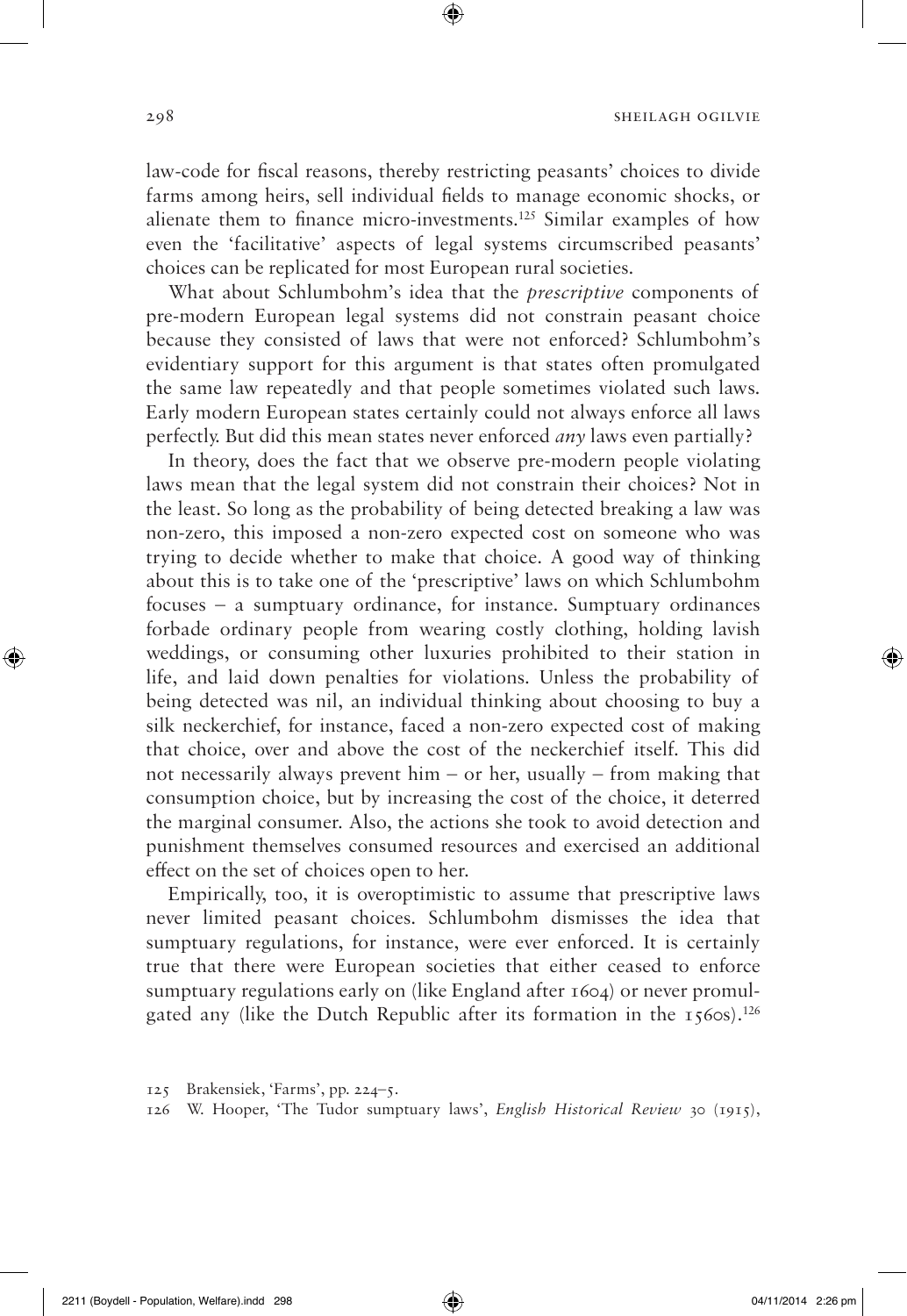But in Germany, Austria, Switzerland, Scandinavia, Spain, Italy, and even France, sumptuary regulations survived long past 1600, were supported by many non-state institutions, and were enforced in practice, albeit selectively according to the interests of the social groups that endorsed them.127 Indeed, it was precisely their frequent support by local elites that ensured that sumptuary regulations were sometimes enforced: the better sort wanted to demarcate their social status *vis-à-vis* the lower strata, men wanted to control women's behaviour, employers wanted to discipline servants and labourers, local guild masters wanted to protect their own markets against competition from exotic imports, and governments wanted to make ordinary people spend less on themselves so they could pay more in taxes.128

Microstudies show sumptuary laws sometimes being enforced quite systematically. For one rural Württemberg locality of only about 300 households, for instance, an early-eighteenth-century register lists 110 individuals (91 per cent of them female) fined during a period of twelve months for wearing 218 forbidden garments, most of them small items of silk or calico. Fines varied from the equivalent of a day's earnings for an adult male weaver to two weeks' wages for a local maidservant. A fine of this magnitude for wearing a forbidden garment did not make it *impossible* to make that choice, but it made it more costly and cannot fail to have deterred the marginal consumer, especially among women and the less well off. The enforcement of sumptuary controls in this community also

127 C. M. Belfanti and F. Giusberti, 'Clothing and social inequality in early modern Europe: introductory remarks', *Continuity and Change* 15 (2000), 359–65 (pp. 359–61); N. Bulst, 'Kleidung als sozialer Konfliktstoff. Probleme kleidergesetzlicher Normierung im sozialen Gefüge', *Saeculum* 44 (1993), 32–46, esp. pp. 32–8; C. Fairchilds, 'Fashion and freedom in the French Revolution', *Continuity and Change* 15 (2000), 419–33, esp. pp. 420–1; H. Freudenberger, 'Fashion, sumptuary laws, and business', *Business History Review* 37 (1963), 37–48 (pp. 37, 40, 43, 46 and 48); Hunt, *Governance*, pp. 17–41; J. B. Moyer, 'Sumptuary law in ancien régime France, 1229–1806' (unpublished Ph.D. thesis, Syracuse University, 1996), esp. pp. 231–6 and 244–336; D. Roche, *A history of everyday things: the birth of consumption in France, 1600–1800* (Cambridge, 2000), pp. 203–4 and 279.

128 For a detailed discussion, see Hunt, *Governance*, pp. 17–41; S. Ogilvie, 'Consumption, social capital, and the "industrious revolution" in early modern Germany', *Journal of Economic History* 70 (2010), 287–325 (pp. 304–6).

◈

<sup>433–49 (</sup>pp. 448–9); A. Hunt, *Governance of the consuming passions: a history of sumptuary law* (Basingstoke, 1996), pp. 34, 40; R. Ross, 'Sumptuary laws in Europe, the Netherlands and the Dutch Colonies', in *Contingent lives: social identity and material culture in the VOC World*, ed. N. Worden (Cape Town, 2006), pp.  $382-91$  (pp.  $385-6$ ).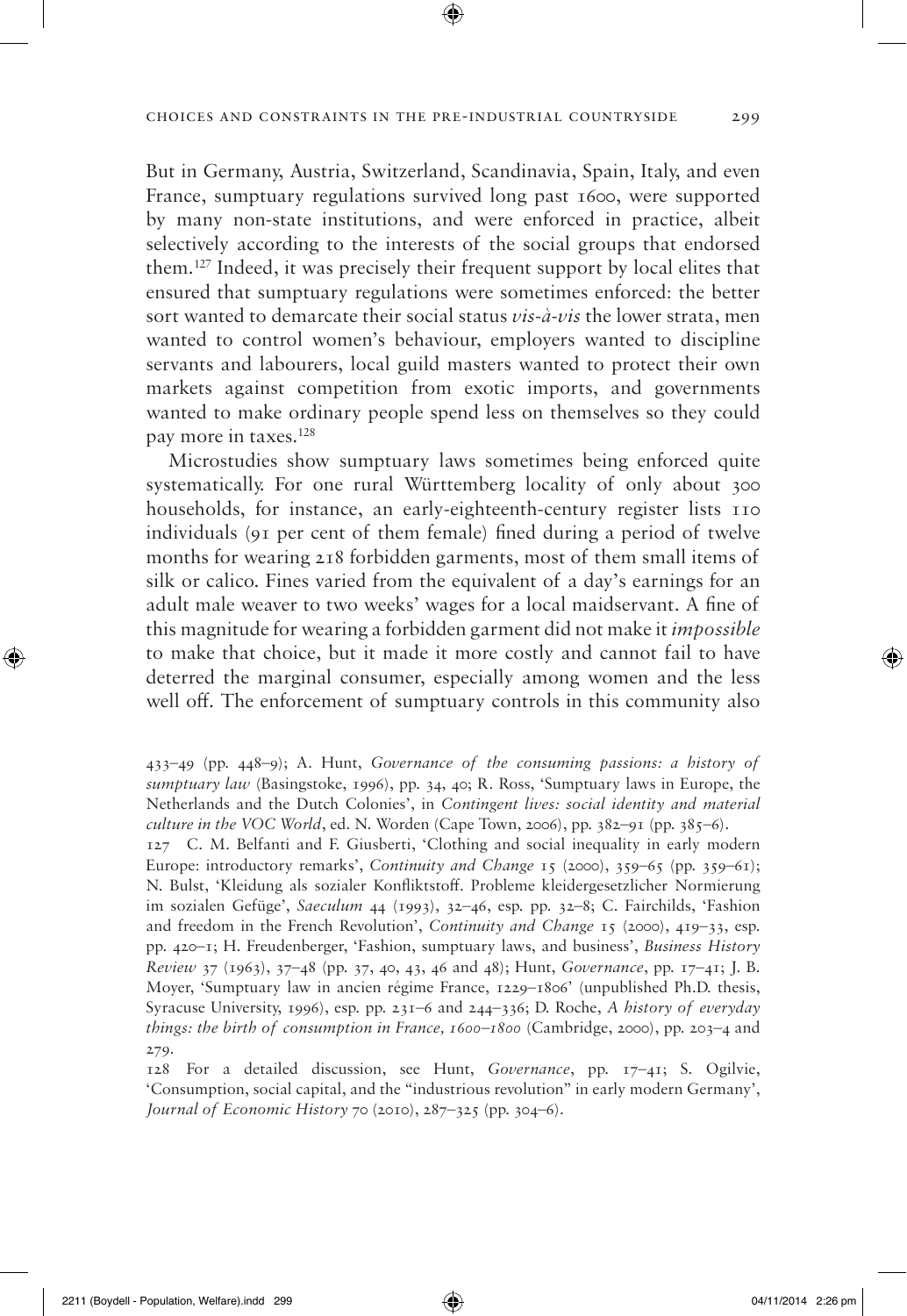evoked enormous resentment and enduring conflicts – in one case, a nineyear-long feud between two rural families – providing additional evidence that even those who could afford to violate them perceived such laws as a real constraint.129 Inventory studies of rural Württemberg find that clothing regulations were largely complied with until the abandonment of sumptuary legislation in the final decades of the eighteenth century; in turn, this may have contributed to the late onset of the Consumer Revolution in the rural societies of central Europe.130

Another aspect of the early modern legal system that Schlumbohm dismisses consisted of laws regulating geographical mobility. Certainly not all the brutal vagrancy laws of pre-modern rural societies were always enforced, but the fact that they *could* be enforced and the severity of the penalties that were sometimes imposed set a high expected cost on violations, which inevitably entered into the calculations of rural people in making their choices.131 The seventeen female gypsies hanged after a summary trial in eighteenth-century Franconia for no crime other than their itinerant way of life would have been surprised to learn, had they been able to read Schlumbohm or Foucault, that the migration ordinances of the early modern Franconian legal system were 'laws that were not enforced' and merely served symbolic purposes in the assertion of sovereignty by a 'theatre state'.132

A final aspect of the legal system that constrained peasant choices consisted of marriage laws. As Josef Ehmer has shown, throughout the early modern period many parts of Germany, Austria and Switzerland imposed stringent legal restrictions on permission to marry, culminating in the notorious nineteenth-century regime of 'politische Ehekonsens' (political consent to marriage).133 Microstudies in a variety of central European

129 So widespread is the evidence that consumption laws were sometimes enforced in practice that even Schlumbohm is compelled to acknowledge (in a footnote) that 'admittedly there absolutely is evidence of cases in which violations of clothes ordinances were punished'; see Schlumbohm, 'Gesetze', p. 653 n. 23.

130 H. Medick, *Weben und Überleben in Laichingen 1650–1900. Untersuchungen zur Sozial-, Kultur- und Wirtschaftsgeschichte aus der Perspektive einer lokalen Gesellschaft im frühneuzeitlichen Württemberg* (Göttingen, 1996), pp. 384–7, 398–406, 414 and 427; Holzem, 'Religiöse Prägungen'.

131 E. Schubert, *Arme Leute, Bettler und Gauner im Franken des 18. Jahrhunderts* (Neustadt a.d. Aisch, 1983), pp. 249–50, 295 and 323.

132 Schlumbohm, 'Gesetze', pp. 660–1.

133 J. Ehmer, *Heiratsverhalten, Sozialstruktur und ökonomischer Wandel. England und Mitteleuropa in der Formationsperiode des Kapitalismus* (Göttingen, 1991).

◈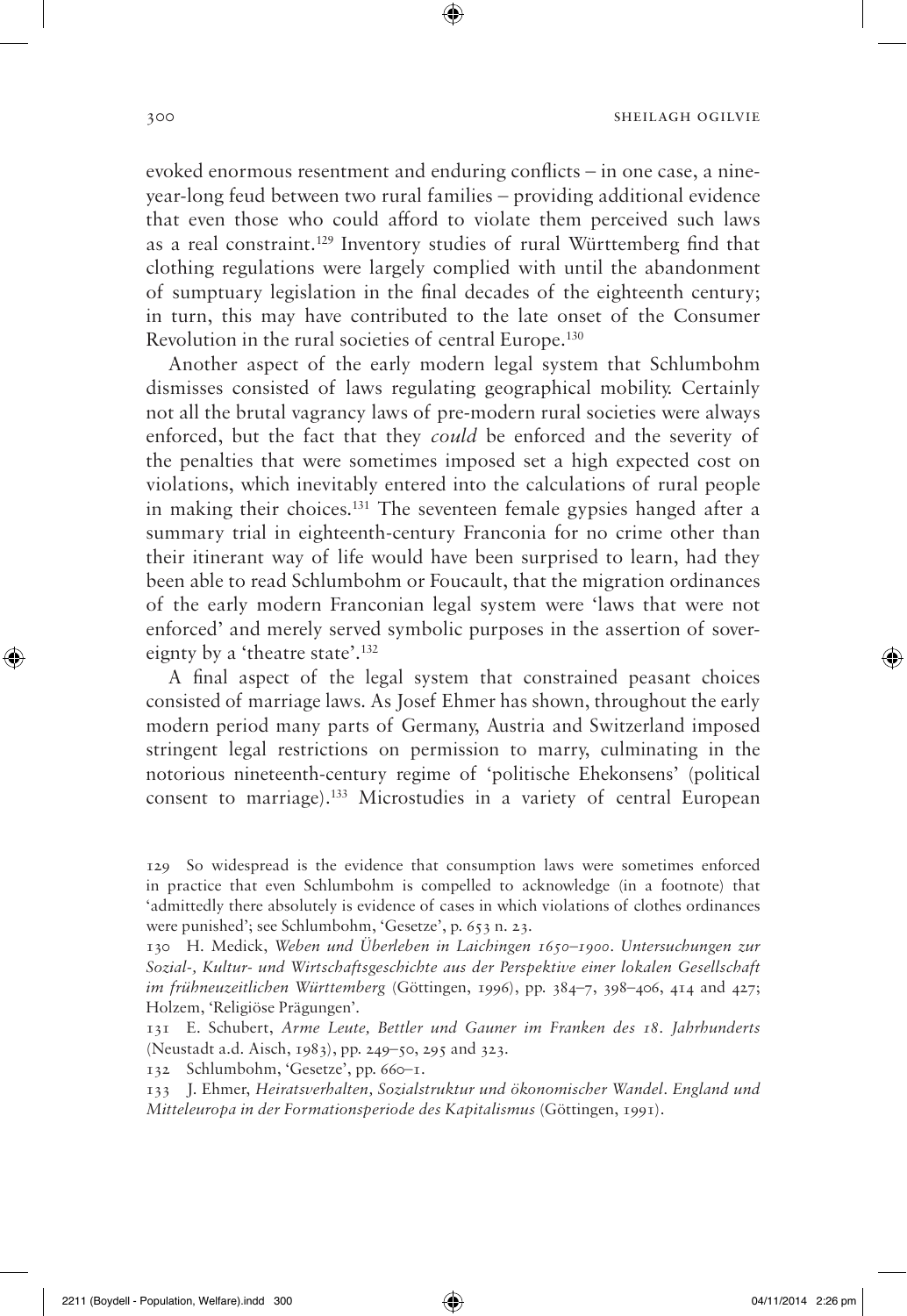territories show these laws being enforced – not perfectly, but enough to affect the choices not just of the 6 per cent of individuals observed being denied permits in one well-known study, but of a wider penumbra of people who knew they would be refused a permit and hence did not even apply.134 Jerg Rauschenberger from an isolated hamlet in the Württemberg Black Forest, who was refused permission to marry a young woman from the nearest village in 1743 on the grounds that 'the latest instructions from the district authorities relating to the many princely decrees and to the princely marriage ordinance totally prohibit recognition of such marriages any longer, and on both sides [groom and bride] there is nothing but pure poverty present', is unlikely to have agreed that early modern German marriage legislation consisted of 'laws that were not enforced'.135

A major reason central European marriage laws were enforced, as Ehmer shows, is that they served the interests of local elites concerned to prevent the proliferation of poor householders, keep welfare payments low, and maintain a cheap workforce of unmarried servants and labourers.136 Between c.1700 and c.1870, marriage ages and celibacy rates increased across large swathes of German-speaking central Europe, rising more in those territories where the marriage laws were stricter.137 These restrictions on access to marriage by 'economically and morally weak persons' not only limited the choices of ordinary people such as Jerg Rauschenberger, but had wider socio-economic consequences: epidemic male emigration, plummeting sex ratios, rocketing illegitimacy, and sky-high infant mortality.138 The central European marriage regulations

135 Landeskirchliches Archiv Stuttgart, Pfarrarchiv Ebhausen, Kirchenkonventsprotokolle, Vol. IV, fol. 10v, 26.4.1743.

136 Ehmer, *Heiratsverhalten*.

137 Ogilvie, 'Population Growth'; Ehmer, *Heiratsverhalten*.

138 For consideration of the demographic implications of the marriage controls, see

J. E. Knodel, 'Law, marriage and illegitimacy in nineteenth-century Germany', *Population* 

<sup>134</sup> On this, see, e.g., K.-J. Matz, *Pauperismus und Bevölkerung. Die gesetzlichen Ehebeschränkungen in den süddeutschen Staaten während des 19. Jahrhunderts* (Stuttgart, 1980), p. 233; E. Mantl, *Heirat als Privileg. Obrigkeitliche Heiratsbeschränkungen in Tirol und Vorarlberg 1820 bis 1920* (Vienna and Munich, 1997); E. Mantl, 'Legal restrictions on marriage: marriage and inequality in the Austrian Tyrol during the nineteenth century', *The History of the Family* 4 (1999), 185–207; S. Ogilvie, *A bitter living: women, markets, and social capital in early modern Germany* (Oxford, 2003), pp. 51–3, 74, 135, 177, 252, 311, 313 and 332–9; S. Ogilvie, 'Population growth and state policy in central Europe before industrialization', Centre for History and Economics Working Paper (1995), http://www.econ.cam.ac.uk/people/faculty/sco2/pdfs/Population-and-State-in-Central-Europe-1995.pdf.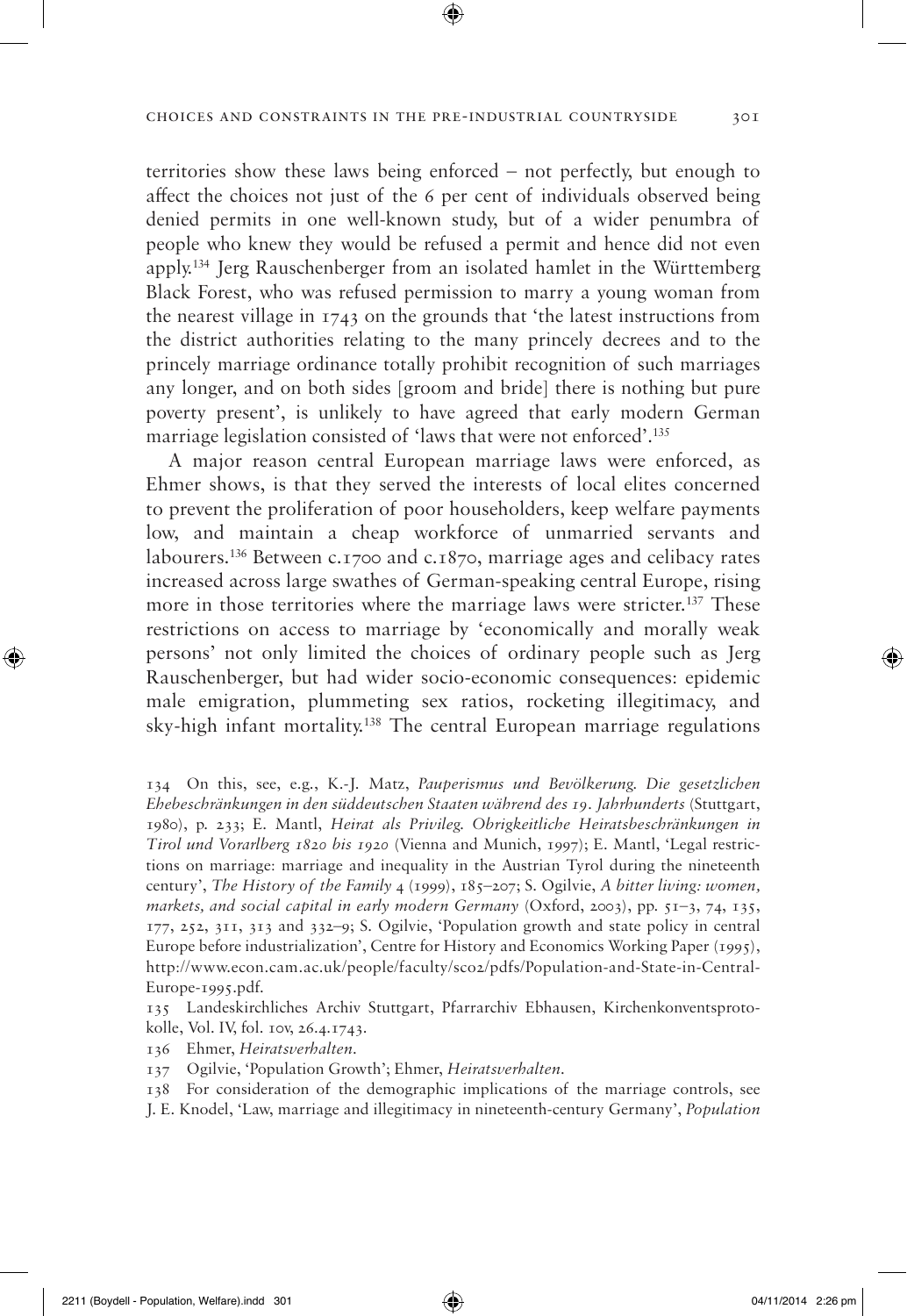illustrate vividly how even laws that are not perfectly enforced can affect individual choices and have far-reaching consequences for entire societies.

⊕

Empirical studies thus show clearly that legal systems facilitated some peasant choices and constrained others. Even legal institutions such as those of England or the Low Countries, which are described as most facilitative, affected the choices peasants could make. In other European societies, the legal system reached prescriptively into deeper aspects of individual choice, regulating consumption, migration, marriage, and other spheres of action. Although laws were never enforced perfectly, they did not need to be. Legal prescriptions equipped conflicting parties – fellow peasants, communal oligarchies, landlords, princes – with legitimacy in seeking to constrain others' choices. Even when peasants circumvented the law, the law nonetheless affected their behaviour through the actions they took to avoid detection and the risks they faced in acting illicitly. Even partial enforcement of laws on marriage, migration, property or consumption could have long-term effects on peasant choices and, through them, on wider demographic and economic developments.

## Conclusion

Where does this leave us in thinking about choices and constraints in rural societies? In recent decades, as we have seen, one important strand of research has revealed the broad scope for individual choice exercised by pre-modern rural people while another has illuminated the strength, variety and complexity of the structural constraints on those choices. Yet these two strands of scholarship have often been pursued in apparent mutual obliviousness. If we bring these two strands together, what are the implications for how we think about rural societies more widely?

First, combining these perspectives casts doubt on the usefulness of 'peasant culture' or 'the choiceless peasant' as an explanation for rural economic stagnation. Many social scientists ascribe development failures in rural economies, both in modern poor societies and in pre-industrial Europe, to distinctive concepts and preferences among peasants, which prevent them from making individual choices in any meaningful sense

*Studies* 20 (1967), 279–94; T. W. Guinnane and S. Ogilvie, 'A two-tiered demographic system: "insiders" and "outsiders" in three Swabian communities, 1558–1914', *The History of the Family* 19 (2014), 77–119.

 $\bigoplus$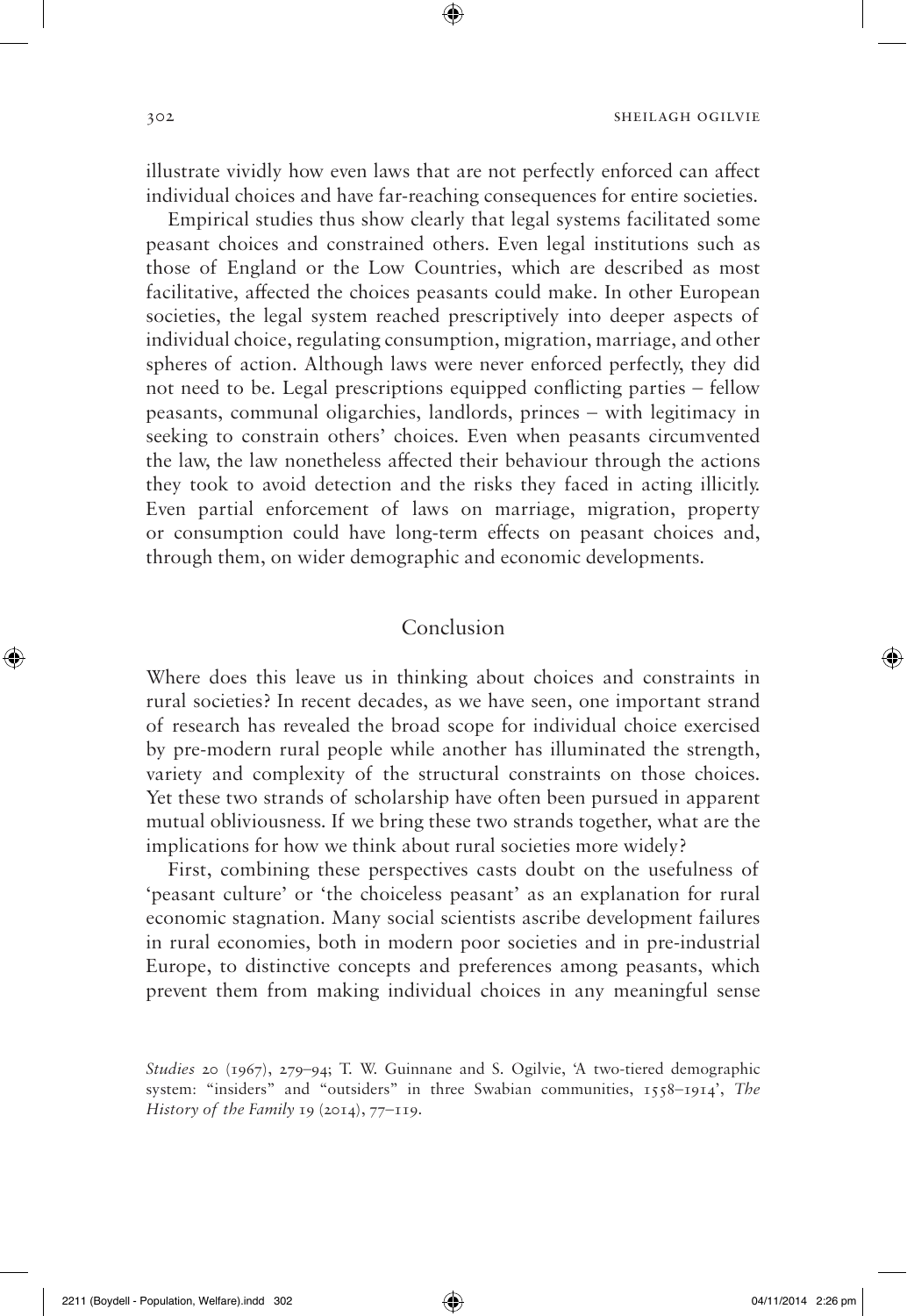of the term. Among economists, the assumption that peasants did not make choices – that they would not respond positively to development assistance or negatively to deprivation – underpinned the disastrous post-1945 policies of 'squeezing agriculture' to support industry.139 Among historians, the idea that peasants did not make individual choices underlay accounts of how agricultural change, proto-industrialisation, and 'forced commercialisation' were imposed on inert rural populations over the past 800 years.140 Among historians of eastern Europe, the notion that peasant culture defined many demographic and economic activities as lying outside the realm of choice has been used to explain centuries of economic stagnation, divergence between eastern and western Europe, and the difficulties of twentieth-century history.141 The idea that peasants do not make individual choices implies that it is the peasant mentality, not the organisation of peasant society, which generates exploitation, poverty and stagnation. This leads to the conclusion that peasant societies cannot change from within, but only through coercion or eradication of peasant culture by modernizing landlords, capitalists, or bureaucrats. A complete understanding of why rural economies are poor and undeveloped must await a more thorough analysis of their functioning, but the evidence on the broad scope of individual peasant choice suggests strongly that the obstacles to economic success in rural societies are external and institutional, not inward and cultural.

The second set of implications relates precisely to these external obstacles. The evidence discussed in this chapter casts doubt on the view that 'peasant agency' is so powerful that institutional constraints do not matter. The powers of landlords over peasants under the manorial system varied across Europe, but empirical studies leave little doubt that they constrained peasant choice. In some manifestations, such as medieval England, manorial systems were fairly loosely organised, leaving interstices within which peasants could make their own choices; but even here people incurred costs in circumventing manorial regulations. In other societies, landlords' powers were much greater and the penalties

*Peasant Russia*, pp. 8–12; Pallot, *Land reform*, pp. 15–17 and 242–9.

◈

<sup>139</sup> I. M. D. Little, *Economic development: theory, policy, and international relations* (New York, 1982), pp. 149–60.

<sup>140</sup> Kriedte, Medick and Schlumbohm, *Industrialization*, pp. 41–53 and 99–115; H. Wunder, 'Agriculture and agrarian society', in *Germany: a new social and economic history, vol. 2: 1630–1800*, ed. S. Ogilvie (London, 1996), pp. 63–99 (pp. 63–6 and 87–91). 141 Mironov, 'Russian peasant commune'; Mironov, 'When and why', p. 333; Figes,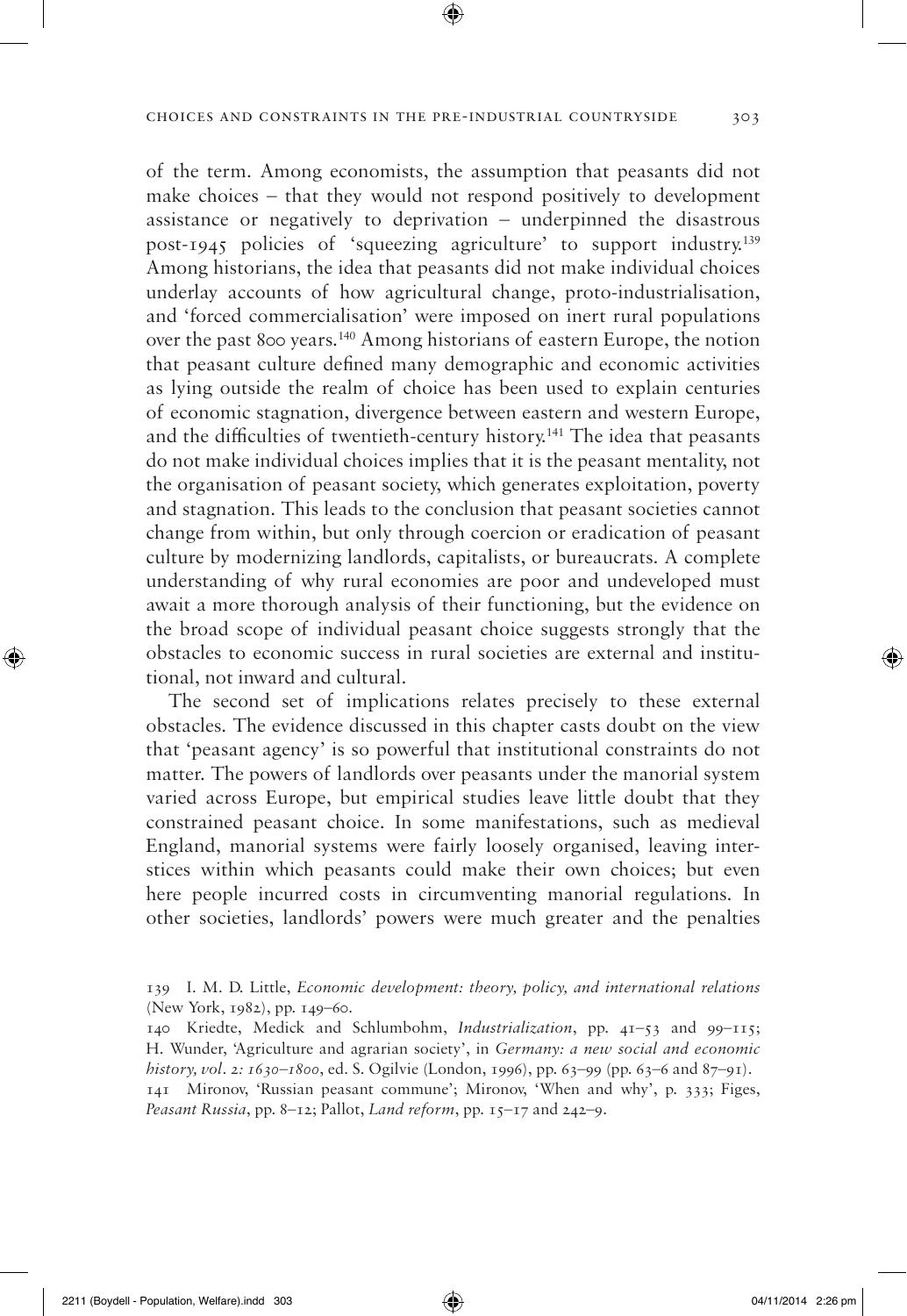for violating manorial constraints more severe. Even where landlords exercised their rights of intervention rarely, their entitlement to do so still affected people's decisions. Violations of manorial regulations simply created black-market 'informal sectors' in which the fact that transactions were illegitimate rendered them risky, costly, open to exploitation, and incapable of contributing to long-term development. The evidence suggests that manorial constraints affected peasant choice, but in ways that can only be teased out by local-level investigation into the everyday lives of rural women and men.

⊕

Communities constituted a second constraint on peasant choice. They sometimes enabled peasants to engage in collective action, magnifying the effectiveness of peasant choice, but in many cases, community institutions enhanced the power of choice only for a privileged oligarchy, while limiting choice for less powerful villagers. The strong communities of central Europe regulated nearly every realm of human action – which did not prevent individual rural people from making choices within that the framework of communal constraints. In nearly every rural society, part of the social structure within which individuals made choices consisted of the communities in which they lived. Without taking community constraints into account, we cannot understand peasant behaviour or rural development more widely.

Finally, legal institutions influenced peasant choices. In many rural societies, the legal system guaranteed property rights and enforced contracts in ways that facilitated individual peasant choices. This was the case not just in England and the Netherlands, but in most parts of medieval and early modern Europe. This does not mean, however, that there was no scope for change between 1300 and 1800 in the facilitative services offered by the English (or any other) legal system. Rather, variations over time, among regions, and across societies mean that contract enforcement and property rights differed in interesting ways which need to be taken into account in explaining divergent paths of rural development.<sup>142</sup>

Moreover, in many early modern European societies, legal systems not only facilitated peasants' own choices but sought to alter those choices prescriptively. Although some have argued that these prescriptive laws were of a primarily symbolic and theatrical nature and cannot be

◈

<sup>142</sup> For further exploration of this argument, see S. Ogilvie and A. W. Carus, 'Institutions and economic growth in historical perspective', in *Handbook of economic growth*, ed. S. Durlauf and P. Aghion, 2 vols (Amsterdam, 2014), vol. 2A, pp.  $405-513$ , esp. pp.  $453-7$ and 460–2.